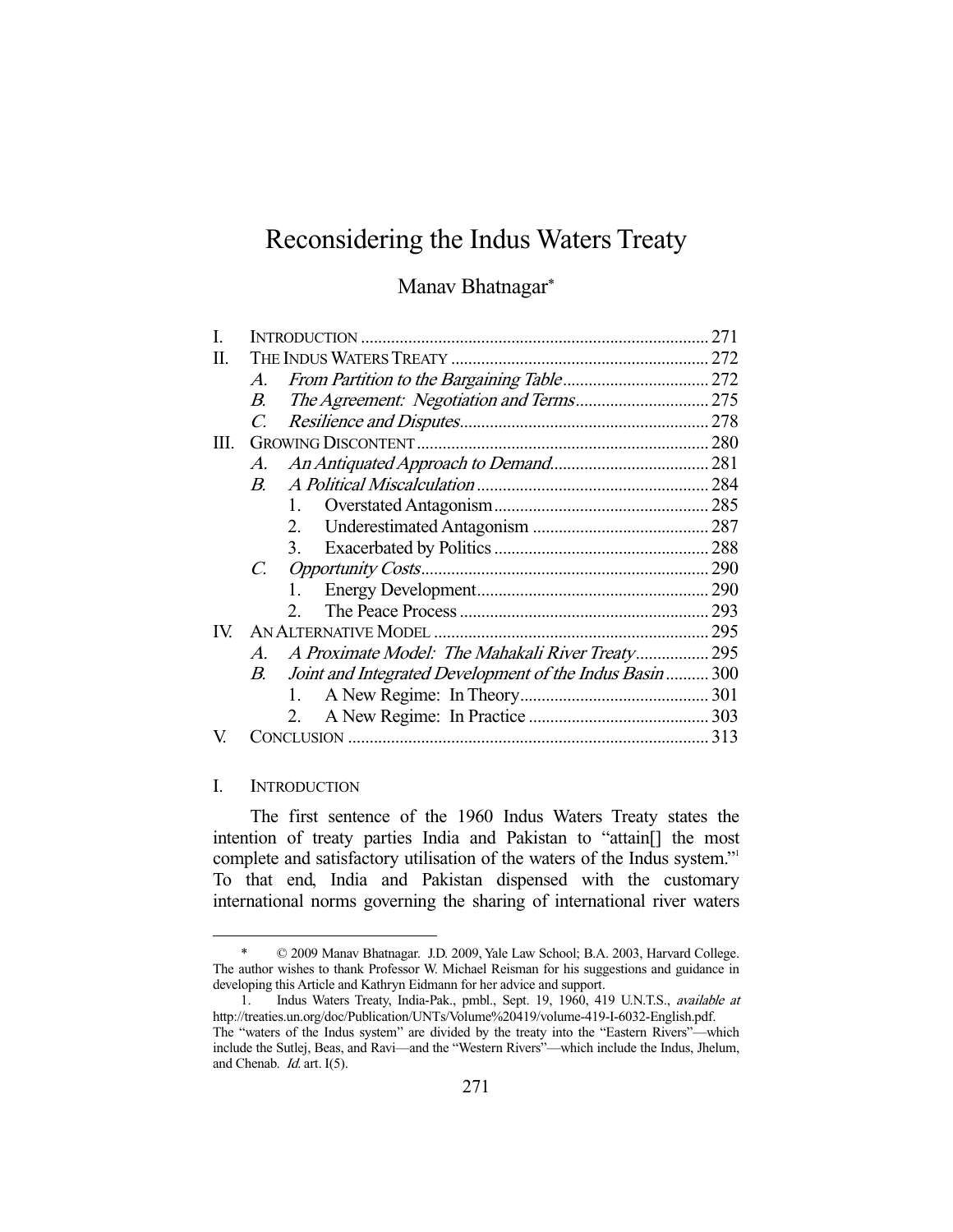and partitioned the rights to the rivers of the Indus basin between themselves.<sup>2</sup> The Indus Waters Treaty has proven to be resilient surviving a half-century of tumultuous political relations and multiple armed conflicts between India and Pakistan. Both the treaty and its model for water sharing, in light of its durability, have been praised by political commentators for their "wisdom and far-sightedness."3

 This Article examines whether the water-sharing regime established by the treaty optimally utilizes the waters of the Indus system and whether the treaty regime is still appropriate given the changes in the demand, uses, and politics of water in India and Pakistan over the past five decades.<sup>4</sup> This Article sketches the preliminary contours of what a revised water-sharing arrangement between India and Pakistan should look like. Using the model of integrated basin development from the Indo-Nepalese Mahakali River Treaty as a starting point, this Article proposes a jointly administered water-sharing regime that emphasizes efficient utilization and development of the Indus basin, the use of water cooperation as a confidence-building measure to facilitate the peace process in Kashmir, and the need to tailor any water-sharing regime to the particular needs of India and Pakistan.

## II. THE INDUS WATERS TREATY

-

# A. From Partition to the Bargaining Table

 Disputes over the Indus waters predate the independence of the subcontinent from British Rule. Even within British India, disagreements between the provinces of Punjab and Sindh—which had agrarian

<sup>2.</sup> *Id.* art. II(1) pmbl. ("All the waters of the Eastern Rivers shall be available for the unrestricted use of India  $\dots$ "); *id.* art III(1) ("Pakistan shall receive for unrestricted use all those waters of the Western Rivers which India is under obligation to let flow under the provisions of Paragraph  $(2)$ .").

<sup>3.</sup> Surva P. Subedi, *Hydro-Diplomacy in South Asia: The Conclusion of the Mahakali* and Ganges River Treaties, 93 AM. J. INT'L L. 953, 953 (1999). For a discussion of popular and scholarly praise for the treaty, see *infra* notes 48-54 and accompanying text.

 <sup>4.</sup> This Article joins a growing chorus in South Asia calling for a change in how the water rights to the Indus basin rivers are administered. Although there is much discontent with the current regime in both countries—in the public, media, and government—this Article takes up the debate advanced by South Asian water experts B.G. Verghese and Ramaswamy R. Iyer, both of whom have called for a departure from the current regime. See, e.g., B.G. Verghese, It's Time for Indus-II, TRIBUNE (Chandigarh, India), May 26, 2005, available at http://www.tribuneindia. com/2005/20050526/edit.htm#4; Ramaswamy R. Iyer, Indus Treaty: A Different View, 11 ECON. & POL'Y WKLY. 3144 (2005). While both scholars have suggested the mechanism for change renegotiation within the existing framework for Verghese, and an entirely new regime for Iyer this Article attempts to supply the vision of what an end-state arrangement should look like.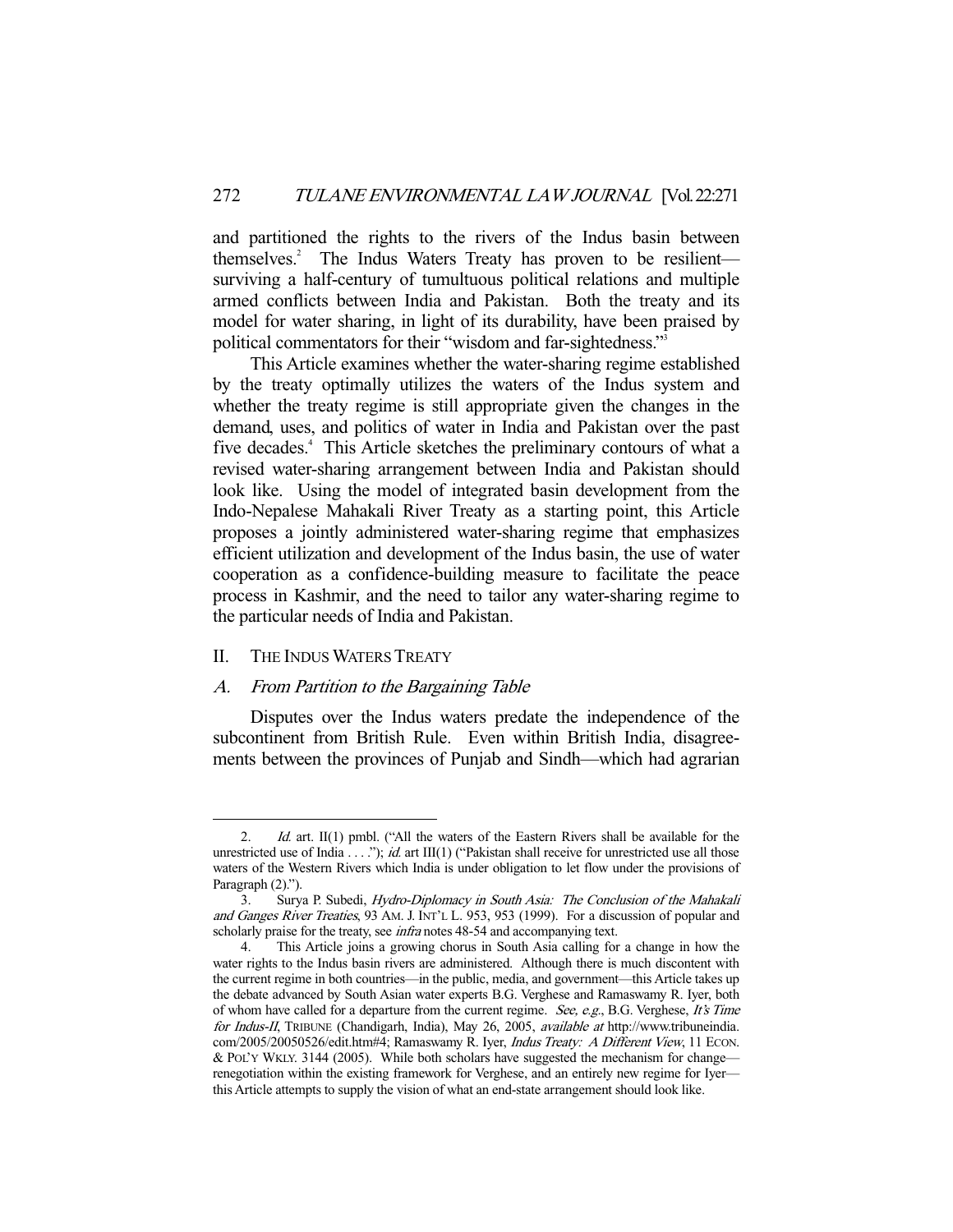economies and a high demand for irrigation<sup>5</sup>—led to the establishment of formal dispute resolution commissions.<sup>6</sup> Due to the heavy variability of water availability in the Indus basin and the necessity of irrigated agriculture in the semiarid climate, Punjab and Sindh created irrigation canals and infrastructure along the Sutlej and Indus rivers, because the terrain rendered it the most cost-effective location.<sup>7</sup> The provincial government of Sindh was concerned that Punjabi irrigation works on the Sutlej would disrupt the water inflow to the Indus, thus undermining Sindhi irrigation.<sup>8</sup> This dispute led to the formation of two commissions: the 1935 Anderson Commission and the 1941 Rau Commission.<sup>9</sup> Before the provinces could reach a final agreement, the subcontinent was partitioned in 1947.<sup>10</sup> The resulting international boundary between India and Pakistan was drawn through the state of Punjab.<sup>11</sup> As a result, the irrigation infrastructure created by the provinces was decapitated: the "headworks (structures controlling water flow) [were now] in upstream India, and the dependent canals in downstream Pakistan."12 This problem was compounded by the increased stakes: equitable division of the Indus waters now implicated the agricultural lifelines of the incipient nations.

 In the immediate aftermath of the subcontinent's partition, the governments of East and West Punjab, now part of India and Pakistan, respectively, signed temporary agreements in order to maintain the supply of water to Pakistani irrigation works.<sup>13</sup> However, the agreements expired on March 31, 1948, and East Punjab shut off the flow of water to Pakistan the following day, threatening the Pakistani winter harvest.<sup>14</sup> Scholars have argued that the 1948 water stoppage triggered the Pakistani realization of its weak bargaining position vis-à-vis India, which controlled the flow of water as the upper riparian.<sup>15</sup> Pakistan responded to the stoppage by attempting to secure both short-term and long-term access to water. First, Pakistani Prime Minister Liaquat Ali Khan appealed to India's Prime Minister Jawaharlal Nehru to personally

 <sup>5.</sup> Undala Z. Alam, Questioning the Water Wars Rationale: A Case Study of the Indus Waters Treaty, 4 GEO. J. 341, 342 (2002).

 <sup>6.</sup> Id.

 <sup>7.</sup> Id.

 <sup>8.</sup> Id. at 350 n.4.

 <sup>9.</sup> Id.

 <sup>10.</sup> Id.

<sup>11.</sup> *Id.* at 342.

 <sup>12.</sup> Id.

<sup>13.</sup> *Id.* at 343.

 <sup>14.</sup> Id.

<sup>15.</sup> See ELLI LOUKA, INTERNATIONAL ENVIRONMENTAL LAW: FAIRNESS, EFFECTIVENESS, AND WORLD ORDER 212 (2006); Alam, supra note 5, at 342.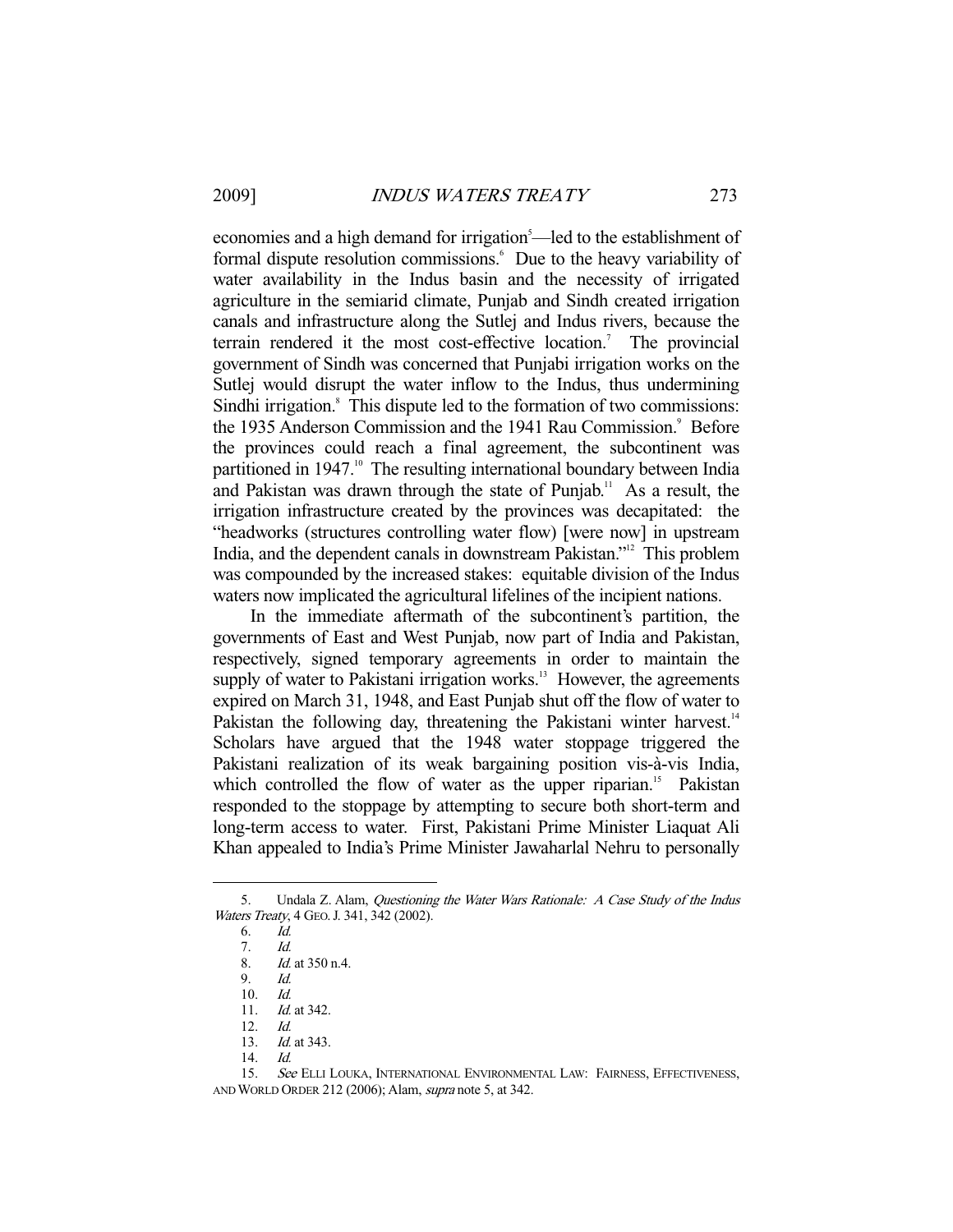ensure "immediate restoration of the water supply."<sup>16</sup> Second, Pakistan proposed an inter-dominion conference, which resulted in the 1948 Delhi Agreement under which both states agreed to recognize and respect the other's need for water from the Sutlej while establishing a framework to continue negotiations.<sup>17</sup>

 The compromise brokered by the Delhi Agreement quickly began to disintegrate. Undala Alam cataloged the litany of grievances that led to the unraveling of the 1948 agreement:

Over the next three years [after the Delhi Agreement] bilateral attempts to resolve the Sutlej River dispute failed, including Pakistan's proposal to submit the dispute to the International Court of Justice (ICJ) which India refused. The Sutlej River dispute was heightened by differing interpretations of the Delhi Agreement and the resultant water use allowed to India and Pakistan.... India's refusal to submit the case to the ICJ stemmed from a 'feeling that a purely legal evaluation of the situation would favor Pakistan.' Pakistan believed that India was unwilling to 'test its unilateral interpretation' of the Delhi Agreement which it saw as allowing it to diminish water to Pakistan. $18$ 

Due to India and Pakistan's inability to find any common ground regarding an equitable division of the Sutlej, the Delhi Agreement did nothing more than merely "acknowledge there was a dispute in which both sides had legitimate claims."19 Pakistan continued to fear that India would abuse its status as the upper riparian. This fear led Pakistan to materially breach the terms of the Delhi Agreement, with regard to reimbursements, in order to protest the agreement.<sup>20</sup> India, unwilling to allow its construction plans on the Sutlej to be derailed, continued to insist its water works were legal under the agreement and that Pakistan lacked the authority to unilaterally terminate the Delhi Agreement.<sup>21</sup>

 Both countries had applied to the World Bank for funding to construct irrigation projects on the Sutlej; unable to proceed while the dispute was pending, the Bank offered to mediate the dispute.<sup>22</sup> The

 <sup>16.</sup> Alam, supra note 5, at 343.

<sup>17.</sup> See Inter-Dominion Agreement on the Canal Water Dispute Between East and West Punjab, India-Pak., 794 U.N.T.S. 45, May 4. 1948, available at http://untreaty.un.org/unts/1\_ 60000/2/12/00002552.pdf.

 <sup>18.</sup> Alam, supra note 5, at 343. For a more detailed discussion of the failure of the 1948 Delhi Agreement, see Undala Z. Alam, Water Rationality: Mediating the Indus Waters Treaty (Sept. 1998) (unpublished Ph.D. dissertation, University of Durham), available at http://www. transboundarywaters.orst.edu/publications/abst\_docs/related\_research/Alam1998.pdf.

 <sup>19.</sup> Alam, supra note 18, at 62.

 <sup>20.</sup> Id.

 <sup>21.</sup> Id.

 <sup>22.</sup> Id.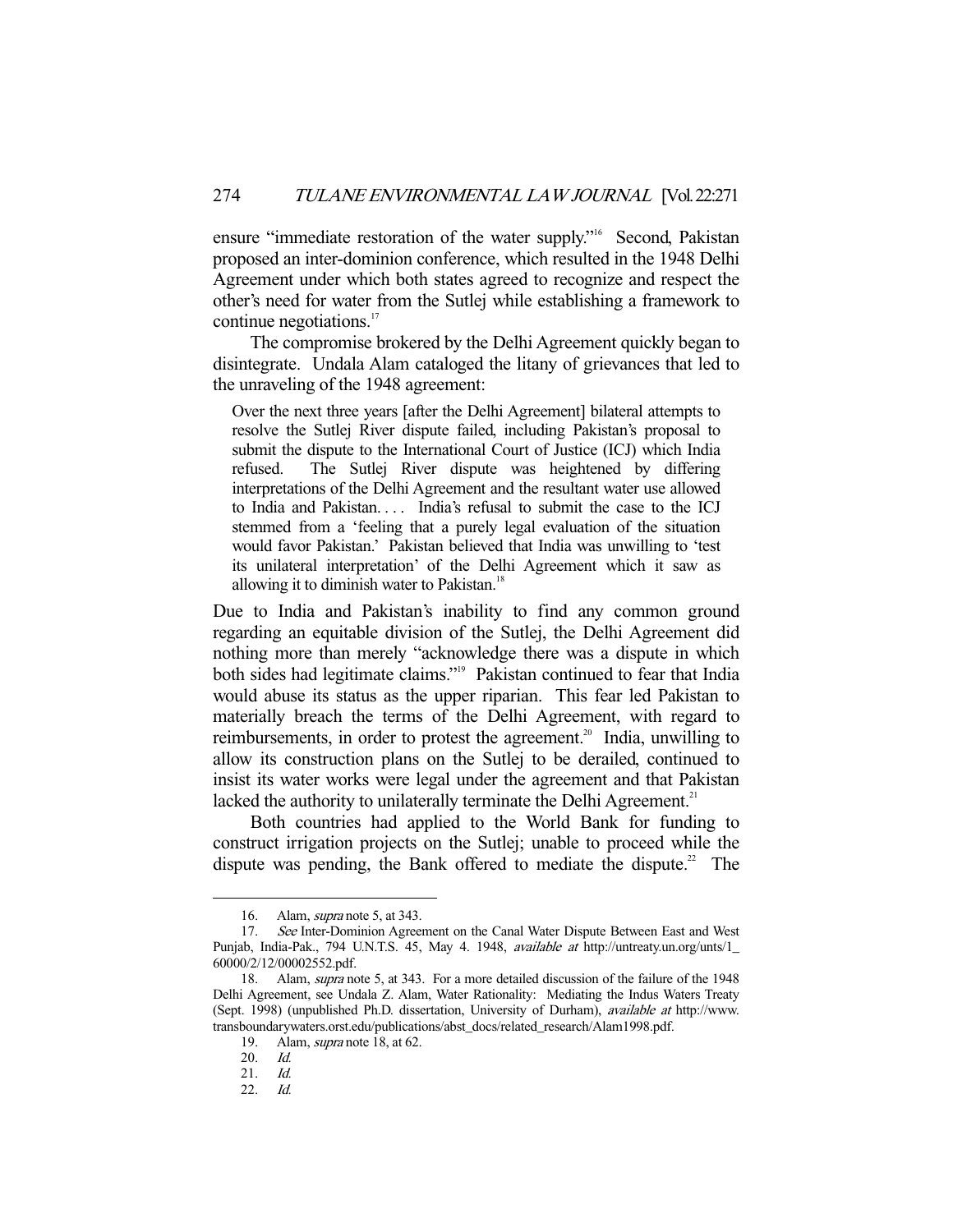World Bank's 1951 offer came against the backdrop of failed bilateral diplomacy. "The Pakistanis feared losing water . . . . The Indians feared having to limit the development .... [Both] feared having insufficient water .... [Negotiations were] haunted by what would be lost by each side, and not what stood to be gained by mutual cooperation."<sup>23</sup> There is no scholarly consensus on what brought India—the upper riparian—to agree to negotiate a compromise agreement. Much of the scholarly work on the Indus Waters Treaty suggests that the financial incentive—nearly \$1 billion through the Indus Basin Development Fund—was a carrot that both India and Pakistan, in need of massive irrigation projects to meet agricultural demand, could not pass up.<sup>24</sup> However, other scholars have rejected a financial explanation, instead suggesting that the pressures of securing a consistent water supply<sup>25</sup> or preventing further challenges to ongoing construction projects on the Indus<sup>26</sup> motivated the countries to submit to World Bank mediation.

## B. The Agreement: Negotiation and Terms

 India and Pakistan accepted the World Bank's offer to mediate the treaty negotiations in 1951, and the discussions began in 1952 in Washington,  $D.C.^{27}$  In offering its "good offices" to facilitate agreement, scholars have observed that the World Bank made two assumptions: "that the Indus river basin provided sufficient water for India and Pakistan [and] that the negotiations would put aside past grievances and retain a technical rather than a political focus."<sup>28</sup> As discussed in Part III, subsequent developments have shown these assumptions to be incorrect: the evolution in demand for water in both countries has rendered the Indus basin insufficient, while the technical aspects of the treaty have intermingled with the politics of the subcontinent in ways the negotiating parties could not have envisioned.

 The first year of the negotiations was largely spent on fact-finding trips to the Indus basin, after which delegations from each side submitted

<sup>23.</sup> *Id.* at 62-63.

<sup>24.</sup> See, e.g., Asit K. Biswas, Indus Waters Treaty: The Negotiating Process, 17 WATER INT'L 201 (1992); Syeds Kirmani, Water, Peace and Conflict Management: The Experience of the Indus and Mekong River Basins, 15 WATER INT'L 200 (1990); Mikiyasu Nakayama, Successes and Failures of International Organizations in Dealing with International Waters, 13 INT'L J. OF WATER RES. DEV. 367 (1997).

<sup>25.</sup> Alam, *supra* note 5, at 346-47 (discussing the "water rationality" explanation).

 <sup>26.</sup> Ramaswamy R. Iyer, Centre for Policy Research, Indus Treaty: A Different View 13 (2005), available at http://www.cprindia.org/papersupload/1215244080-Iyer\_IndusTreaty.pdf.

 <sup>27.</sup> Alam, supra note 5, at 344.

 <sup>28.</sup> Id.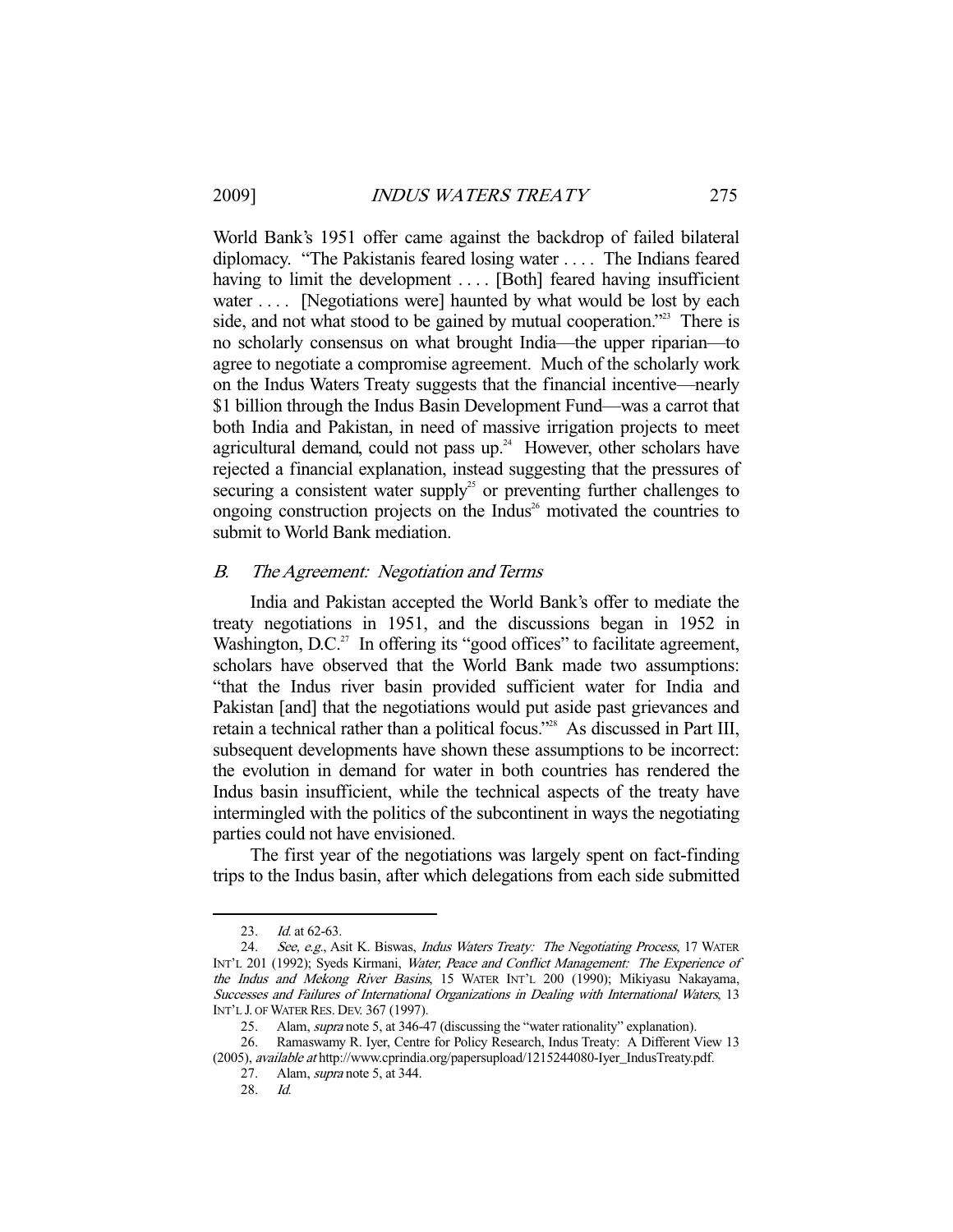a proposed water-sharing arrangement.<sup>29</sup> Taking both plans into account, the World Bank released its compromise proposal—known as the 1954 Plan—which partitioned the Indus basin between the two parties.<sup>30</sup> Under the World Bank's proposal, India would receive exclusive rights to the three eastern rivers—the Sutlej, Beas, and Ravi, which constitute approximately twenty percent of the Indus waters—while Pakistan would receive the nonexclusive rights (India was allowed limited access for nonconsumptive uses) to the three western rivers—the Chenab, Jhelum, and the Indus, which constitute the remaining eighty percent.<sup>31</sup> Pakistan, fearing its water allocation would be inadequate, rejected the 1954 Plan which led the World Bank to propose a 1956 amendment that guaranteed Pakistan storage facilities on the western rivers.<sup>32</sup> From 1956 to 1958, India and Pakistan held a series of negotiations on short-term agreements to govern water allocation until a plenary agreement was reached, as well as to resolve issues related to the 1956 amendment.<sup>33</sup>

 In 1958, the first President of Pakistan, Iskander Mirza, was sacked in a coup d'état by Ayub Khan, who immediately agreed to the World Bank's 1954 proposal and 1956 amendment; two years later the treaty was signed by both parties.<sup>34</sup> The final agreement granted Pakistan the rights over the western rivers, with minor exceptions for Indian nonconsumptive use; India received nearly parallel rights on the eastern rivers.<sup>35</sup> India was obligated to contribute £62 million to Pakistan over a ten-year period, primarily to help build the dams, canals, barrages, and tube wells, as required by the treaty.<sup>36</sup> The treaty contained provisions for data exchange, future cooperation, and the establishment of a Permanent Indus Commission to facilitate cooperation and serve as the first line dispute resolution mechanism. $37$  In the event that the commissioners failed to resolve the dispute, the treaty provided for a "neutral expert" and, ultimately, a Court of Arbitration.<sup>38</sup>

 This water-sharing model, in the view of some scholars, is most notable for its "abandonment of customary international norms governing internationally shared rivers. In particular, [the Treaty]

 <sup>29.</sup> Id.

 <sup>30.</sup> Id. at 344-45.

 <sup>31.</sup> Id. at 344. For the eventual codification of this arrangement, see Indus Waters Treaty, supra note 1, arts.  $II(1)$ ,  $III(1)$ .

 <sup>32.</sup> Alam, supra note 5, at 344.

 <sup>33.</sup> Id.

 <sup>34.</sup> Id.

 <sup>35.</sup> Indus Waters Treaty, supra note 1, arts. II-III.

 <sup>36.</sup> Id. art. V.

 <sup>37.</sup> Id.

 <sup>38.</sup> Id. arts. VIII-IX.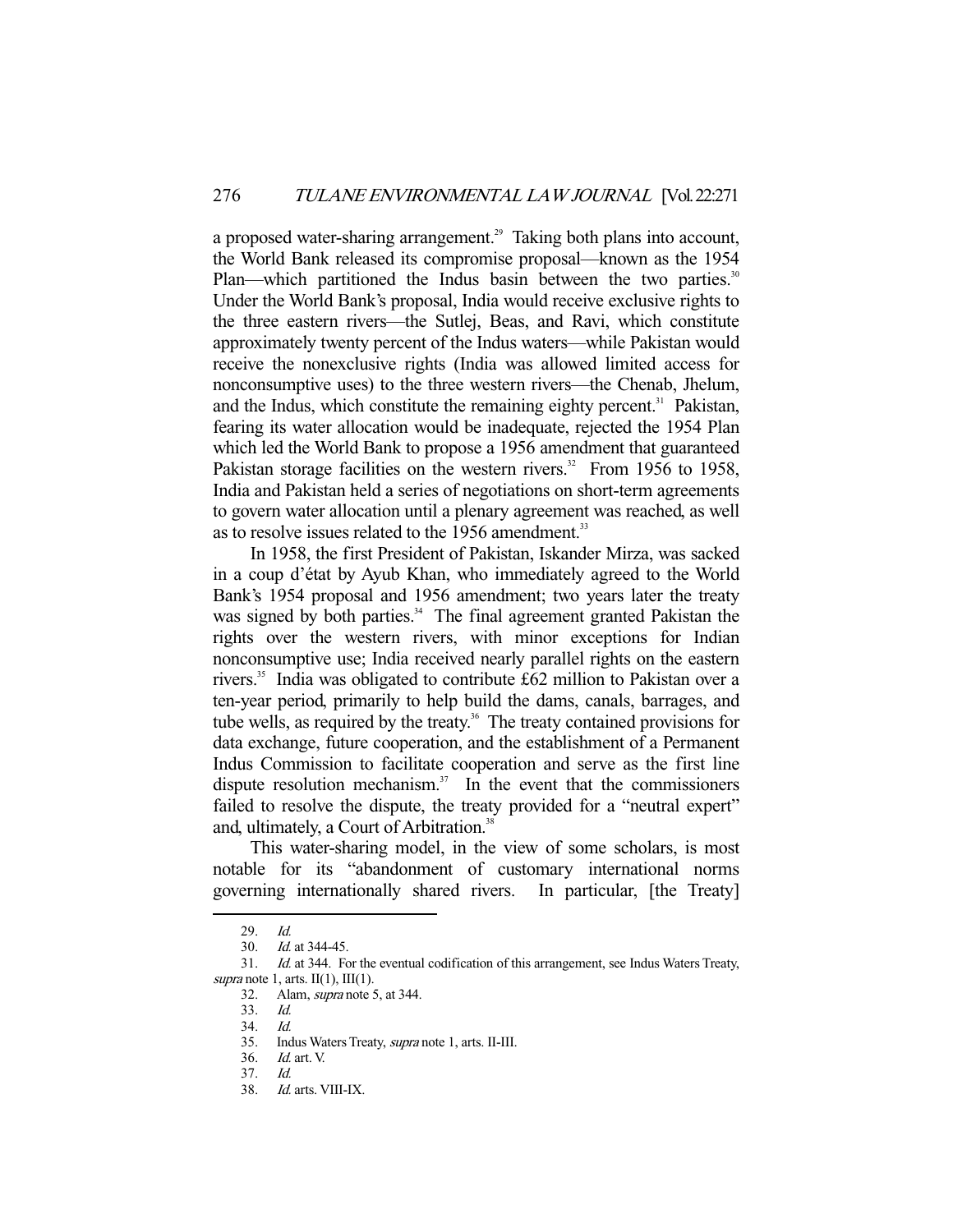discarded the norms protecting the downstream country's traditional uses of the river waters, in place of which it offered geo-physical partition of the river system itself."<sup>39</sup> This model of physically dividing the rights to international river water "was conceivable only in the unique geographic and political circumstances of the Indus basin."40 India's former Water Resources Secretary Ramaswamy Iyer has referred to the partitioning of water rights as a "coda to the partitioning of the land  $\left[ \text{in } 1947 \right]$ ," while Professor Robert Wirsing has labeled the division the "unfinished business" of the subcontinent's partition.<sup>42</sup> As discussed in Part III, while a "partition" of water may have been politically expedient given the bilateral relations in the 1950s, it has proven inadequate to address the demand faced by the Indus basin today—the inefficiencies and opportunity costs created by the model itself render it antiquated.

 While the motivations for India to negotiate despite its superior bargaining position as the upper riparian have been discussed, $43$  India's consent to a treaty that ostensibly favors Pakistan based on the percentage of water allocated (Pakistan's eighty to India's twenty)<sup> $44$ </sup> is even more curious. The simplest explanation is that the raw percentage of water rights means little, because the location, quality, and flow are the factors that make certain tracts desirable, especially for India, which relies on hydroelectric power to supply its northern grid.<sup>45</sup> A more important factor, however, was that India's ability to earn exclusive rights over the eastern rivers—in effect, to have its international law obligations waived—was attractive enough to merit giving up its claim to eighty percent of the Indus basin waters. Iyer observes that during the negotiations for the Indus Treaty, India had been working on canal projects to reroute waters from the eastern rivers to Rajasthan for irrigation purposes; at least one major canal project was already in progress.46 Without exclusive rights to the eastern rivers, "Pakistan would have had the usual lower-riparian rights over these rivers [under customary international law], and would have had to be consulted about these projects—and . . . would surely have raised objections. The

 <sup>39.</sup> ROBERT G. WIRSING & CHRISTOPHER JASPARRO, ASIA-PACIFIC CTR. FOR SEC. STUDIES, SPOTLIGHT ON INDUS RIVER DIPLOMACY: INDIA, PAKISTAN, AND THE BAGLIHAR DAM DISPUTE (May 2006), available at http://www.apcss.org/Publications/APSSS/IndusRiverDiplomacy. Wirsing.Jasparro.pdf.

 <sup>40.</sup> Id.

<sup>41.</sup> Iyer, *supra* note 26, at 15.<br>42. Id.; WIRSING & JASPARRO, 43. See *supra* notes 24-26 and Id.; WIRSING & JASPARRO, supra note 39.

<sup>43.</sup> See supra notes 24-26 and accompanying text.<br>44. Alam, *supra* note 5, at 344.

<sup>44.</sup> Alam, *supra* note 5, at 344.<br>45. WIRSING & JASPARRO. *sunn* 

WIRSING & JASPARRO, *supra* note 39.

 <sup>46.</sup> Iyer, supra note 26, at 13.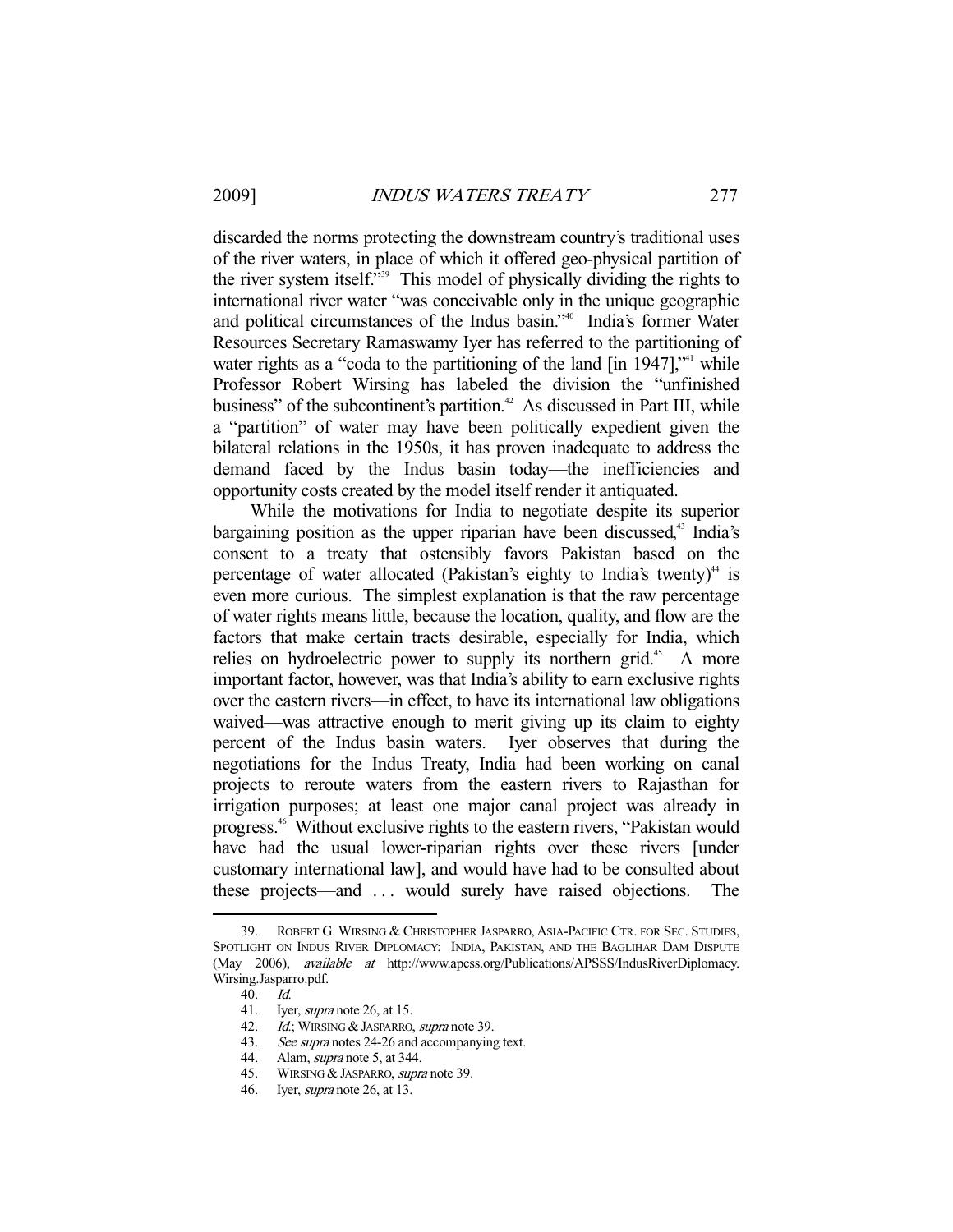projects might not have come up at all, or might have had to be substantially smaller."<sup>47</sup> Thus, the treaty arrangement provided legal cover to India's projects while removing its largest obstacle—Pakistani complaints grounded in international law. While India did lose control over the western rivers, the future status of those rivers was shrouded in doubt because they all flow through the disputed territory of Kashmir. Thus, the treaty allowed India to gain exclusive control over rivers that flow through its territory, while mitigating the costs of future conflict in Kashmir.

# C. Resilience and Disputes

 The resilience of the Indus Waters Treaty has often led it to be declared the most successful cooperative venture between India and Pakistan. The treaty has earned international praise for governing the division of the Indus waters for a half-century, through multiple wars and deteriorations in bilateral relations.<sup>48</sup> Scholars have observed unexpected fidelity to the treaty obligations by both states—so much that "even when at war with each other, they have respected the sanctity of the Treaty and not attacked any facilities involved in sharing and distributing the waters of the river."49 While heightened military tension, particularly in the aftermath of the Pakistani-sponsored attack on the Indian Parliament in 2001, has led to a groundswell of support within India to abrogate the Treaty, the Indian government has resisted the politicization of the issue.50 Both states have used existing dispute resolution mechanisms—such as the Permanent Indus Commission—to resolve any doubt about their commitment.<sup>51</sup> The treaty has been praised for the "wisdom and far-sightedness" of the negotiations; $52$  its emphasis on "hard" legalization, specifically its creation of obligations, use of delegation, and insistence on precision; $53$  and its role as a confidencebuilding measure against the backdrop of the ongoing Indo-Pakistani peace process.<sup>54</sup>

 <sup>47.</sup> Id.

 <sup>48.</sup> Id. at 3.

<sup>49.</sup> Subedi, *supra* note 3, at 953; see also Alam, supra note 5, at 349-50 (discussing water cooperation in the face of opposition to the treaty).

 <sup>50.</sup> Alam, supra note 5, at 344.

 <sup>51.</sup> Id.

<sup>52.</sup> Subedi, *supra* note 3, at 953.

<sup>53.</sup> Sandeep Gopalan, From Darfur to Sinai to Kashmir: Ethno-Religious Conflicts and Legalization, 55 BUFFALO L.REV. 403, 415 (2007).

<sup>54.</sup> James Kraska, Sustainable Development Is Security: The Role of Transboundary River Agreements as a Confidence Building Measure (CBM) in South Asia, 28 YALE J. INT'L L. 465, 485 (2003).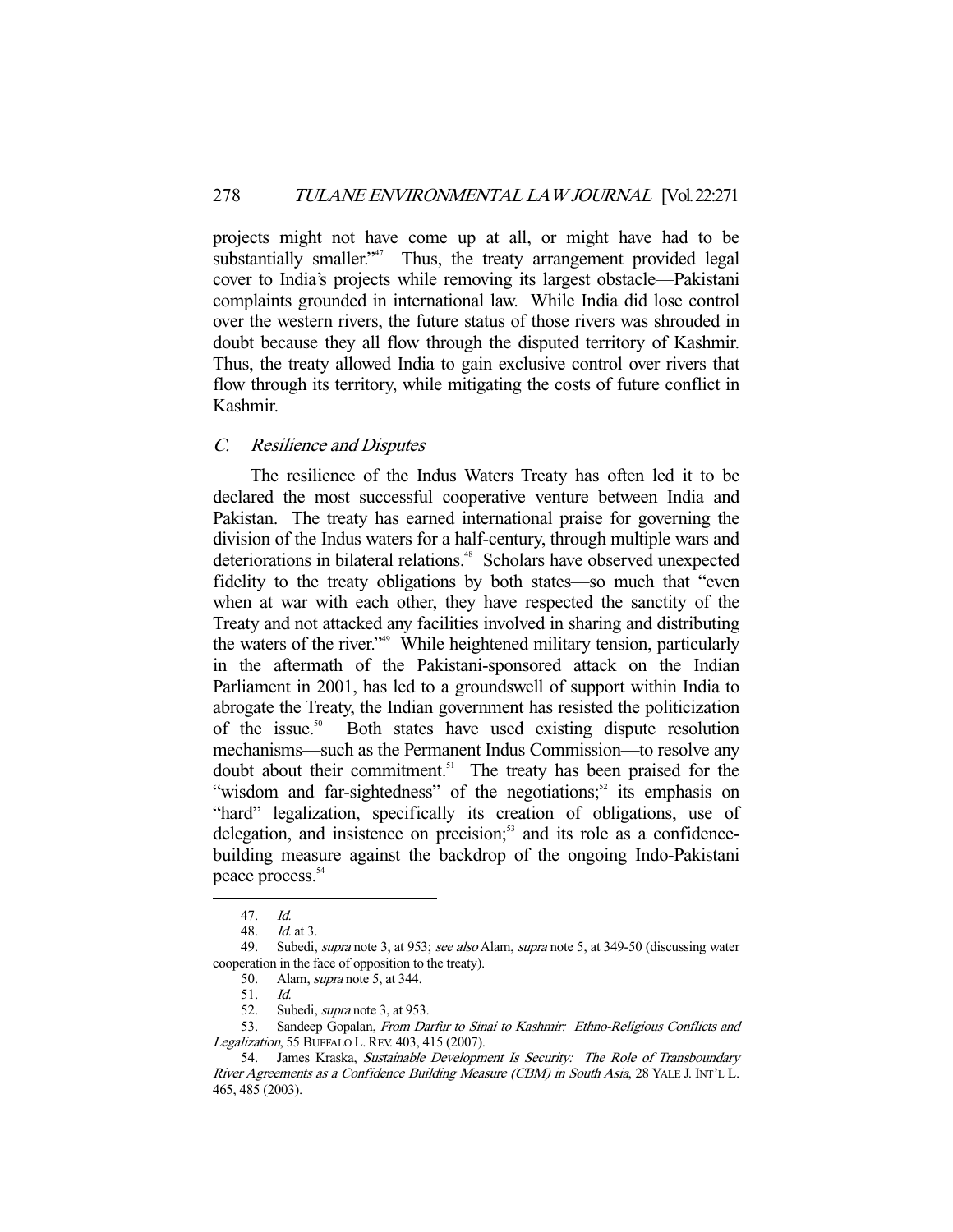The treaty regime has survived both exogenous threats—wars, politicized calls for abrogation, and political instability—as well as endogenous threats—such as disputes over the treaty's terms and obligations. Threats in the latter category most often arise from Pakistani objections to Indian construction on the western rivers.<sup>55</sup> Scholars disagree on whether the Pakistani objections—which have been lodged all twenty-seven times India has proposed construction—are motivated by a genuine fear that India is abridging its treaty obligations, or the political concern that the projects will benefit Kashmir, earning India goodwill within the state.56 The most recent dispute involved Pakistani objections to Indian construction on the Baglihar Dam, a 150-meter-tall dam on the Chenab with an expected capacity of 900 million watts.<sup>57</sup> Pakistan objected to the size of the dam's storage capacity, power intake tunnels, and spillways.<sup>58</sup> The failure of two formal rounds of negotiation led Pakistan to invoke the arbitration provisions of the treaty and, for the first time in its history, the appointment of a "neutral expert."59 Raymond Lafitte, a Swiss engineer and dam expert, was appointed in  $2005^{\circ\circ}$  and submitted his report in early  $2007$ .<sup>61</sup> While both countries have claimed the report as a victory, Lafitte rendered a split decision, upholding certain Pakistani objections, concerning the storage capacity and intake tunnels, but denying others, including those concerning the spillways. $62$ 

<sup>55.</sup> See WIRSING & JASPARRO, supra note 39,

<sup>56.</sup> See id. at n.4 (citing B.G. Verghese, Fuss over Indus—I: India's Rights Are Set Out in the Treaty, TRIBUNE (Chandigahr, India), May 25, 2005, available at http://www.tribuneindia.com/ 2005/20050525/edit.htm#4); Iyer, supra note 26, at 12.

<sup>57.</sup> Salman M.A. Salman, The Baglihat Difference and Its Resolution Process—Triumph for the Indus Waters Treaty?, 10 WATER POL'Y 105, 110 (2008).

<sup>58.</sup> WIRSING & JASPARRO, *supra* note 39.<br>59. Id.

 <sup>59.</sup> Id.

 <sup>60.</sup> Press Release, Dale Lautenbach, World Bank, World Bank Names Neutral Expert on Baglihar (May 10, 2005), available at http://web.worldbank.org/WBSITE/EXTERNAL/ COUNTRIES/SOUTHASIAEXT/0,,contentMDK:20485918~pagePK:146736~piPK:146830~th eSitePK:223547,00.html.

 <sup>61.</sup> Press Release, Erik Nova, World Bank, Bhglihar Decision To Be Released to India and Pakistan on Monday, February 12, 2007 (Feb. 8, 2007), available at http://web.worldbank. org/WBSITE/EXTERNAL/NEWS/0,,contentMDK:21213306~pagePK:34370~piPK:34424~the SitePK:4607,00.html.

 <sup>62.</sup> RAYMOND LAFITTE, BAGLIHAR HYDROELECTRIC PLANT: EXPERT DETERMINATION ON POINTS OF DIFFERENCE REFERRED BY THE GOVERNMENT OF PAKISTAN UNDER THE PROVISIONS OF THE INDUS WATERS TREATY 13, 19 (2007), available at http://www.pakistan.gov.pk/ministries/ water-power-ministry/media/SUBMISSION-BHP/10/6Summary.pdf; see also Anwar Iqbal & Khaleeq Kiani, World Bank's Baglihar Verdict May Not End Dispute, DAWN (Karachi, Pak.), Feb. 10, 2007, available at http://www.dawn.com/2007/02/10/top5.htm; Amit Baruah, Baglihar: Pakistan's Demand Rejected, HINDU (Chennai, India), June 21, 2005, available at http://www. hindu.com/2005/06/21/stories/2005062105511400.htm.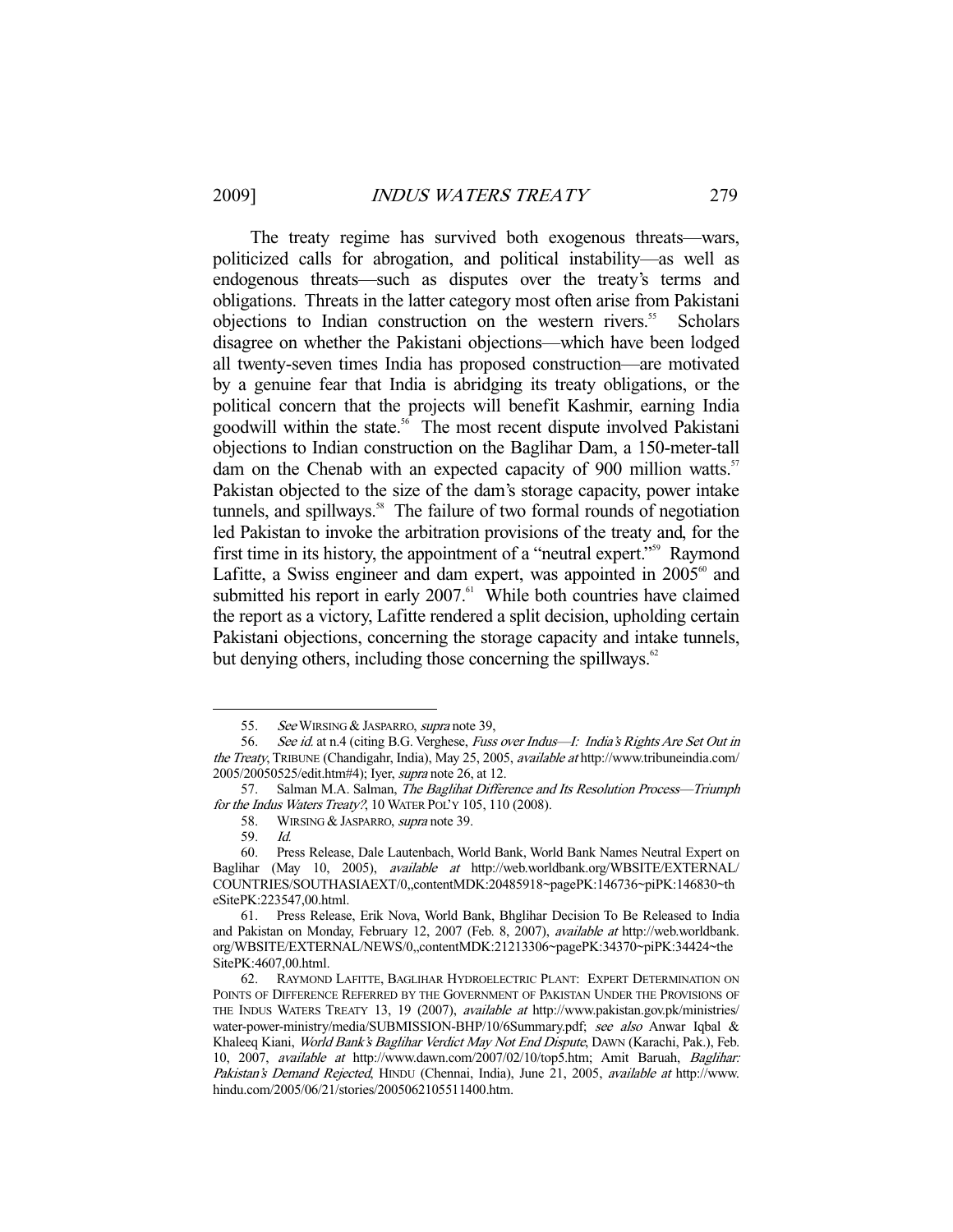#### III. GROWING DISCONTENT

 The Indus Waters Treaty, while a prudent short-term solution to Pakistan's water needs and India's construction interests in 1960, is now antiquated both in its specific terms and broader approach to water sharing. Calls for change—whether it be renegotiation, abrogation, or an entirely new framework—have grown common in South Asia, particularly in India and Indian-administered Kashmir. Given the drastic changes in the uses, demand, and politics of water in the subcontinent, the Indus Waters Treaty is failing the needs of both states while also imposing negative externalities on the political and ecological health of Kashmir. This Article argues that the current model is both misguided and insufficient as a water-sharing regime in South Asia. Specifically, the treaty regime suffers from three key infirmities: (1) it is inadequate in light of the growing demand for water, (2) its model for water sharing is premised on faulty political assumptions, and (3) it fails to facilitate the joint development of the Indus basin and the Kashmiri peace process.<sup>63</sup>

 While this Article's critique of the Indus Waters Treaty and its proposed replacement model are specific to the water and politics of South Asia, the water-sharing issues implicated by this Article are of broader importance. Water experts estimate that nearly 150 countries rely on shared international waters for secure access to a fresh water supply.<sup>64</sup> While the concept of resource wars—or in this case, water conflict—is not new, global trends suggesting vast increases in demand for fresh water have resulted in an increased risk of hostility and conflict between states sharing a fresh water supply.<sup>65</sup> Greater attention to the structure of water-sharing agreements is warranted, lest the warning of scholars that "unless more progress is made in negotiation cooperative arrangements, growing scarcity combined with rising population will produce an increasingly unstable environment" be ignored.<sup>66</sup>

<sup>63.</sup> See Indus Waters Treaty, *supra* note 1.

<sup>64.</sup> Aaron T. Wolf et al., *International River Basins of the World*, 15 INT'L J. WATER RES. DEV. 387, 392 (1999).

 <sup>65.</sup> Stephen Leahy, Thirstier World More Likely To See More Violence, INTER-PRESS SERVICE, Mar. 16, 2007, http://ipsnews.net/print.asp?idnews=36963; John Vidal, Cost of Water Shortage: Civil Unrest, Mass Migration and Economic Collapse, GUARDIAN, Aug. 17, 2006, at 25, available at http://www.guardian.co.uk/environment/2006/aug/17/water.internationalnews.

 <sup>66.</sup> MICHAEL KLARE, RESOURCE WARS: THE NEW LANDSCAPE OF GLOBAL CONFLICT 147 (2001).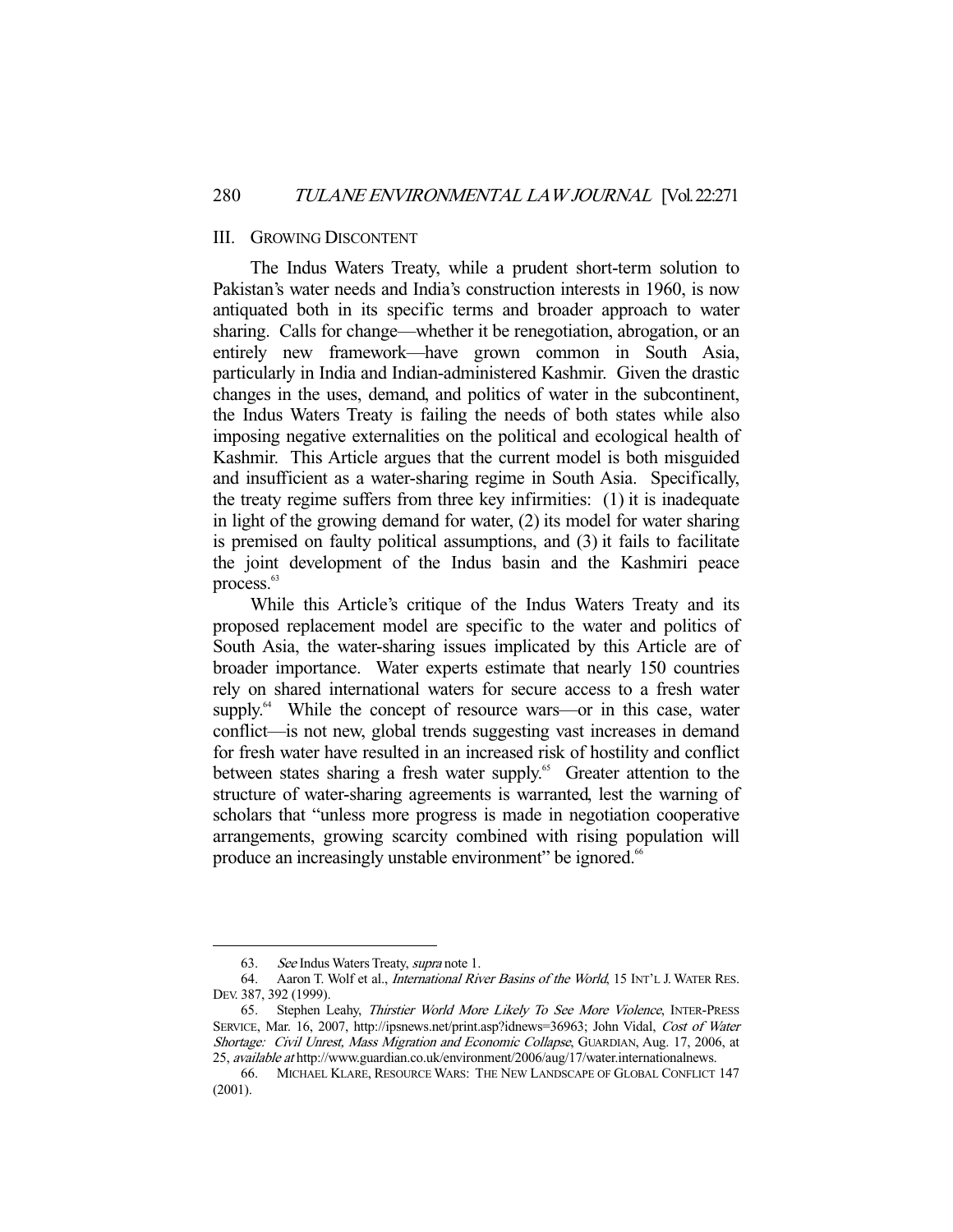#### A. An Antiquated Approach to Demand

 The Indus Waters Treaty addresses the problem of supply by partitioning the Indus river basin between India and Pakistan, but is agnostic with regard to managing the respective demands of each country. The treaty seeks to "settle with one stroke" the water-sharing dilemma in South Asia, as opposed to a more comprehensive and flexible agreement designed to anticipate and adjust to changing water conditions.<sup>67</sup> While the treaty was an effective solution to the immediate problems facing the subcontinent—Pakistan's fear of water stoppage and India's desire to continue using water from the eastern rivers for irrigating Rajasthan—by assuring both countries of a short-term supply, it failed to protect, or even consider, their evolving long-term interests. This problem is not unique to South Asia: despite the fact that "increasing demand from all riparians is raising critical doubt about the continuation of every water-sharing" regime, riparian agreements across the globe—including those on the Zambezi, Okavango, Limpopo, Mekong, Jordan, Mahakali, Ganges, Nile, Euphrates, and Tigris—have "only tried to address the supply side."<sup>68</sup> One of the underlying assumptions upon which the Indus Waters Treaty was predicated was the World Bank's belief that "the Indus basin had enough water for both countries." 69 However, the population trajectory and multiplying uses for water in South Asia have fundamentally changed the demand of water, rendering the treaty's core assumption obsolete.

 The water crisis in South Asia is not isolated, but part of a global shortage of water in the face of rising demand. The United Nations estimates that only three percent of the global water supply is fresh, and less than one percent is actually accessible; more than two-thirds of the world's fresh water is frozen while a majority of the unfrozen fresh water is underground in soil and aquifers.<sup>70</sup> Experts estimate that one-third of the global population—two billion people—already lack adequate access to water, while the demand for water, primarily the result of agricultural demands, is increasing at a rate even higher than population growth.<sup>71</sup>

 <sup>67.</sup> WIRSING & JASPARRO, supra note 39.

 <sup>68.</sup> ERIN BLANKENSHIP, KASHMIRI WATER: GOOD ENOUGH FOR PEACE? 9, http://www. pugwash.org/reports/rc/sa/kashmirwaterpeace.pdf (last visited Apr. 23, 2008).

<sup>69.</sup> Alam, *supra* note 5, at 344.

 <sup>70.</sup> Sandra L. Postel, Gretchen C. Daily & Paul R. Ehrlich, Human Appropriation of Renewable Fresh Water, 271 SCIENCE 785 (1996).

<sup>71.</sup> Blankenship, *supra* note 68, at 2 ("Currently 2 billion people do not have enough water for even basic needs, approximately one third of the world's population. Increasing demands from exploding populations is exacerbated as these societies become more affluent and developed because as such they tend to use more water. While the world's population doubled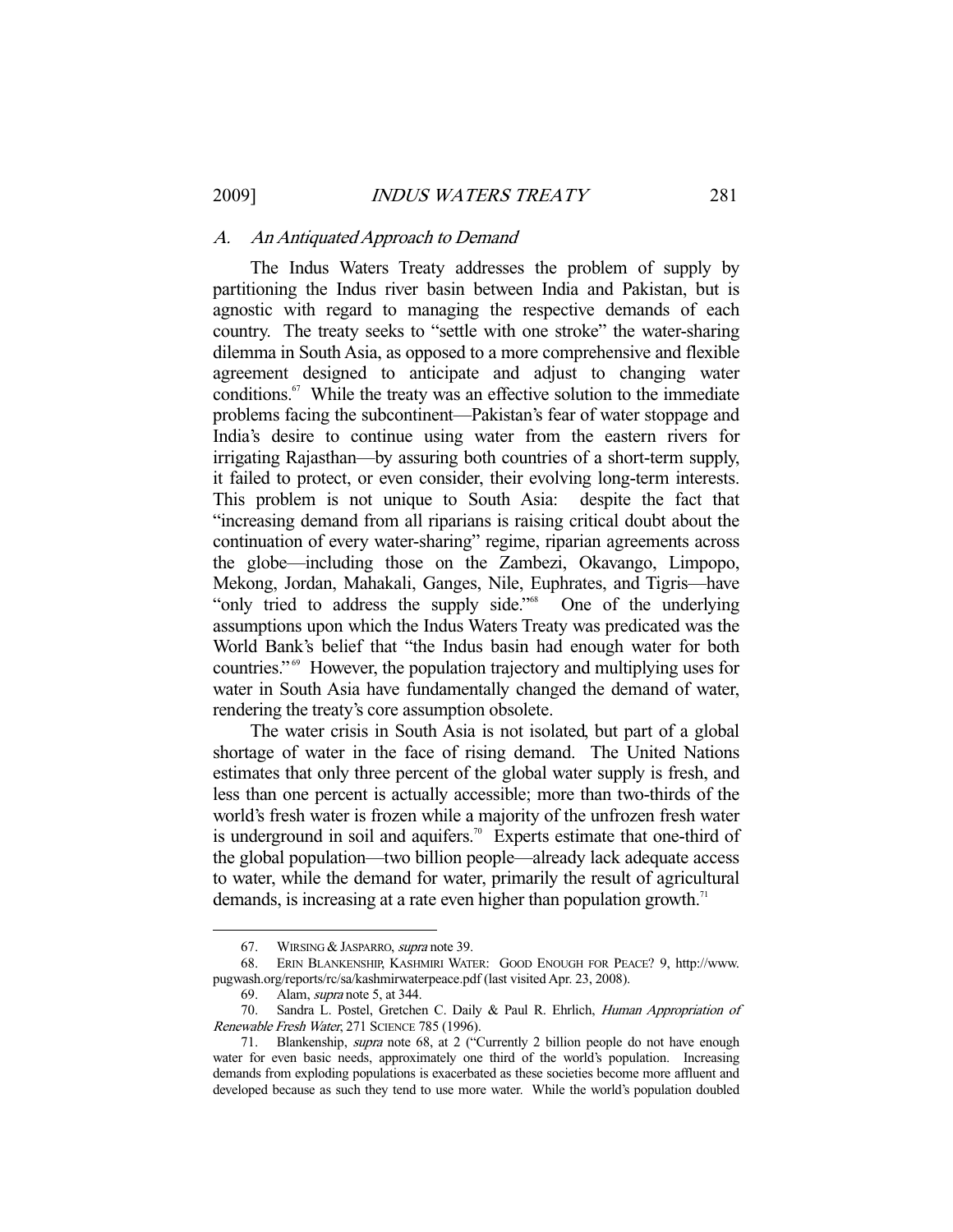The statistical trends in South Asia for both population growth and consumption growth are cause for concern. Studies have projected that, compared to population statistics at the turn of the twenty-first century, India's population will have increased nearly sixty percent, while Pakistan's population size will have swelled almost a staggering 150% by  $2050$ .<sup>72</sup> The statistic that speaks more directly to the antiquated nature of the Indus Waters Treaty is that by 2025, India's population is expected to be three times greater, and Pakistan's population is expected to be more than six times greater, than as of the treaty's signing in  $1960$ <sup>3</sup>

 Similarly, the baseline demand for water in South Asia, primarily driven by energy and agricultural needs, is inherently high given the ecological and geographic attributes of the basin, but has also been growing at a rate that places both India and Pakistan at the World Bank's "water stress" point.<sup>74</sup> First, the Indus basin is primarily an agrarian economy—given its semiarid climate, sufficient irrigation is crucial to maintain agricultural viability.<sup>75</sup> Second, the difficulties of providing adequate irrigation are compounded by the "large seasonal and annual variability" of the Indus basin; while the aggregate annual water runoff is high, variability and inconsistency in water flow throughout the year requires considerable irrigation works and water storage.<sup>76</sup> In addition to the agricultural demands and variability, the heat, population growth, need for potable water, and hydroelectric power projects all burden South Asia's limited water supply.

 Despite the water allocation under the Indus Waters Treaty, neither country's water profile is stable. India has seen its per capita availability of water drop sixty percent since signing the treaty, from 5000 to 1800 cubic meters per person, which is a reduction that will be repeated over the next half-century.<sup>77</sup> Many Indian states are already below the World Bank's "water stress" limit per person per year, and some of those are

between 1950 and 1990, global water use increased by 300 percent . . . . '[W]ater usage has increased by six times in the past 100 years and will double again by 2050, driven mainly by irrigation demands of agriculture.'" (quoting Frank Rijsberman, Dir., Int'l Water Mgmt. Inst.)).

 <sup>72.</sup> WORLD RES. INST., Anticipated Population Growth in Selected Countries of the Jordan, Tigris-Euphrates, and Indus River Basins, in WORLD RESOURCES 1998-99: ENVIRONMENTAL CHANGE AND HUMAN HEALTH 244 (1998).

<sup>73.</sup> See KLARE, supra note 66, at 187; Blankenship, supra note 68, at 4.

<sup>74.</sup> WIRSING & JASPARRO, *supra* note 39.

<sup>75.</sup> Alam, *supra* note 5, at 342.

<sup>76.</sup> Id.; see also FOOD & AGRIC. ORG., IRRIGATION IN THE NEAR EAST REGION WATER REPORT 9 (1997).

 <sup>77.</sup> SUNDEEP WASLEKAR, THE FINAL SETTLEMENT: RESTRUCTURING INDIA-PAKISTAN RELATIONS 54-62 (2005).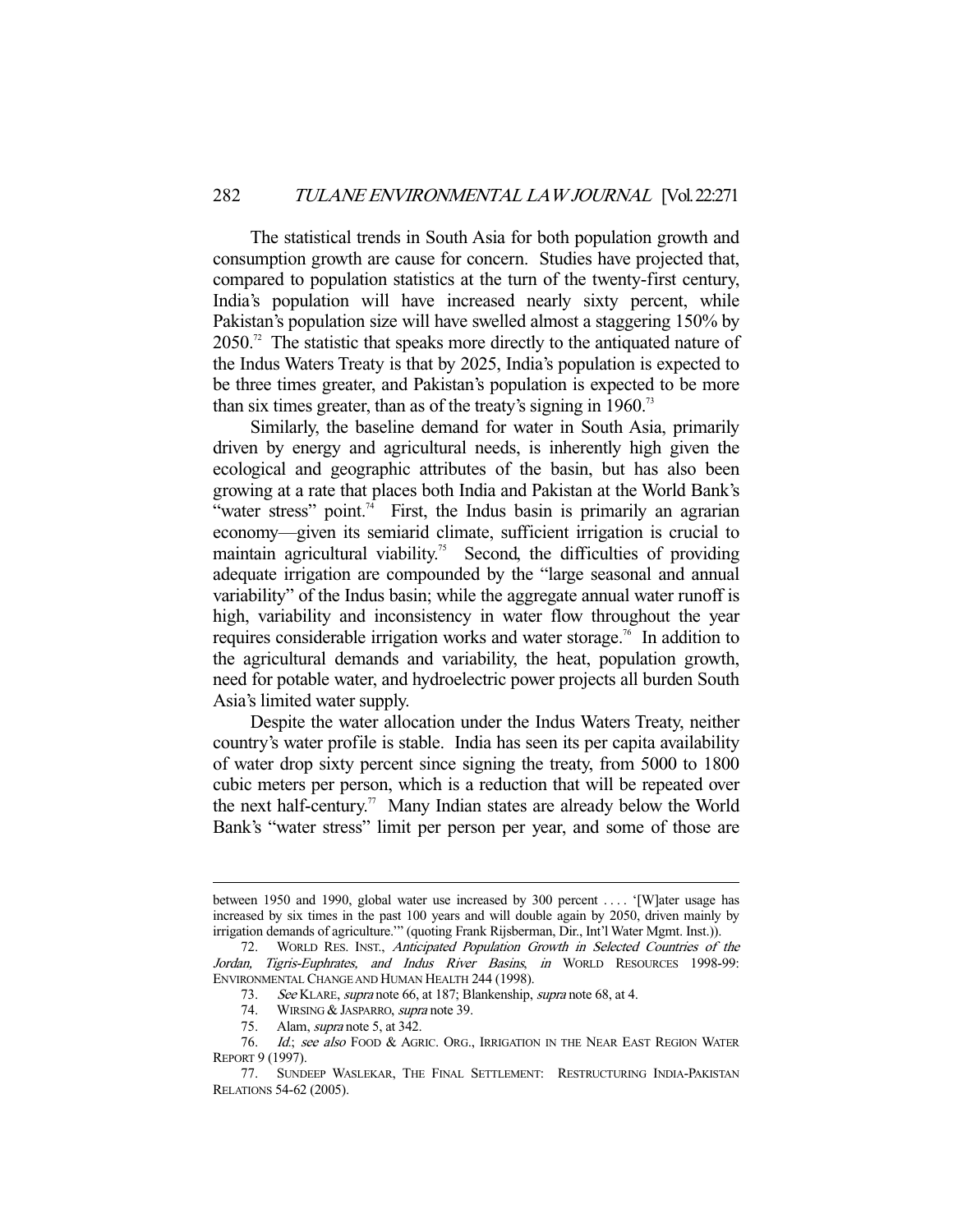approaching the "water scarce" threshold.<sup>78</sup> States in the northern plains of India, such as Punjab and Haryana, as well as the Deccan plains, such as Karnataka and Tamil Nadu, have seen water levels drop at an annual rate of five percent or higher, which has led to internal disputes about water sharing and allocation outside of the Indus basin.<sup>79</sup> Pakistan, as it was prior to the negotiation of the treaty, finds itself in a dire situation with respect to water supply. With a national average of twelve hundred cubic meters per person (or even lower according to other studies), $\frac{80}{3}$ groundwater loss documented throughout the country,<sup>81</sup> and an inability to fill its two largest water reservoirs,<sup>82</sup> Pakistan's national per-capitaavailability-of-water statistics show a country fast approaching the water stress point. For a country that depends on the Indus basin for ninety percent of its irrigation needs<sup>83</sup> and is already facing a massive food and grain shortage, the inadequate water supply, which is compounded by the fact that high levels of water silt in the Indus are rendering stored water useless,<sup>84</sup> threatens to undermine the backbone of the Pakistani economy.<sup>85</sup> Experts predict that, at the very least, "Pakistani farmers may be forced to change to higher yielding earlier maturating crops, modify their sowing patterns, and employ micro irrigation in coming years to mitigate shortages—all of which will entail higher costs."<sup>86</sup>

 The Indus Waters Treaty was not designed to respond to rapidly increasing demand and the looming South Asian water crisis. The treaty was designed on the assumption that the Indus waters were sufficient to supply the region and operates with a sole focus on equitably dividing the rights to the water supply among the antagonistic states. The "partitioning" of Indus waters, which was blind to the future demand and politics of water, represents an early-twentieth-century response to a decidedly twenty-first-century problem. Under the treaty's model, the prudence of division with regard to efficiency, productivity, cooperation,

<sup>78.</sup> Blankenship, *supra* note 68, at 4.

 <sup>79.</sup> Nor Any Drop To Drink: Water in India, ECONOMIST, Aug. 24, 2002, at 49.

 <sup>80.</sup> Subrahmanyam Sridhar, The Indus Waters Treaty, http://www.bharat-rakshak.com/ SRR/Volume13/sridhar.html (last visited Feb. 12, 2009) ("Pakistan faces one of the severest water shortages in the world as seen in its' per capita availability of water per annum fall from  $5300 \text{ m}^3$ in 1951 to less than 1100  $m<sup>3</sup>$  today. This figure is alarming given that it is below the internationally recommended level of 1500  $m<sup>3</sup>$  and precariously close to the critical 1000  $m<sup>3</sup>$ level.").

<sup>81.</sup> WASLEKAR, *supra* note 77, at 54-62.

 <sup>82.</sup> Sridhar, supra note 80.

 <sup>83.</sup> ASHOK SWAIN, MANAGING WATER CONFLICT: ASIA,AFRICA AND THE MIDDLE EAST 46 (2004).

 <sup>84.</sup> Blankenship, supra note 68, at 4.

 <sup>85.</sup> Sridhar, supra note 80.

 <sup>86.</sup> Id.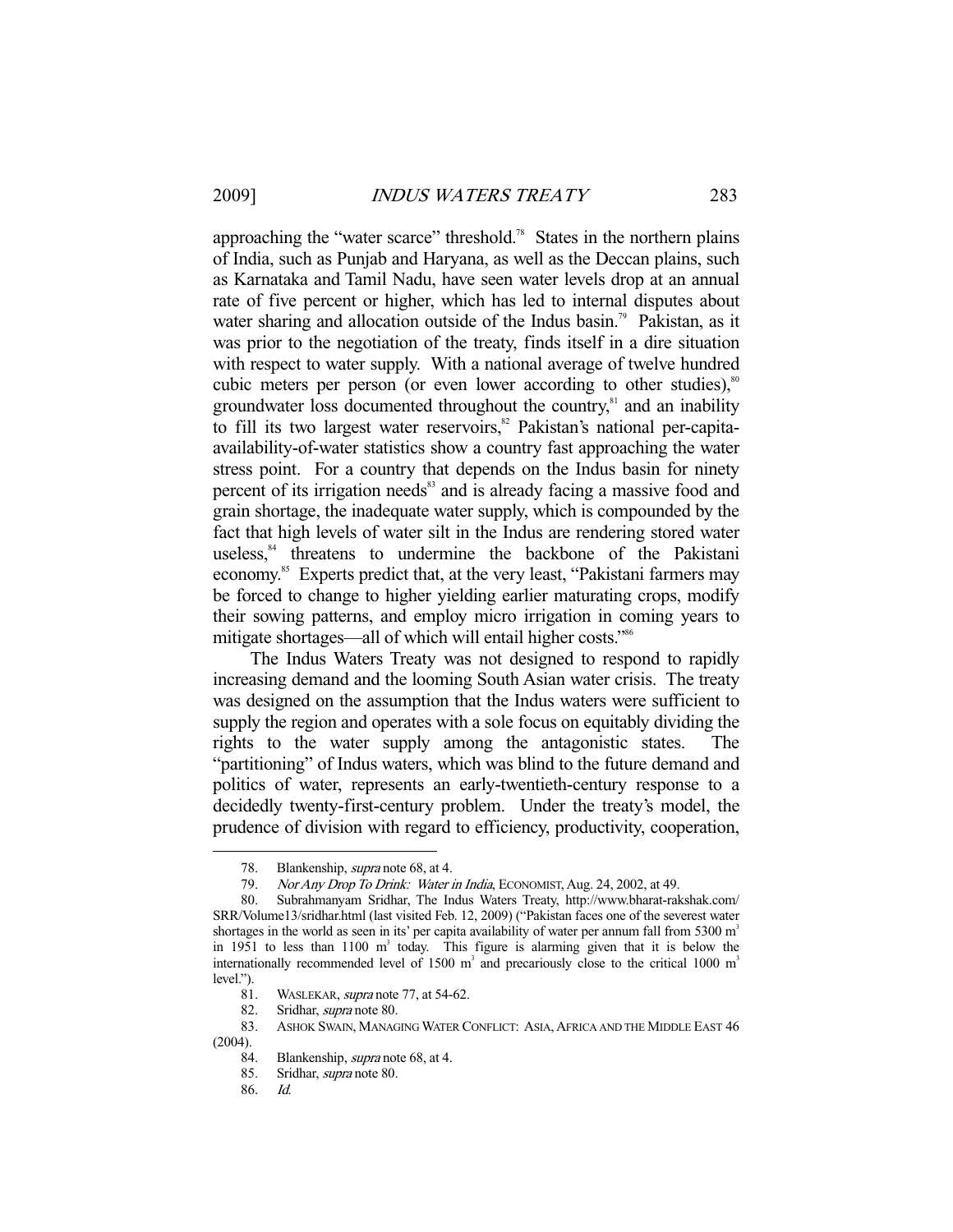and joint development of the basin in order to maximize its water potential is not considered. The treaty regime offers no flexibility to account for increasing demand, limited supply, emergency droughts, systemic water shortage, or any variation in conditions. $\frac{87}{10}$  In spite of the treaty's guarantee of water access, both states are facing severe water shortages under the current regime: Pakistan's agricultural output is threatened, while India has been forced to look beyond its borders for energy, despite 15,000 MW of untapped hydroelectric potential on the western rivers.<sup>88</sup> If the treaty's purported goal of "attaining the most" complete and satisfactory utilisation of the waters of the Indus system"<sup>89</sup> is to be realized, the rigid division enforced by the treaty must be abandoned in favor of an arrangement that facilitates greater cooperation and seeks the most efficient use of the Indus waters. Clearly, the Indus Waters Treaty has proven inadequate to meet the current needs of India and Pakistan, much less the future ones.

## B. A Political Miscalculation

 Much like the Indus Waters Treaty's assumptions about water demand, the political assumptions held by the negotiators have grown outdated. While political stability and levels of rapprochement cannot be quantified like water levels and agricultural data, the evolving relationship between India and Pakistan makes a new treaty regime both possible and desirable. Given the developing bilateral relationship between the two countries, the model adopted by the Indus Waters Treaty—that of partitioning a limited resource between two antagonistic states with the primary purpose of avoiding conflict—is no longer sufficient. The treaty was designed to manage the relationship between two insipient, insecure, and antagonistic states. India and Pakistan, while a far cry from being staunch allies, have come to embrace their inevitable interdependence to the extent that cooperation for mutual benefit is politically viable in both countries.<sup>90</sup> This Subpart highlights the ways in

 <sup>87.</sup> Some commentators have suggested that the constant and minor Pakistani objections to any Indian construction on the rivers, as well as the lack of Pakistani cooperation, "are partly to force India to amend the [treaty] to accommodate the emerging patterns of water use in Pakistan<sup>[,]</sup> such as water sharing during periods of shortage—a situation not envisaged in the treaty." See id.

 <sup>88.</sup> Blankenship, supra note 68, at 8.

<sup>89.</sup> Indus Waters Treaty, supra note 1.

 <sup>90.</sup> E.g., Embassy of India, India Pakistan Dialogue: Economic & Commercial Cooperation (Nov. 10, 1998), http://www.indianembassy.org/South\_Asia/Pakistan/indpak(commerce). htm.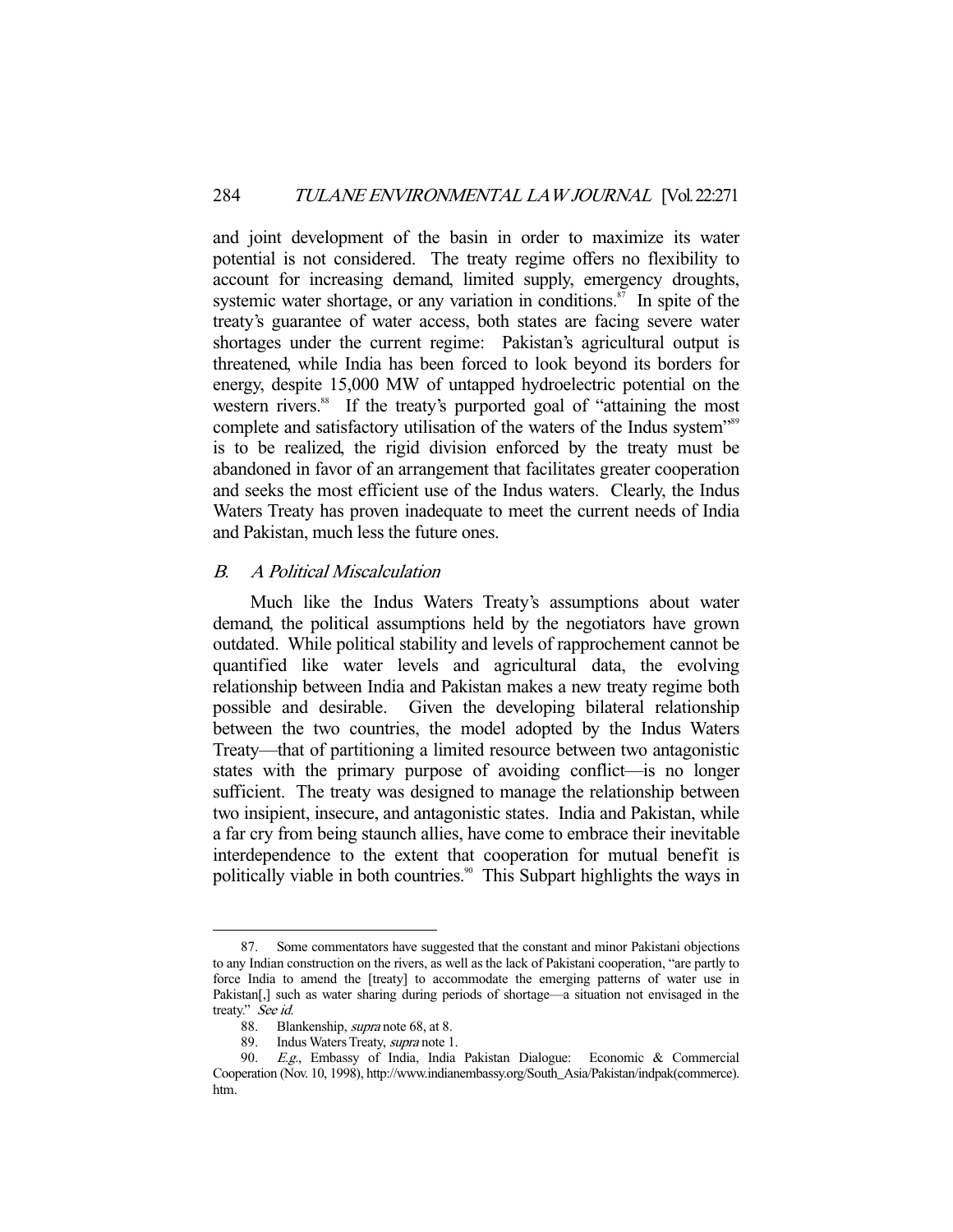which the Indus Waters Treaty is politically imprudent, both in its design and execution.

#### 1. Overstated Antagonism

 The treaty's model assumes an overstated level of antagonism between India and Pakistan. The Indus Waters Treaty is designed to "settle with one stroke" any controversy over the allocation of the Indus waters. $91$  It sets aside discussion of how to best jointly utilize the waters, cooperate over development and sharing, or optimally respect lower riparian rights—instead bluntly dividing and distributing exclusive rights. The only interaction that the treaty envisions between the two countries is, tellingly, dispute resolution, for which the treaty establishes an elaborate mechanism of commissioners, neutral experts, and mediation. Relations between India and Pakistan at present and the prospects for conflict and cooperation are markedly different than they were at the signing of the treaty. There are a number of factors that have driven this evolution, including public opinion, an increasing military disparity, globalization and the recognition of economic interdependence, and nuclear proliferation along with the increased costs of war. The relevant changes, however, are not these theoretical developments but the tangible changes they have produced on the ground.

 The last few years have witnessed a radical departure from the conventional narrative of Indo-Pakistani antagonism. While relations between the South Asian states are still burdened by mutual suspicion and mutually exclusive interests, political space to facilitate cooperation has developed. This fundamental change is rooted in the post-Kargil War diplomatic overtures between the two countries; while the 2001 Agra summit failed to make much headway, the efforts of Prime Minister Vajpayee (until losing power in 2004) and President Musharraf, to cease hostilities and seek reconciliation, altered the political landscape.<sup>92</sup> Both countries were able to take measured yet historic steps—cooperating over bus and train transportation links, hosting "cricket diplomacy," negotiating a potential Iran-Pakistan-India natural gas pipeline, collaborating in the aftermath of the 2005 earthquake, and putting together working groups on issues such as the Siachen Glacier dispute.<sup>93</sup>

<sup>91.</sup> WIRSING & JASPARRO, *supra* note 39.

 <sup>92.</sup> B. RAMIN, S. ASIA ANALYSIS GROUP, MUSHARRAF AFTER AGRA: TWO HALOS (July 2001), available at http://www.southasiaanalysis.org/papers3/paper282.html.

<sup>93.</sup> Teresita Schaffer, India and Pakistan-Still Moving Forward, SOUTH ASIA MONITOR (Ctr. for Strategic and Int'l Studies, D.C.), Oct. 3, 2005, at 1-2.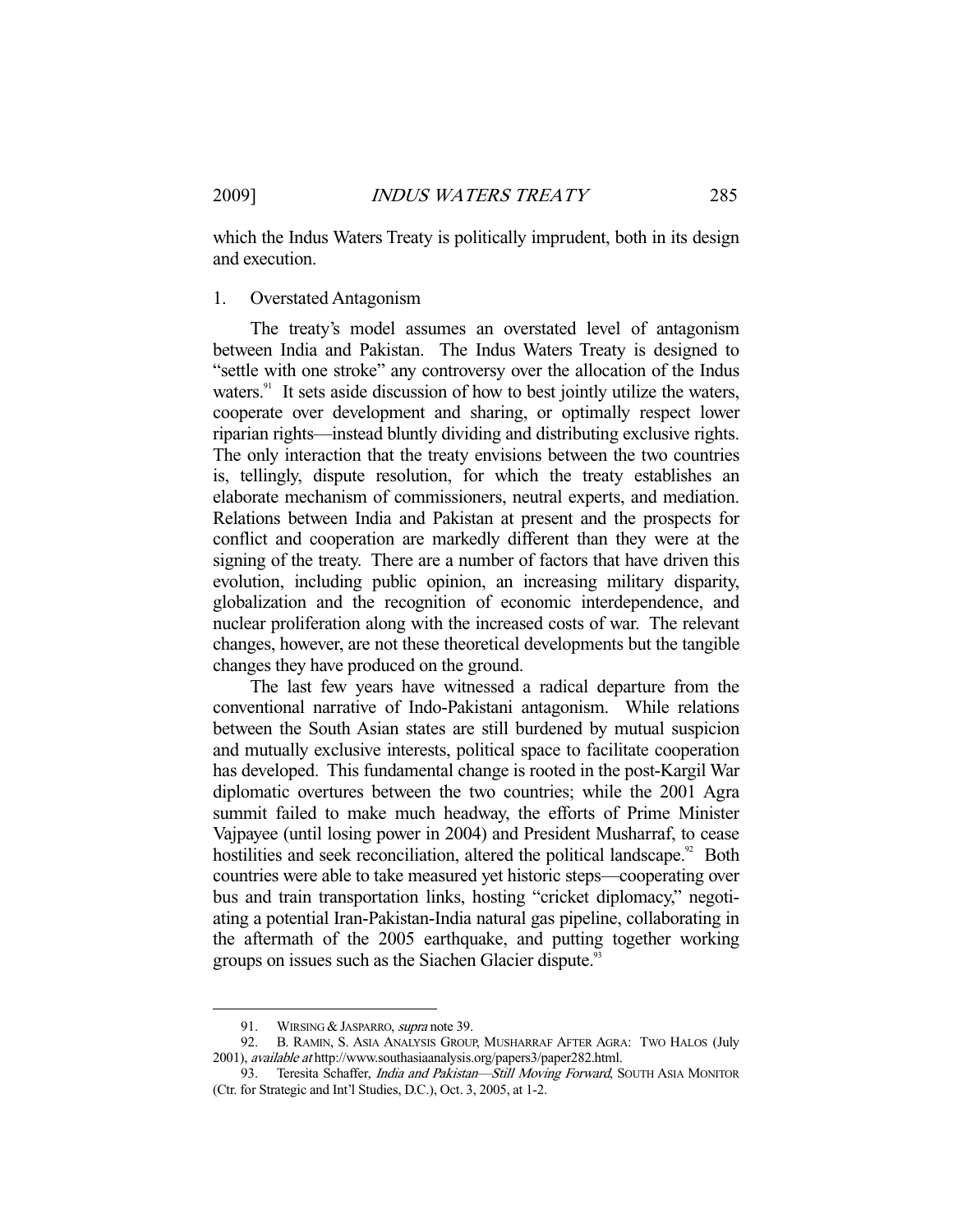Most relevant to the future of the Indus Waters Treaty has been the evolution of the conflict over Kashmir. First, both countries have backed down from their historical and absolutist positions. India, while still unwilling to negotiate without the precondition that independence is off the table, has publicly admitted that Kashmir is a disputed territory and has commenced negotiations with both Pakistan and the Kashmiri separatist leadership to find a political solution.<sup>94</sup> Pakistan's about-face has been even starker, with President Musharraf declaring that Pakistan was renouncing its claim to Kashmiri accession and would accept a demilitarized Kashmir that was still nominally governed by India.<sup>95</sup>

 Second, there appears to be growing consensus, both in India and Pakistan, and confirmed by Musharraf's proposal, that of all the potential political configurations for Kashmir, complete accession to Pakistan is unviable.<sup>96</sup> Given India's strength at the negotiating table as the status quo power, and Kashmir's relatively weak economic and political prospects as an independent state, the most likely outcome—if there is any change—appears to be greater autonomy within the Indian Union or some form of joint sovereignty. The prospect of change in Kashmir's political status have long undermined efforts to develop the region, particularly its hydroelectric power, as India has been averse to investing in a region that it may "lose" to a neighboring rival, while Pakistan has attempted to block any development project that would enable India to win the "hearts and minds" of Kashmiris. $\frac{97}{10}$  As elaborated below, the reduced prospect of Kashmir leaving the Indian Union, much less acceding to Pakistan, has created space for cooperation between the two countries over joint-hydroelectric projects.<sup>98</sup>

 Salman Salman, lead counsel to the World Bank, has described the evolution of the treaty's model as a series of compromises resulting from the inability of India and Pakistan to reach agreement.<sup>99</sup>

 <sup>94.</sup> MINISTRY OF EXTERNAL AFFAIRS, GOV'T OF INDIA, KASHMIR: THE TRUE STORY: THE JAMMU AND KASHMIR ISSUE (2004).

 <sup>95.</sup> BBC News, Row over Musharraf Kashmir Plan, Jan. 8, 2007, http://news.bbc.co.uk/ 2/hi/south\_asia/4592690.stm; CNN, Musharraf Seeks Kashmir Peace Plan, Dec. 5, 2006, http://www.cnn.com/2006/WORLD/asiapcf/12/05/kashmir.musharraf/index.html; see also Scott Baldauf, India and Pakistan Balk at Bold Kashmir Peace Plan, CHRISTIAN SCI. MONITOR, Oct. 29, 2004, at 7.

<sup>96.</sup> Sultan Shahin, *Resolving Kashmir with a Musharraf Model*, ASIA TIMES ONLINE, Oct. 29, 2004, http://atimes01.atimes.com/atimes/South\_Asia/FJ29Df01.html.

<sup>97.</sup> WIRSING & JASPARRO, *supra* note 39, at n.4 (citing Verghese, *supra* note 54) (discussing the motives underlying repeated Pakistani objections to Indian development on the Indus rivers); Iyer, supra note 26, at 12.

<sup>98.</sup> See infra notes 126-127 and accompanying text.

<sup>99.</sup> Salman, *supra* note 57, at 105.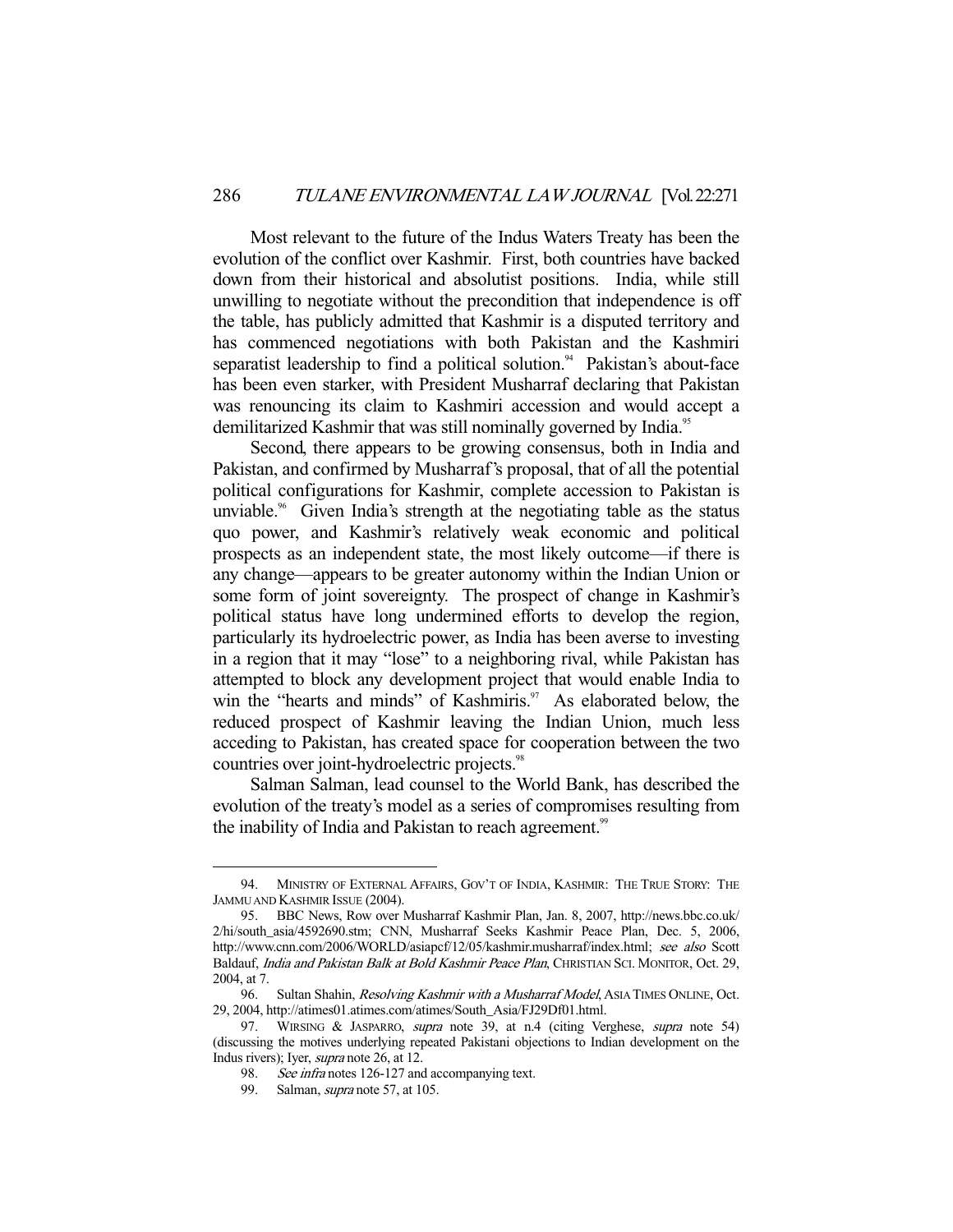The initial proposal of the World Bank to have the Indus irrigation scheme administered as one unit by the two parties, irrespective of the new borders drawn as a result of the partitioning of the sub-continent, was turned down by both parties, after a short period of discussion. Similarly, the attempts of the two parties and the Bank to divide the waters of the rivers, rather than the rivers themselves, failed to produce an acceptable formula. After repeated attempts, this approach was also abandoned. The only solution which emerged as viable was the division of the six rivers between the two parties  $\ldots$ <sup>1</sup>

Given the changes in South Asian politics over the last half century, perhaps a renewed attempt to move back up the spectrum towards cooperation is possible. Even where the two countries lack the desire to collaborate, the political climate and confrontation over Kashmir has reached a point where both states work together when mutual benefit and necessity make cooperation politically viable—for example, assuaging international fears over Kashmir, deescalating border tension, jumpstarting the peace process, and resuming trade and transportation links.<sup>101</sup> Given the growing demand in both countries for energy and irrigation, water could be the next frontier of cooperation that has been made politically palatable by necessity.

## 2. Underestimated Antagonism

 The treaty's design, paradoxically, also underestimates the level of antagonism between the two countries, particularly Pakistan's fear of Indian control over its water supply. The Indus Waters Treaty guarantees India the right to "nonconsumptive" use of water from the western rivers,102 but Pakistan "has made it virtually impossible for India to exploit effectively the nonconsumptive uses, the production of hydropower in particular."<sup>103</sup> First, Pakistan has consistently objected to proposed Indian construction plans on the western rivers, irrespective of the magnitude or type of project. "[O]n virtually every one of the 27 occasions since signing of the [Indus Water Treaty] when India has passed information to Pakistan, in accord with treaty provisions, on planned withdrawals or construction on the western rivers, Pakistan has raised objections."104 Second, this Pakistani obstructionism is likely motivated by a fear caused by the treaty's failure to protect the rights of

 <sup>100.</sup> Id.

<sup>101.</sup> Schaffer, *supra* note 93, at 1-2.

 <sup>102.</sup> Indus Waters Treaty, supra note 1, art. III(2).

<sup>103.</sup> WIRSING & JASPARRO, supra note 39.

<sup>104.</sup> *Id.* at 8 n.4 (citing Verghese, *supra* note 54).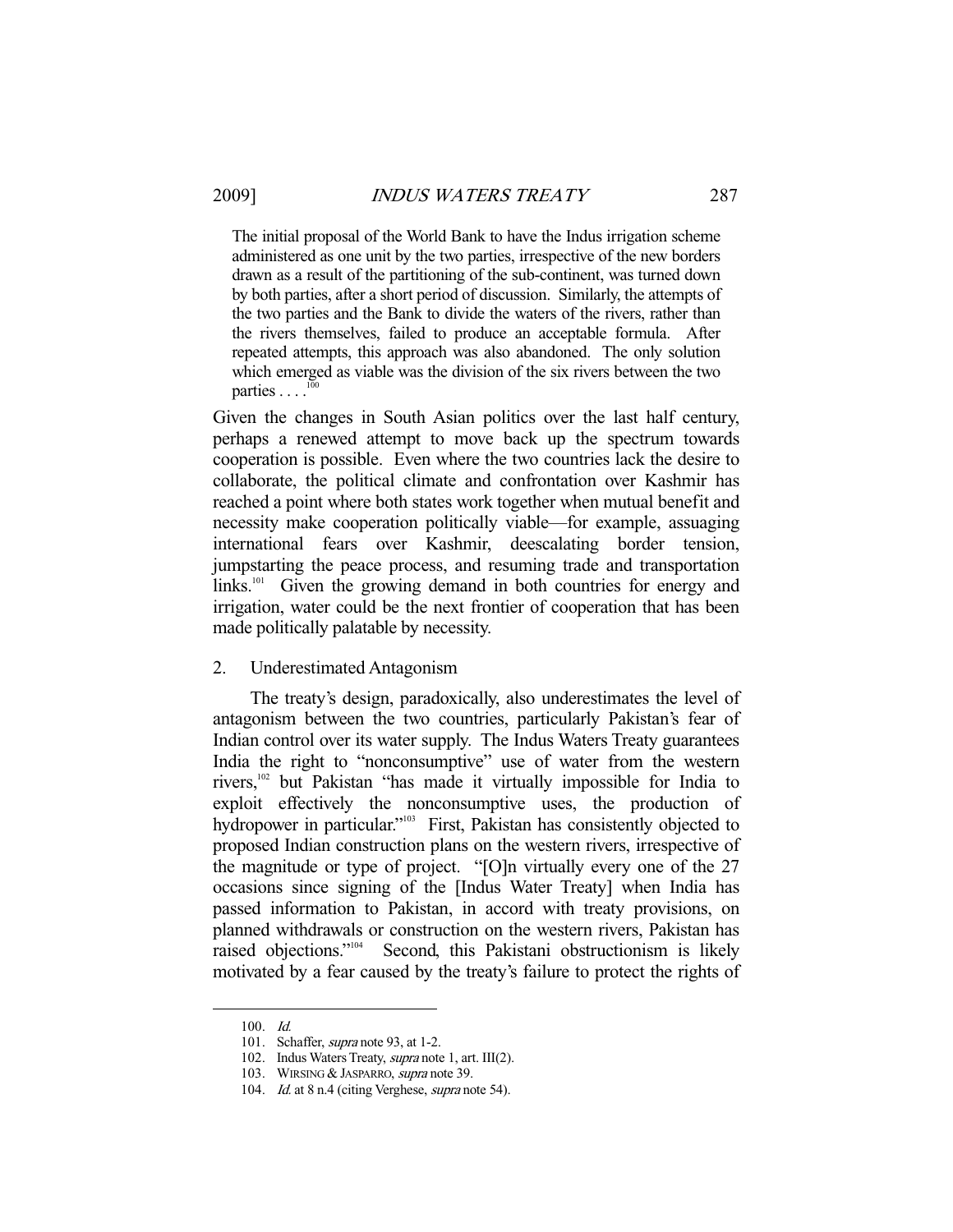the lower riparian. By displacing the traditional international law requirements of equitable use, the treaty removes any recourse Pakistan may have under international law to Indian interference with water flow. Thus, Pakistan must use—and, in the estimation of many Indian experts, has abused—the formal objection mechanism established under the treaty.<sup>105</sup>

 Finally, because the design of the treaty only requires a one-time quid pro quo—the division of rivers at the time of signing—and not a continuing compromise, the status quo power in any given dispute lacks an incentive to cooperate. For example, because India no longer has any stake in pleasing Pakistan beyond the minimal threshold needed to avoid abrogation, it has an incentive to constantly push the boundaries of acceptable behavior allowed by the treaty because Pakistan has no real leverage besides the invocation of a slow dispute resolution process. As a result, Pakistani officials have often encountered the Indian negotiating strategy whereby India "proceed[s] with construction plans, even when aware that the plans might well violate the treaty, so that Pakistan, confronted eventually with *fait accompli*, would have no choice but to cut its losses and accept an unfavorable compromise settlement."106 This treaty design is easily contrasted with one in which India and Pakistan jointly share and administer a river basin based on their specialized expertise, each dependent on the other for good-faith use of water and a share in the energy production. In this hypothetical case, as Part IV will further explore, both countries have a stake in, and leverage over, the water practices of the other.

## 3. Exacerbated by Politics

 The Indus Waters Treaty has come under heightened scrutiny in both countries, as the issue of water sharing has become increasingly politicized.<sup>107</sup> While cataloging the full litany of grievances against the treaty is outside the scope of this Article, it suffices to say that Pakistani allegations of inequity and Indian calls for abrogation are common among politicians, scholars, and journalists.<sup>108</sup> The treaty has become a scapegoat for the water crisis created by the decreasing water table: internal states have begun competing with each other and calling for changes to national water policy, including Punjab, Haryana, and

 <sup>105.</sup> Id.

<sup>106.</sup> WIRSING & JASPARRO, supra note 39.

 <sup>107.</sup> Id. at 3.

<sup>108.</sup> Iyer, *supra* note 26, at 3-5.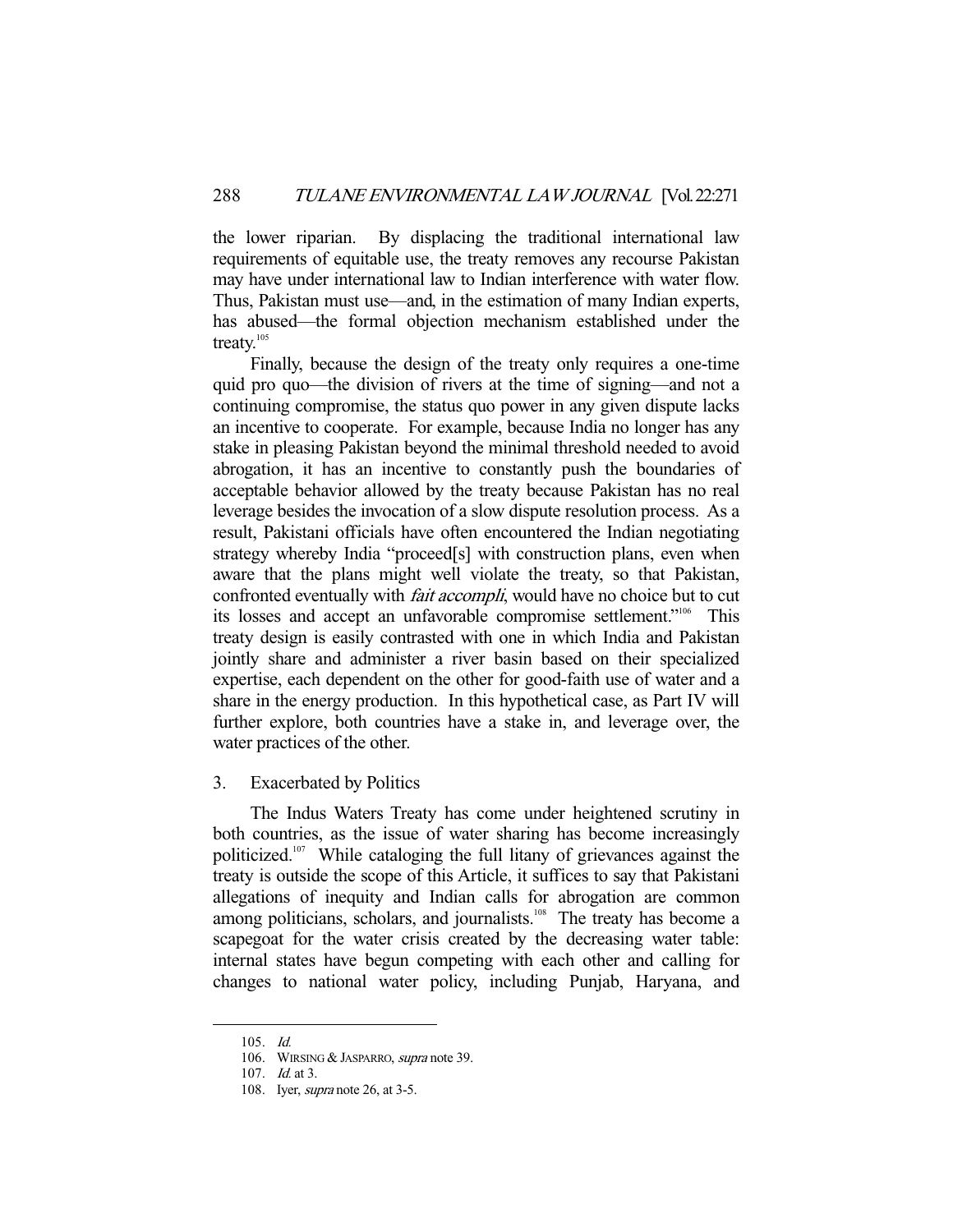Rajasthan in India, and Sindh, Balochistan, and Punjab in Pakistan.<sup>109</sup> This dissatisfaction with the treaty, compounded in times of bilateral tension, is primarily driven by two attributes of the treaty.

 First, there exists a mutual perception that the treaty's terms are asymmetric. Paradoxically, both India, which feels that it gave up its claim to eighty percent of the Indus waters,<sup>110</sup> and Pakistan, which feels that it gave up more than it received under the treaty and remains in a state of virtual blackmail given India's right to nonconsumptive use,<sup>111</sup> perceive the treaty to be inequitable. Second, the treaty's approach of division, which required the partitioning of rivers while guaranteeing India the right to nonconsumptive uses on the western rivers, has created a permanent adversarial situation. The Indian government perceives the treaty to enable Pakistan to interfere and delay its dam projects: the Salal Hydroelectric Project took over a decade to overcome Pakistani objections, while progress on the Kishenganga and Wullar dams has been stalled for nearly ten and twenty-five years, respectively.<sup>112</sup> The Pakistani government, on the other hand, faces the "endlessly frustrating and ultimately futile task of guarding its water resources against Indian poaching" enabled by India's right to tap the western rivers for nonconsumptive uses.<sup>113</sup>

 While the Indus Waters Treaty met the short-term concerns of India and Pakistan in 1960 and earned international praise for its novelty and resilience, water scarcity in South Asia has exacerbated the dissatisfaction with the treaty within South Asia. The transformation of the treaty into a scapegoat by both countries is not entirely deserved. After all, the waters of the Indus are simply insufficient to meet the expanding agricultural and energy needs. Indian pursuit of water-sharing agreements with Nepal and Bangladesh, interest in the U.S.-Indian Civil Nuclear Deal, as well as overtures to Iran over a natural gas pipeline, signal increasing acceptance of this reality. Still, there remains space within the Indus basin to extract the full irrigation and energy potential of its waters—a potential that the current treaty regime fails to optimally utilize.

<sup>109.</sup> SWAIN, supra note 83, at 49; see also Blankenship, supra note 68, at 6.

 <sup>110.</sup> Iyer, supra note 26, at 7.

<sup>111.</sup> WIRSING & JASPARRO, supra note 39.

 <sup>112.</sup> Iyer, supra note 26, at 3-4.

<sup>113.</sup> WIRSING & JASPARRO, supra note 39.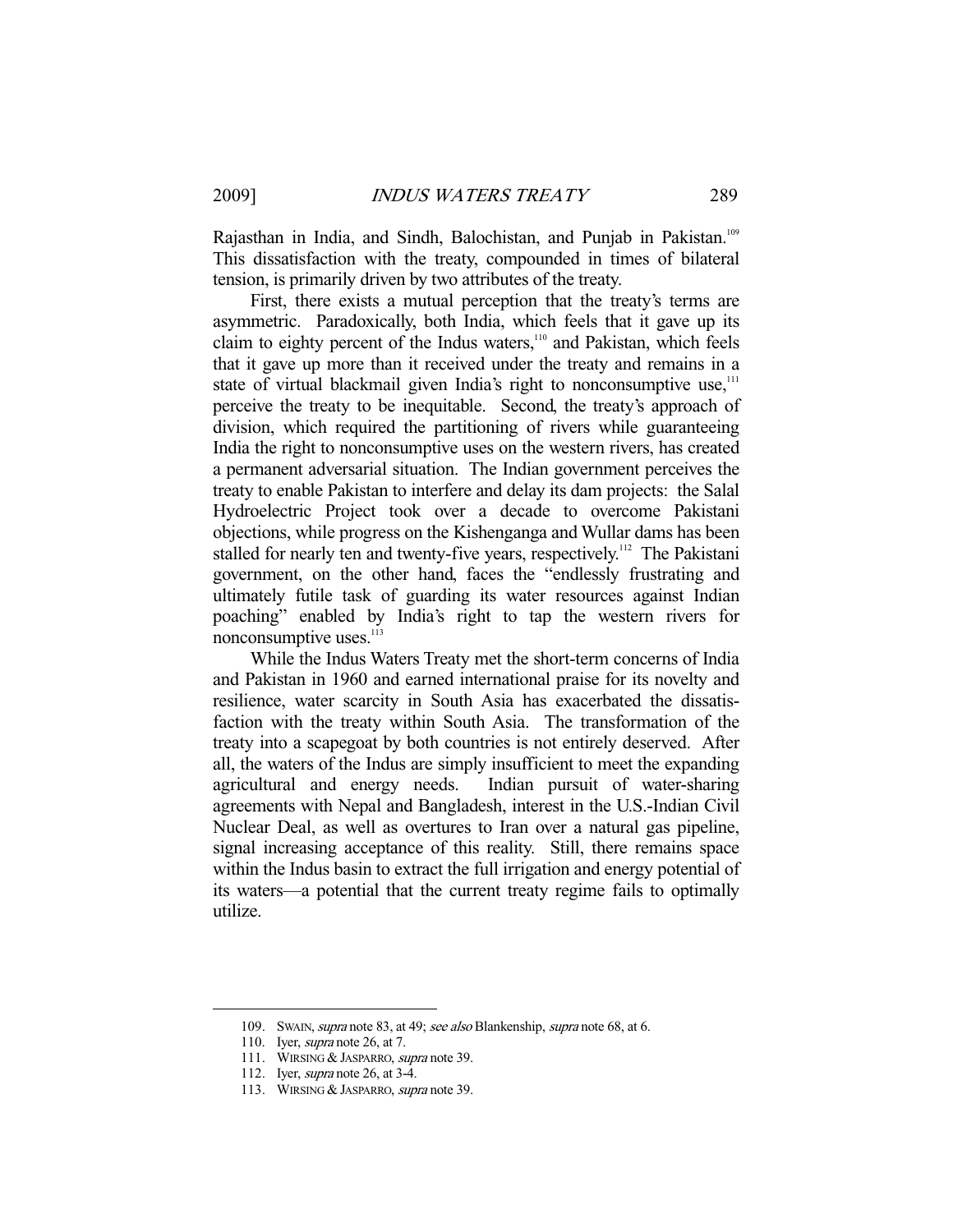#### C. Opportunity Costs

 The Indus Waters Treaty establishes a particular model for water sharing under which the rights to entire rivers are divided amongst the parties. The arrangement requires an absolute division without any flexibility or contemplation of sharing the benefits of the water—the treaty irrigation or hydropower regime apportions the right to water without attention to possible synergies between the countries or the potential to optimize production. Some scholars have praised the rigid structure of the treaty, arguing that the "hard legalization" of terms that are high in precision and obligation has contributed to the durability of the treaty in light of fluctuations in bilateral ties.<sup>114</sup> However, the model implemented by the treaty has come with costs, most notably with regard to lost opportunities for energy development and facilitation of the Indo-Pakistani peace process.

# 1. Energy Development

 Although India's current per capita energy consumption lags far behind countries like the United States and China, the trajectory of its population growth calls for at least a 100% increase in energy demand by 2020; this increased demand compounds the energy dilemma faced by a country already in the midst of massive energy shortages.<sup>115</sup> India has increasingly turned to energy sources outside its borders, including natural gas in Iran<sup>116</sup> and nuclear energy cooperation with the United States.<sup>117</sup> Despite these forays into the international energy market, India

<sup>114.</sup> Gopalan, *supra* note 53, at 409-15.

 <sup>115.</sup> Mubarak Zeb Khan, Energy Crisis Forces India To Join Iran Gas Pipeline Project, DAWN (Karachi, Pak.), Apr. 26, 2008, available at http://www.dawn.com/2008/04/26/top1.htm; Anil K. Malhotra, India Faces an Unprecedented Energy Crisis (June 20, 2005), http://www.gasandoil.com/goc/news/nts52796.htm; Elizabeth Mills, Averting an Energy Crisis in South Asia, ASIA TIMES, Sept. 14, 2006, available at http://www.atimes.com/atimes/South\_ Asia/HI14Df01.html; R.K. Pachauri, India Heading for a Major Energy Crisis, TRIBUNE (Chandigarh, India), Oct. 2, 2005, available at http://www.tribuneindia.com/2005/20051002/ edit.htm#2; Somini Sengupta, Electricity Crisis Hobbles an India Eager To Ascend, N.Y. TIMES, May 21, 2007, at A1.

 <sup>116.</sup> Khan, supra note 115.

 <sup>117.</sup> For a discussion of the 2006 agreement, see Jim VandeHei & Dafna Linzer, U.S., India Reach Deal on Nuclear Cooperation, WASH. POST, Mar. 3, 2006, at A01. For further detail about the fate of the deal, see Robin Wright & Rama Lakshmi, Nuclear Deal with India May Be Near Collapse, WASH. POST, Oct. 16, 2007, at A01 (detailing Indian internal opposition to the nuclear deal). For the most recent update at the time of writing, see Hindustan Times, US Does Not Consider Nuclear Dead "Dead," Apr. 30, 2008, http://www.hindustantimes.com/StoryPage/ StoryPage.aspx?SectionName=NLetter&id=5c35b6c0-217e-479d-8087-1c0efe72329e&& Headline=Us+does+not+consider+nuclear+deal+dead (noting White House optimism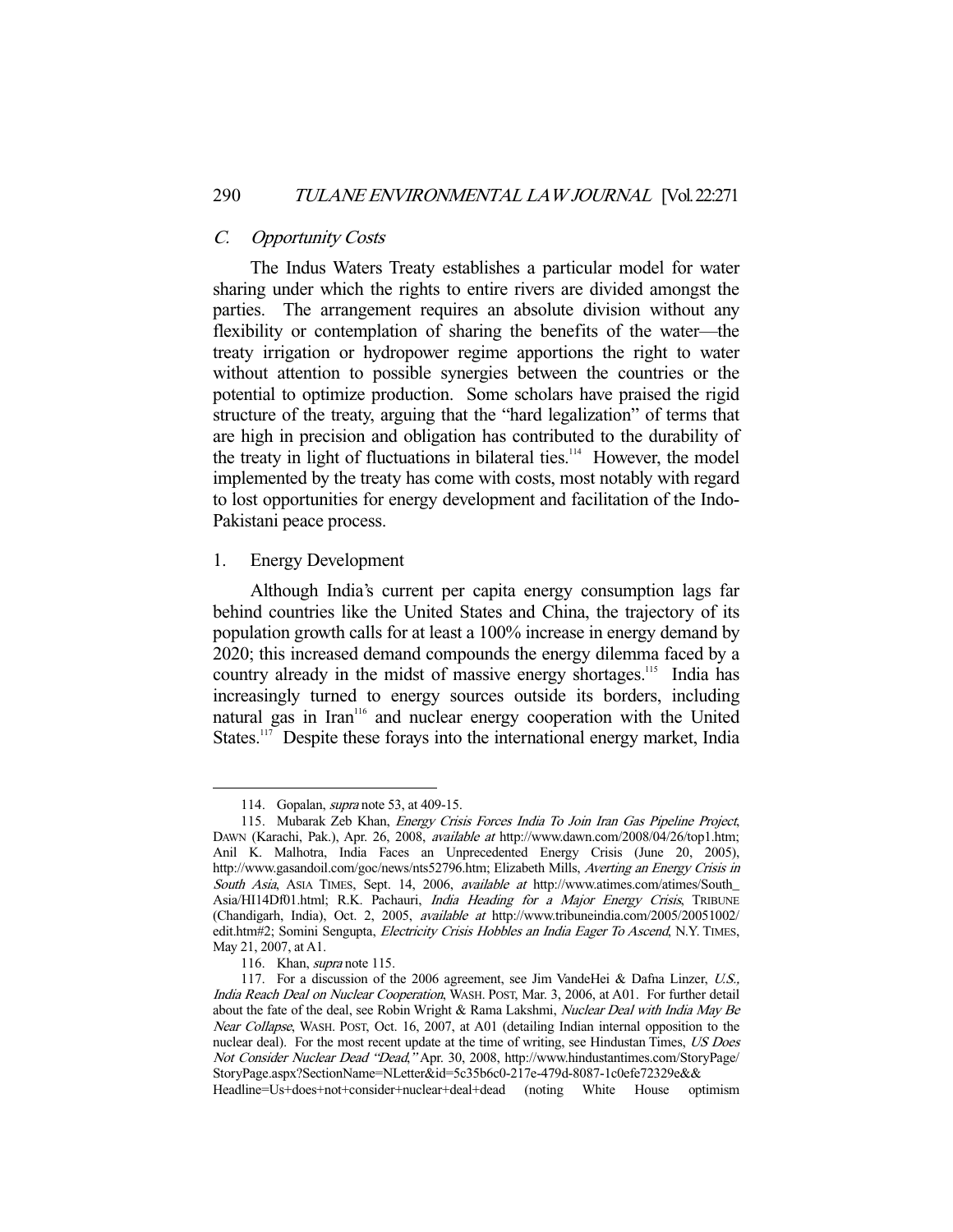retains untapped sources of energy within its borders—particularly hydroelectric potential in Indian-administered Kashmir on rivers that the Indus Waters Treaty reserves for Pakistan.<sup>118</sup>

 The Indus Waters Treaty has been described as a "chokehold" on the development and progress of the Indus basin, particularly the region of Kashmir, on both the Indian and Pakistani sides of the Line of Control.<sup>119</sup> The three rivers that pass through Kashmir—the Indus, Chenab, and Jhelum—are allocated to Pakistan under the treaty; India retains a limited storage capacity of 3.6 million acre feet and the right to irrigate 120,000 hectares of land.<sup>120</sup> As a result of the treaty's obstruction of development in the Indus basin, the region's growth and development has been stunted:<sup>121</sup>

[The treaty's] restrictions act as a chokehold on Kashmir's capacity for progress. As far as irrigation goes, while about 80 percent of Pakistan's cultivated areas are irrigated, Kashmir has only been able to do about 10 percent. In Pakistani Kashmir only 13 percent of the land is under farming, but provides the livelihood for close to 84 percent of the households. Of its enormous hydroelectricity potential estimated at around 15,000 MW, Kashmir has been able to harness *barely 10 percent*, a critical barrier to the area's growth. Over 90 percent of Kashmir's capacity comes from hydroelectric plants. There is little scope for any other forms of power generation in the state since there are few feasible sites for plants and the area's difficult topography makes the transport of raw materials complicated and costly. Further, each of the state's power projects begun and currently under construction has become controversial due to the competing agendas of the parent states. As India and Pakistan battle over the legalities of the technical engineering and the Treaty details for each proposed dam, spillway, and plant, Kashmir waits.<sup>122</sup>

surrounding international approval of the deal, but downplaying the deal-breaking role of domestic opposition within India).

 <sup>118.</sup> Blankenship, supra note 68, at 8.

 <sup>119.</sup> Id.

 <sup>120.</sup> Id.

 <sup>121.</sup> See WASLEKAR, supra note 77, at 62-73 (discussing the impact of the Indus Waters Treaty on the disparity in agricultural production).

 <sup>122.</sup> Blankenship, supra note 68, at 8 (emphasis added). While Blankenship identifies 15,000 MW as Kashmir's annual hydroelectric capacity, id. (citing Daniel Nelson, Water War Warning as Tension Escalates in Kashmir, Common Dreams News Center (May 21, 2002), http://www.commondreams.org/ headlines02/0521-07.htm), others have estimated the potential at an even higher level. For example, Shafat Sultan of the Jammu & Kashmir Energy Development Agency cites 20,000 MW as the state's hydroelectric energy capacity. SHAFAT SULTAN, JAMMU & KASHMIR ENERGY DEV. AGENCY, DEVELOPMENT OF SMALL HYDRO POWER IN JAMMU AND KASHMIR (INDIA), http://www.inshp.org/conclusion/apr2006/Development%20of%20Small% 20Hydro%20Power%20in%20Jammu%20and%20Kashmir.pdf (last visited Apr. 30, 2008). This Article uses the more commonly found Blankenship number, but recognizes that precisely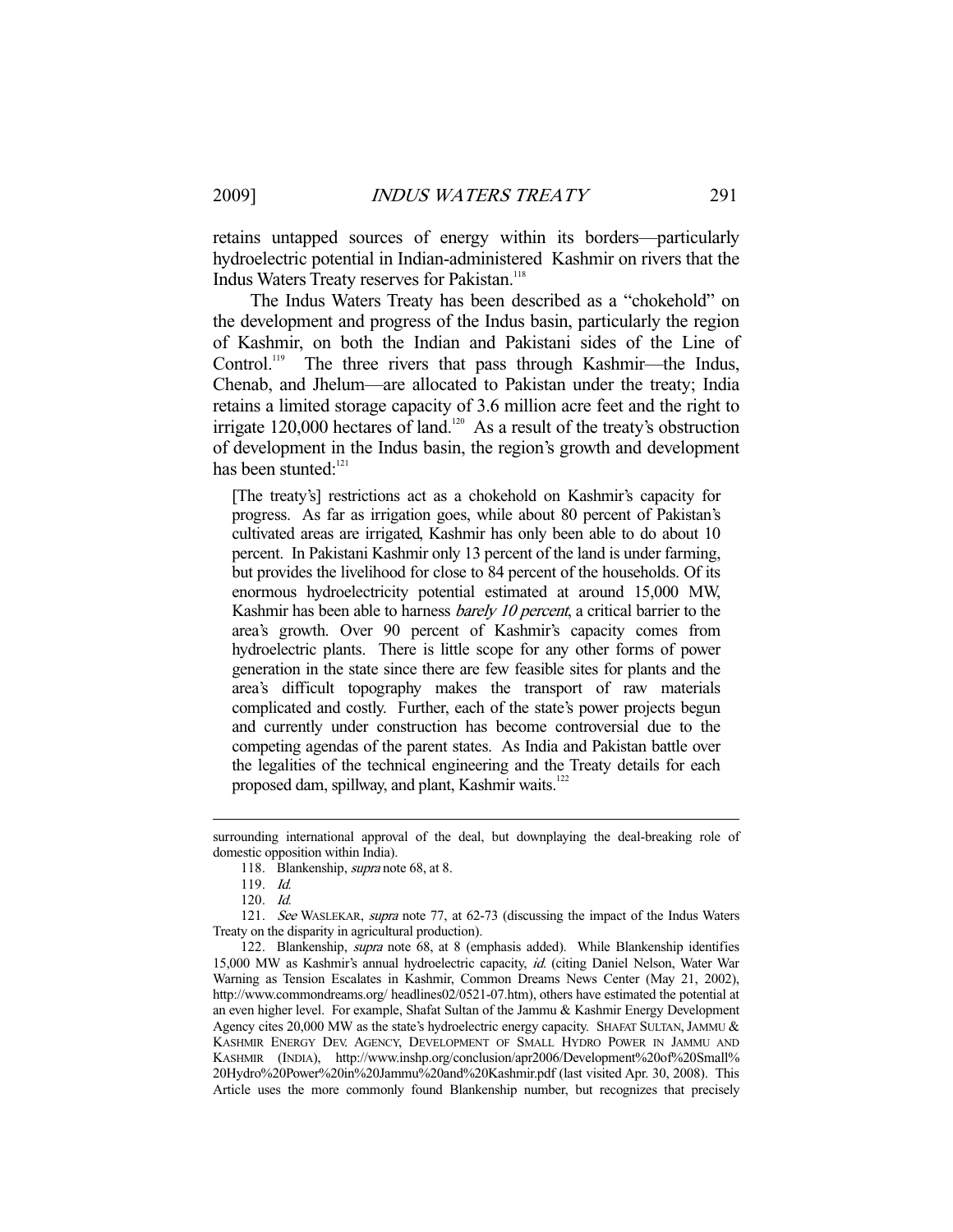This development of the Indus basin, by allowing India to optimally utilize the water flow on the western rivers, improves India's energy situation in two respects: first, it provides India with an aggregate gain in energy supply; second, at the very least, it allows Kashmir to develop a self-sustaining energy source instead of relying on the already overburdened northern energy grid, freeing up resources for other energystarved Indian states.<sup>123</sup>

 The development of Kashmiri hydropower potential, whether under the Indus Waters Treaty or a new regime, is inexorably linked with the politics of South Asia. As previously mentioned, changes in the political consensus over Kashmir—in particular, the decreasing likelihood that Indian-administered Kashmir will gain independence or merge with Pakistan—have created an opening for energy development.<sup>124</sup> If this assessment of the political consensus over Kashmir is accurate, then the treaty may be currently preventing the "most complete and satisfactory utilization" of the Indus Waters. $125$  For example, experts have long agreed that Indian-administered Kashmir has an annual hydroelectric potential of at least 15,000 MW, but India's neglect of Kashmir, in addition to Pakistan's exclusive rights to the western rivers, has prevented any development to tap the potential.<sup>126</sup> The conventional understanding of this impasse is that the reluctance of both countries to facilitate development of Kashmir's energy potential is rooted in Pakistan's territorial claims to Kashmir. India's aversion to investing in Kashmir results from the fear that a political solution may "cost" them Kashmir, along with anything they invested in the state. Pakistan's refusal to cooperate with energy development on the western rivers is alleged to be motivated by fear that Indian development would help win the "hearts and minds" of Kashmiris and undercut support for accession to Pakistan

identifying energy potential is an inherently difficult task and that the energy potential could be higher than current estimations. See id.

 <sup>123.</sup> In spite of its natural hydroelectric potential, the state of Jammu and Kashmir has been "one of the biggest overdrawers of power in the northern grid." INDIAN POWER MINISTRY, RATIONALE FOR JAMMU & KASHMIR STATE POWER SECTOR SCORING 7, available at http:// powermin.nic.in/reports/pdf/jammu%20&%20kashmir.pdf (last visited Feb. 10, 2009). The northern grid is shared by a number of Indian States, including energy-starved Delhi, Uttar Pradesh, Jammu and Kashmir, Punjab, and Haryana—because the states do not have any developed internal energy capacity, overdrawing continues to be a problem and leads to massive shortages. See, e.g., Smriti Kak Ramachandran, Discoms To Ensure Grid Discipline Now, HINDU (Chennai, India), Apr. 26, 2008, available at http://www.hindu.com/2008/04/26/stories/200804 2653890400.htm.

<sup>124.</sup> See supra notes 95-98 and accompanying text.

 <sup>125.</sup> Indus Waters Treaty, supra note 1, pmbl.

<sup>126.</sup> See, e.g., Blankenship, *supra* note 68, at 8.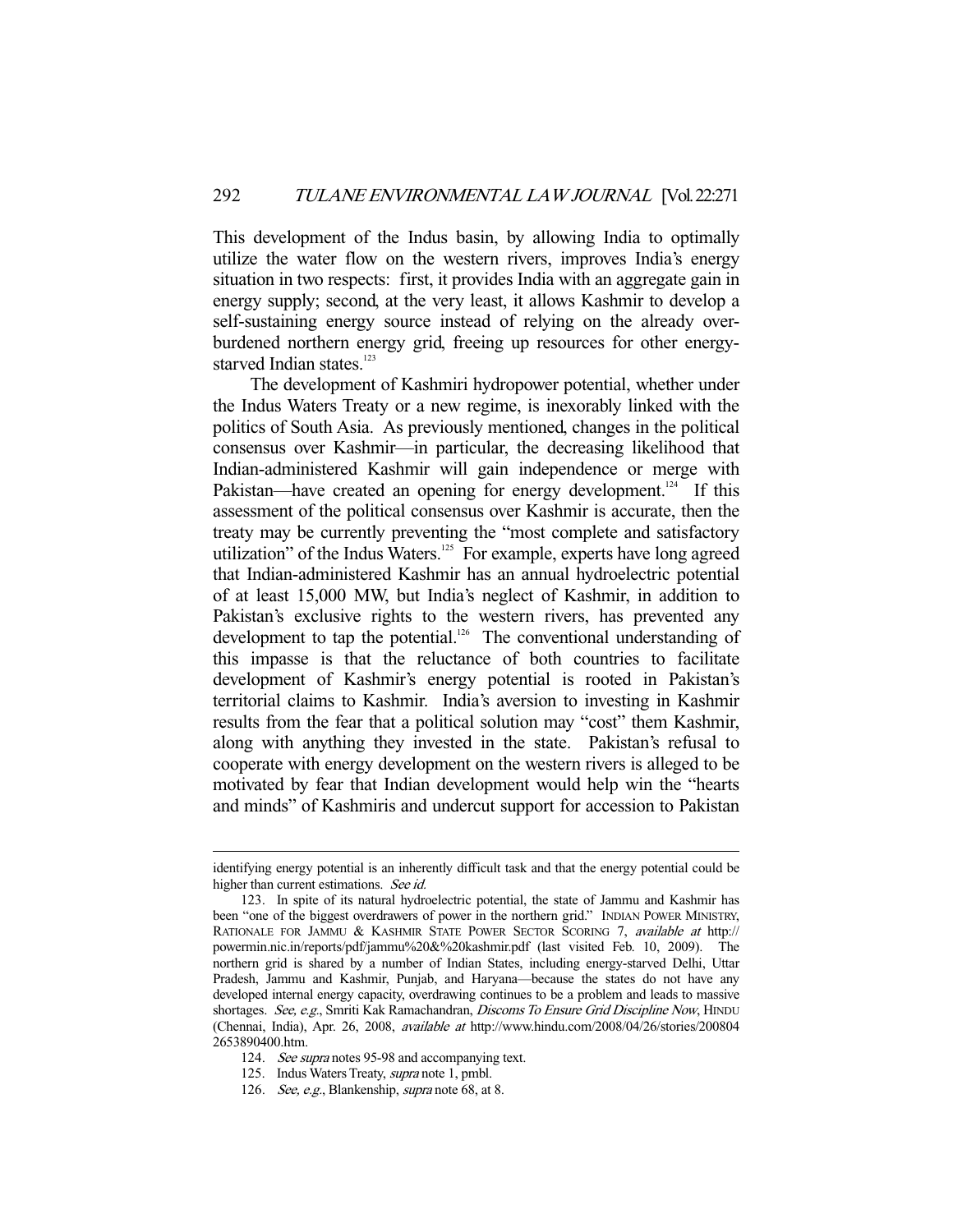within the state.<sup>127</sup> If, however, the prospects of Kashmir acceding to Pakistan, or even leaving the Indian Union, are greatly reduced with the tacit approval of both countries, neither the Indian nor Pakistani objections to developing Kashmir's energy capacity—to the potential benefit of both countries—remains grounded in political reality.

#### 2. The Peace Process

 As is to be expected from neighboring rivals, the interests of India and Pakistan often conflict. The area where their interests have the greatest overlap is domestic, where both countries face the threat of poverty, underdevelopment, and the threat from religious extremism. But domestic difficulties rarely lend themselves to international cooperation and the two states, for the most part, have different allies, no military cooperation, no structured trade cooperation, no established pattern of political cooperation, nor a domestic political climate that is lenient to peace overtures. Given this state of affairs, water cooperation is a unique opportunity—along with natural disaster relief—where each state's national interest overlaps in an area where collaboration is possible. The structure of the Indus Waters Treaty blocks the realization of this potential to cooperate by imposing a model that is designed to minimize opportunities to cooperate and has had the effect of locking the countries into an adversarial relationship.

 The treaty's model was appropriate for its time and context creating a politically viable solution to a sensitive issue between antagonistic neighbors in order to avoid war or an agricultural calamity in the short-term. The solution brokered by the World Bank was designed to peacefully settle the question of the Indus waters.<sup>128</sup> It did so in the only prudent and politically viable manner at the time: by obviating the need for cooperation or reliance between the countries.<sup>129</sup> Iyer has countered praise of the Indus Waters Treaty's resilience by arguing that it should not come as a surprise.<sup>130</sup> After all, the treaty never required the two countries to cooperate or agree on anything.<sup>131</sup>

[T]he water-sharing under the Treaty was . . . a simple division of the rivers, with no continuous water-sharing on the same river. The Treaty itself was doubtless the resolution of a conflict, but once the Treaty was signed, there

<sup>127.</sup> Verghese, supra note 97; see also Iyer, supra note 26, at 12; WIRSING & JASPARRO, supra note 39, at n.4.

 <sup>128.</sup> Alam, supra note 5, at 344.

 <sup>129.</sup> Iyer, supra note 26, at 5.

 <sup>130.</sup> Id.

 <sup>131.</sup> Id.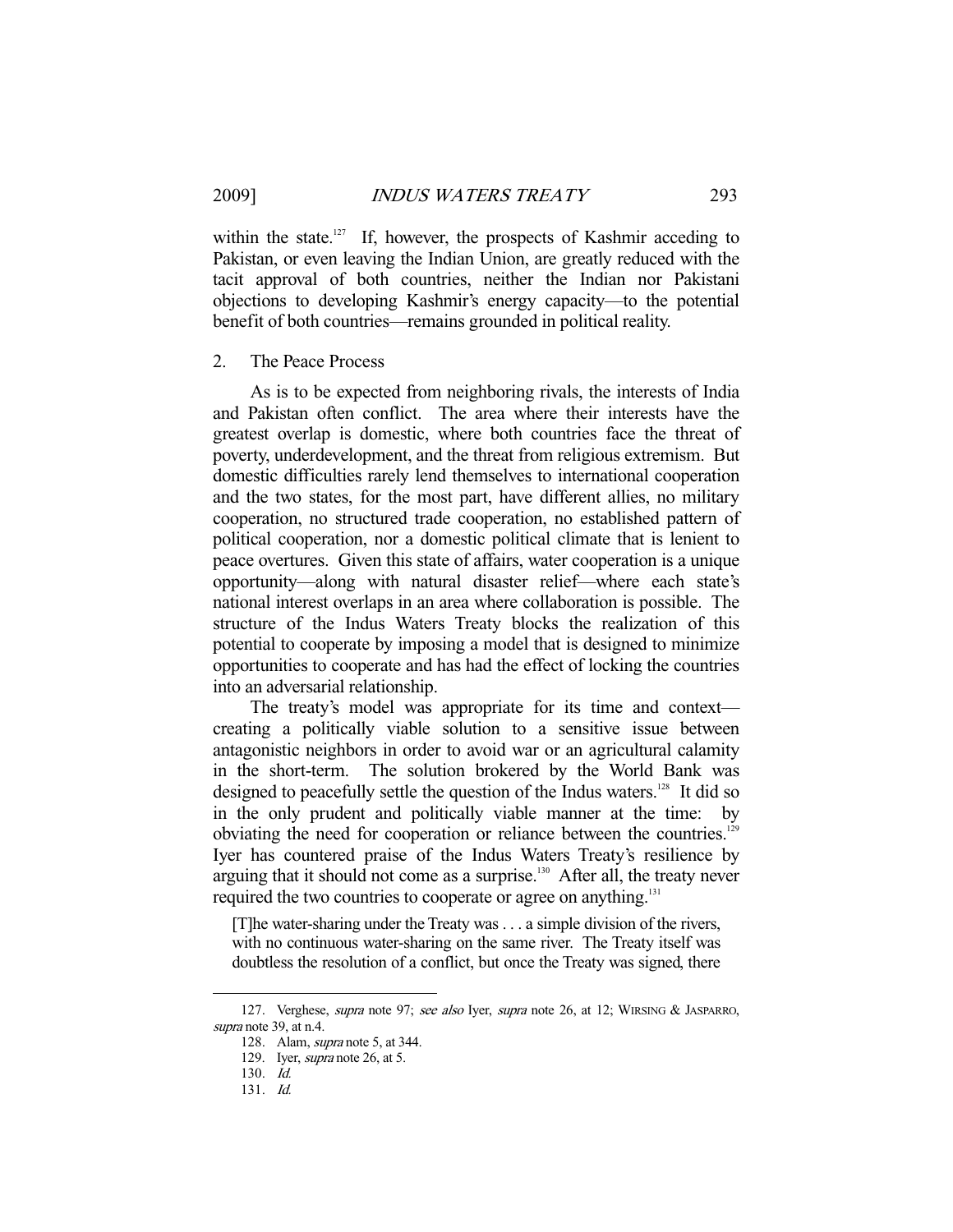was nothing much thereafter to "operate." The high praise of the [Indus Water Treaty] as a successful instance of conflict-resolution seems somewhat exaggerated. Echoing E.M. Forster on democracy, one might say that two cheers are quite enough for the [Indus Water Treaty], and that three cheers are not called for. $132$ 

Iyer's argument does not go far enough. The treaty not only undercuts the opportunity for both countries to cooperate over an integrated watersharing system, but it also exacerbates the fragile bilateral relationship by placing both countries into an adversarial water relationship. Neither country has a stake or reliance in the other country's use of the Indus waters—thus, both countries have sought to protect their interests by testing the limits of the treaty's terms. As discussed supra, Pakistan has been compelled to remain constantly vigilant of Indian abuse of its nonconsumptive uses and construction projects; India has been forced to delay public water projects for years in the face of objections motivated by Pakistani paranoia.<sup>133</sup>

 This adversarial water relationship, the result of a treaty that forecloses the possibility of joint development, has politicized the Indus Waters Treaty and made water a sticking point in Indo-Pakistani relations. The destabilizing impact of the treaty on the bilateral relationship goes beyond resource sharing to exacerbate a conflict that water could have helped resolve: Kashmir. In fairness to the treaty, Kashmir was largely only a bilateral dispute between Delhi and Islamabad at the time, and the conflict that erupted in 1989—a foreign-funded yet indigenous insurgency between Srinagar and Delhi—was not foreseeable. Still, the Indus Waters Treaty has exacerbated the internal conflict over Kashmir by stirring anti-Indian sentiment and stunting economic development. The Kashmiri grievances against the treaty are welldocumented: the treaty's restrictions on Indian use of the western rivers "make[s] it virtually impossible for [Jammu and Kashmir] to derive any benefits by way of irrigation, hydroelectric power, navigation," or other benefits from water that flows through the state.<sup>134</sup> As a result, the state of Jammu and Kashmir has been "stuck in a development rut that is largely responsible for the lack of stability and security that could play a critical role in the conflict's resolution."135 The hostility within Kashmir towards the treaty is not latent: the state government has regularly

 <sup>132.</sup> Id.

<sup>133.</sup> See WIRSING & JASPARRO, supra note 39, at n.4.

 <sup>134.</sup> WIRSING & JASPARRO, supra note 39.

 <sup>135.</sup> Blankenship, supra note 68, at 7.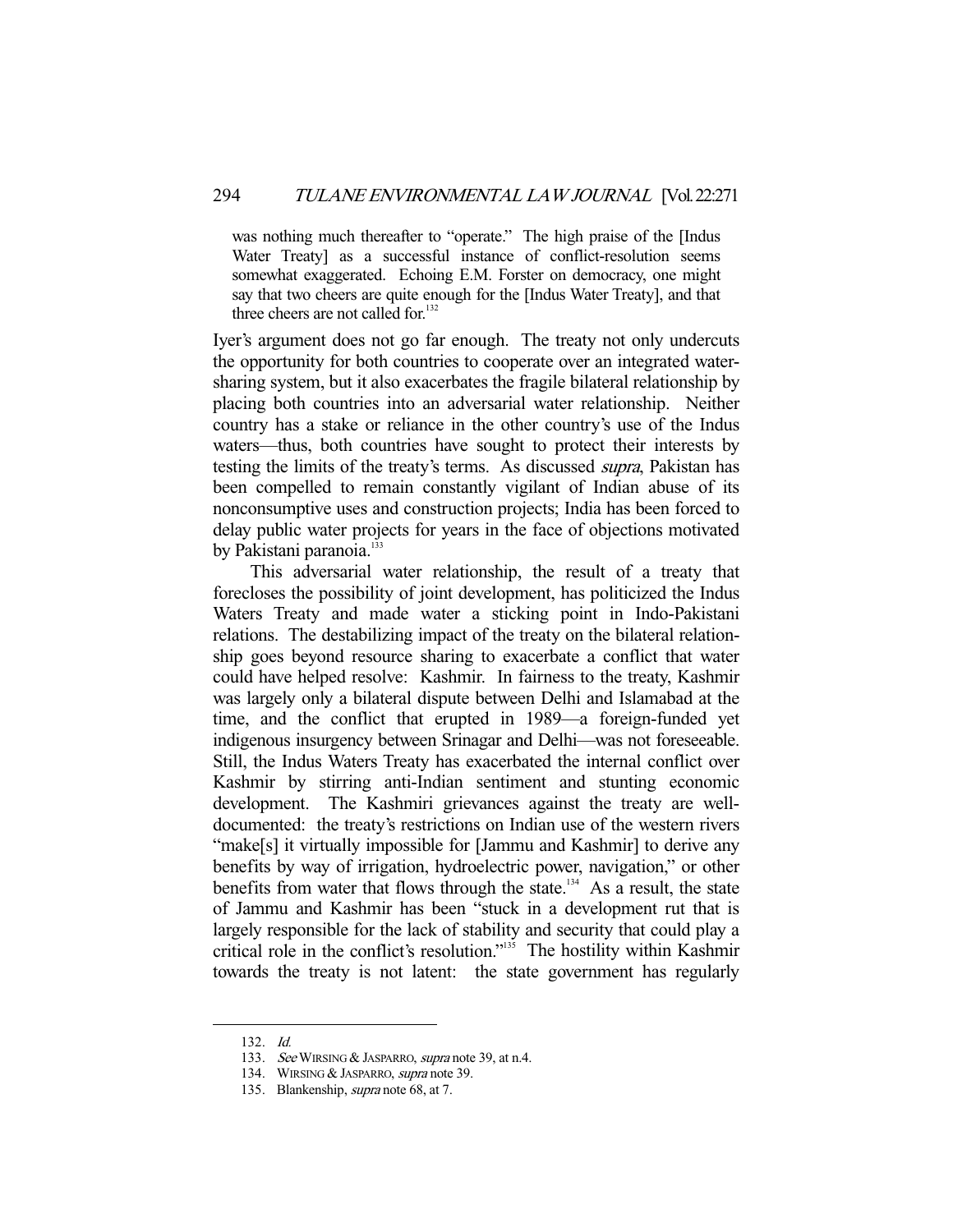complained and occasionally called for its abrogation; a "feeling [that] is shared by the people, media, [and] academics" of Kashmir.<sup>136</sup>

#### IV. AN ALTERNATIVE MODEL

 What should a revised water-sharing arrangement between India and Pakistan look like? It is illuminating to revisit the original aspirations of the World Bank in agreeing to mediate negotiations over the treaty—the Bank "had expressed the hope that India and Pakistan would agree to the integrated development on the Indus basin through some form of a joint management system."<sup>137</sup> Indeed, in light of the criticisms advanced in Part III, movement towards a more collaborative and integrated development model is warranted. There is much debate within the academic and policy communities over what the ideal watersharing regime in South Asia would look like; "[u]nderlying all arguments, however, is the insistence of integrated planning, development, and management, of looking at the basin's water as a shared resource vital to a cooperative future rather than state by state interpretations."138 Because nearly 150 countries rely on shared international water systems for fresh water access, many of them having less than cordial relations with the other riparian,<sup>139</sup> the importance of successful models for joint administration and integration of shared waters extends beyond the borders of South Asia.

## A. A Proximate Model: The Mahakali River Treaty

 There has been considerable theoretical praise for integrated basin development models. Reports and findings like the European Union's Water Framework Directive, which "emphasizes that the best model to manage river water is according to the natural geographical and hydrological unit, instead of according to the administrative or political boundaries," are common.<sup>140</sup> However, examples of the empirical success of integrated water-sharing models between hostile nations are as rare as academic praise for integrated basin development is common. Still, India and Pakistan do not have to look beyond the subcontinent for a model that relies on an integrated basin approach and joint

 <sup>136.</sup> Iyer, supra note 26, at 4.

<sup>137.</sup> Swan, *supra* note 83, at 48; see also Salman, *supra* note 99, at 105.

<sup>138.</sup> Blankenship, supra note 68, at 10; see, e.g., KAISER BENGALI, THE POLITICS OF MANAGING WATER (2003); SWAIN, supra note 83, at 170-77; Albert Lepawsky, International Development of Rivers Resources, 39 INT'L AFFAIRS 533, 534 (1963).

 <sup>139.</sup> Wolf, supra note 64, at 389.

 <sup>140.</sup> Blankenship, supra note 68, at 10.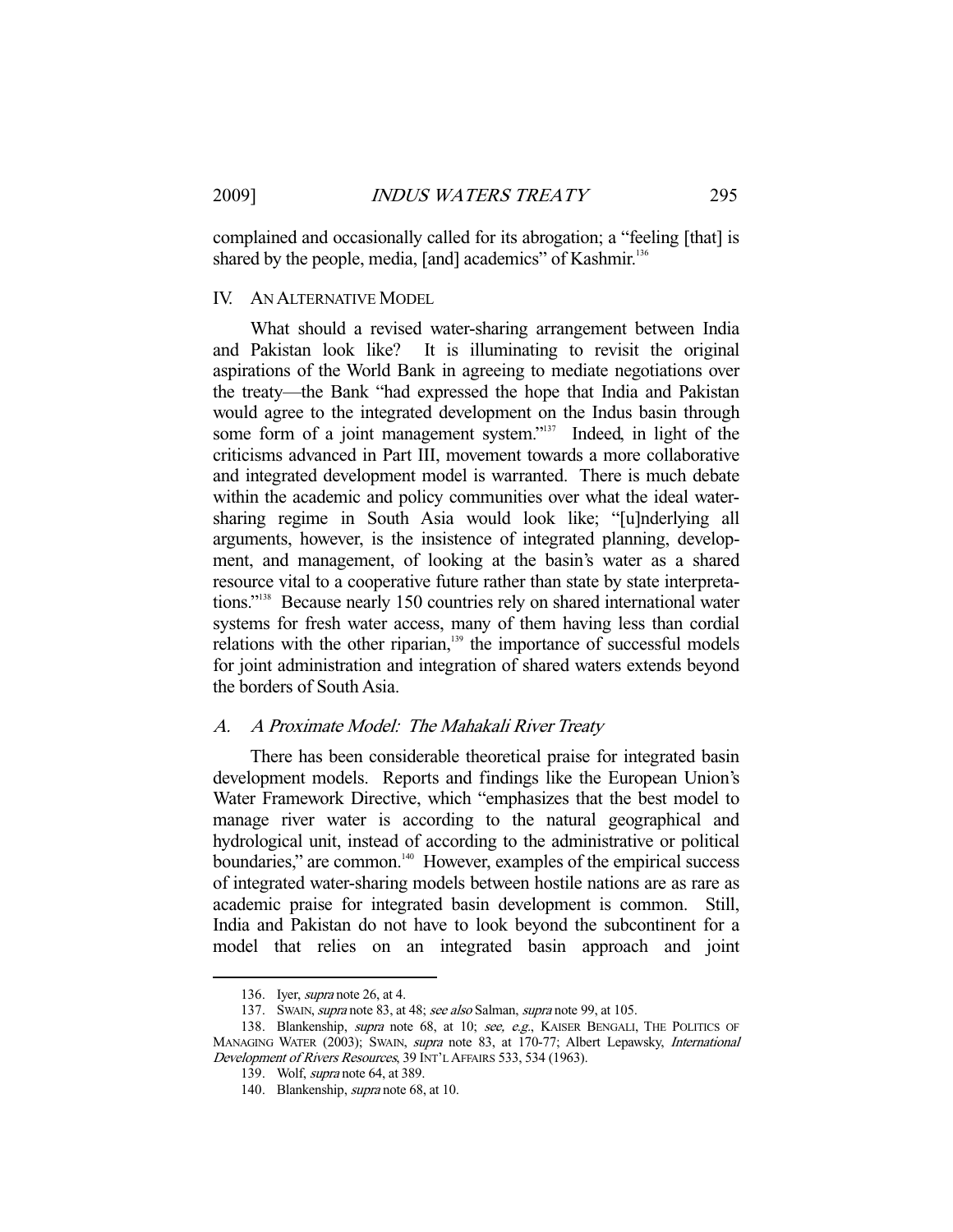administration: the 1996 Mahakali River Treaty between Nepal and India.<sup>141</sup> The obvious error in analogizing Indo-Nepalese and Indo-The obvious error in analogizing Indo-Nepalese and Indo-Pakistani cooperation is that the latter is uniquely limited by history and mutual antagonism; however, India and Nepal have had vexed bilateral relations with a particularly antagonistic relationship with regard to water, making the analogy more apt than it may first appear.

 The rivers shared by India and Nepal, similar to the immense water potential of the Indus basin, are estimated to have a hydroelectric potential of 83,000 MW, only 531 MW of which was being harnessed prior to the Mahakali Treaty.<sup>142</sup> The proposed Karnali dam—construction on which has been delayed nearly eighteen years as a result of public interest litigation in India over the constitutionality of the contracting process—is expected to have the second-highest hydroelectric capacity of any dam in the world.143 However, establishing cooperation over the shared rivers was difficult given the tumultuous history of Indo-Nepalese water relations—primarily the result of Nepalese perceptions that India had already compelled Nepal into signing two inequitable treaties in the 1950s.

 In 1954, the two countries signed the Kosi Agreement, which provided for the harnessing of hydroelectric power and irrigation and floor control, but in a manner that was "mainly for India."<sup>144</sup> There is academic consensus that the Nepalese negotiating team was not sophisticated or well-versed with water issues—in contrast with the team that represented Nepal in negotiating the Mahakali treaty—which

 <sup>141.</sup> Some scholars have suggested that the 1996 Ganges River Treaty between India and Bangladesh, may also be a useful model for prospective Indo-Pakistani cooperation. See Treaty on Sharing of the Ganga/Ganges Waters at Farakka, Bangl.-India, Dec. 12, 1996, 36 I.L.M. 523 (1997). However, the model is less relevant given the relationship between the treaty negotiation process and bilateral relations. Unlike the Indo-Pakistani or Indo-Nepali case where the treaty is meant to cement ties in the absence of healthy cooperation, the Ganges River Treaty, instead of serving as a confidence building measure, required the development of a stronger bilateral relationship before it could be negotiated. Further, the model of the treaty effectively defers a number of the substantive decisions by relying on vague language—"optimum utilization," "fair and just solution[s]," etc—instead of specifying precise obligations. *Id.* Finally, the treaty is not meant to be a permanent and plenary water cooperation framework—rather just a means to mitigate the water shortage issues that arise during the nonmonsoon months, particularly from March to May.

 <sup>142.</sup> Subedi, supra note 3, at 953.

 <sup>143.</sup> Id. at 954.

<sup>144.</sup> Id. at 954 n.7. For text of the treaty, see Kosi Agreement, India-Nepal, Apr. 25, 1954, reprinted in FOOD & AGRIC. ORG. OF THE U.N., TREATIES CONCERNING THE NON-NAVIGATIONAL USES OF INTERNATIONAL WATERCOURSES: ASIA 60 (1995), available at http://www.fav.org/legal/ legstud/1s55-ef.pdf.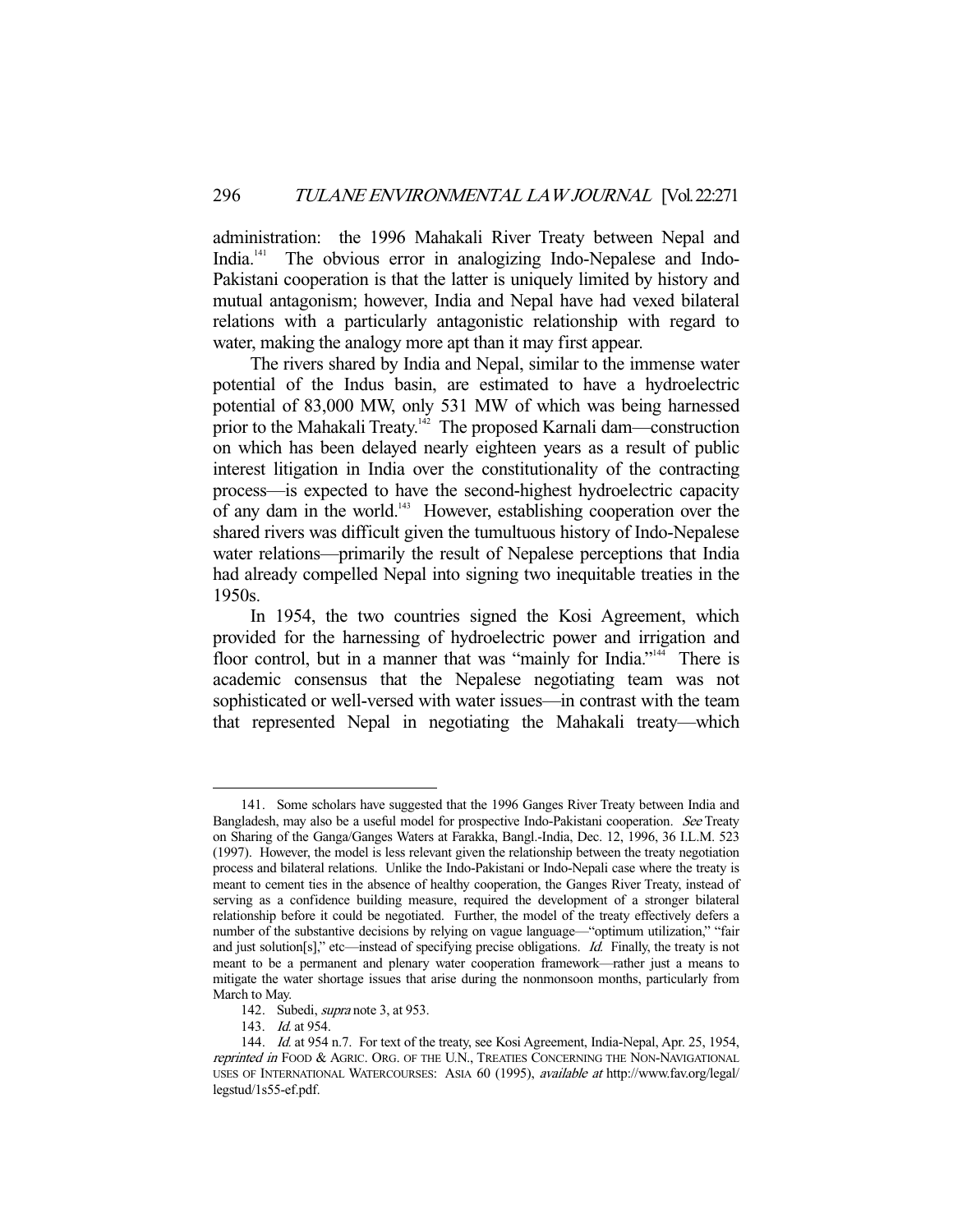resulted in the costs imposed on Nepal by the treaty to be high.<sup>145</sup> Analysis of the treaty's impact by development experts suggests that "the significant social costs [to Nepal] due to submergence of the land behind the barrages and the rehabilitation of the displaced population, coupled with the economic costs of the natural resources involved in erecting the monumental structures," was quite significant.<sup>146</sup> Five years later the two countries signed the Gandak Agreement to facilitate barrage construction in Nepal to generate energy, irrigation, and flood control downstream in India.<sup>147</sup> As a result of the agreements, the conventional understanding in Nepal was that "India was keen to exploit Nepal's hydropower potential to its advantage," which was evidenced by the two agreements "under which India secured disproportionate benefits to Nepal's detriment."<sup>148</sup>

 In response to this perception, Nepal amended its national constitution in 1990 to require that no treaty regarding water resources could be signed without a super-majority vote by the Parliament; $149$  the 1996 Mahakali River Treaty was thus negotiated in a more equitable manner by a Nepalese government vigilant about protecting its water rights. The Mahakali River Treaty has been hailed as the "most ambitious and comprehensive water cooperation treaty in the troubled history of Indo-Nepalese relations."<sup>150</sup> It is based on an integrated model, whereby India and Nepal equally divide the costs and benefits of any construction designed to deliver irrigation and hydroelectric power benefits.<sup>151</sup> The treaty has a number of attributes that cooperation in the Indus basin should emulate.

 <sup>145.</sup> SALMAN M.A. SALMAN ET AL., CONFLICT AND COOPERATION ON SOUTH ASIA'S INTERNATIONAL RIVERS: A LEGAL PERSPECTIVE 95 (2002) ("Confusion and incompleteness continue to exist, which is primarily due to the lack of experience on the Nepalese side in dealing with issues of water, as well as the unclear position of international law at the time of the negotiations of the Agreement. But the weaknesses resulting from the lack of experience, in the course of time, improved substantially, and during the period that followed, Nepal maintained a very cautious approach. This relatively grown maturity will be noticed in the context of negotiations of a Treaty in connection with the Mahakali River . . . .").

 <sup>146.</sup> VICTOR POCHAT, DAM AND DEVELOPMENT PROJECT: INTERNATIONAL POLICY IN SHARED RIVER BASINS 66 (2006), available at http://www.unep.org/dams/files/compendium/ report\_interrivers.pdf.

 <sup>147.</sup> For text of the agreement, see Gandak Agreement, India-Nepal, Dec. 4, 1959, reprinted in UNITED NATIONS, LEGISLATIVE TEXTS AND TREATY PROVISIONS CONCERNING THE UTILIZATION OF INTERNATIONAL RIVERS FOR OTHER PURPOSES THAN NAVIGATION 295 (1963).

 <sup>148.</sup> Subedi, supra note 3, at 954.

 <sup>149.</sup> CONST. OF NEPAL art. 126 (1990), available at http://www.supremecourt.gov.np/main. php?d=lawmaterial&f=constitution.

 <sup>150.</sup> Subedi, supra note 3, at 955.

 <sup>151.</sup> Id.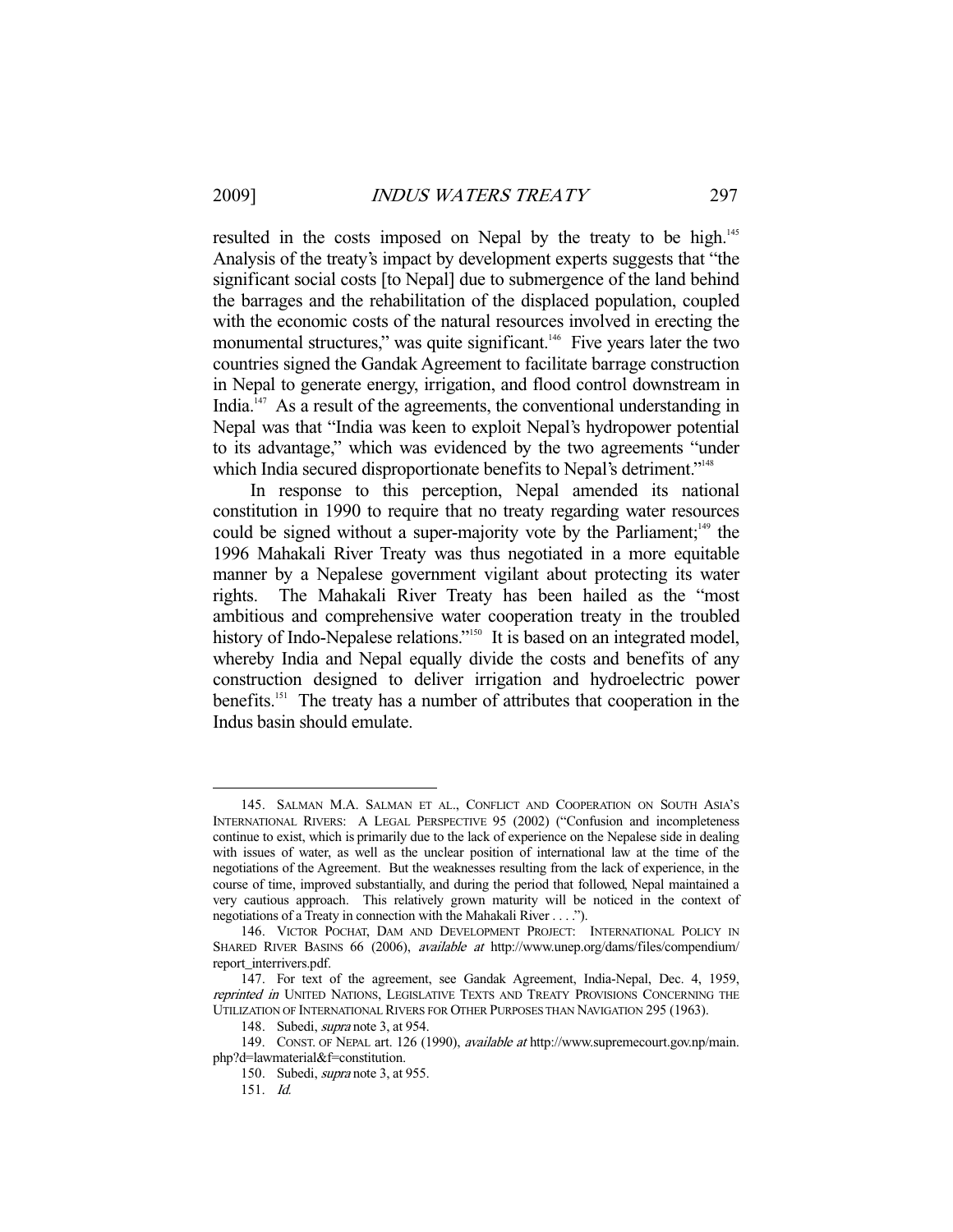First, instead of focusing on the aggregate waters of the basin, the Mahakali Treaty envisions cooperation on a single river.<sup>152</sup> In the context of the Indus basin, water experts have called this the "second-best solution"—subordinate only to complete integration—noting that water sharing "on each of the six rivers constituting the system" remains technically feasible and would have created a less adversarial watersharing environment.<sup>153</sup>

 Second, the Mahakali treaty is designed with the specific needs and uses of the two countries in mind. It envisions specific projects—the Sarada Barrage, Tanakpur Barrage, and Pancheshwar Dam project—as well as specific purposes of water storage—hydroelectric generation, storing monsoon runoff for irrigation, and providing a buffer against flooding. Thus, unlike the Indus Waters Treaty which proposes a wholesale division of waters irrespective of synergies or the relative strengths and needs of the countries, the Mahakali Treaty assigns responsibilities—and benefits, as discussed later—based on the capacity of each country.<sup>154</sup>

 Third, the treaty recognizes the importance of preserving the ecosystem by including explicit obligations on both countries to maintain the long-term stability of water supply. For example, article 1 of the treaty requires India to maintain a minimum water flow of 350 cusecs below the Sarada Barrage to "maintain and preserve the ecosystem of the Mahakali."155

 The fourth relevant attribute of the treaty is that the collaborative costs imposed on India and Nepal under the terms of the treaty, are required to take on unilateral obligations solely for the benefit of the other country. This not only creates an endogenous confidence-building measure in the treaty, but also ensures that both states have leverage over the other and, in theory, have an incentive to observe the terms of the treaty in good faith, because their benefit is conditioned on performance by the other side. For example, article 2 requires Nepal to turn over nearly three hectares of land, despite retaining the ultimate sovereign rights, to India in order to facilitate the construction of the Tanakpur<br>Bridge.<sup>156</sup> Similarly, India undertook numerous obligations to ensure Similarly, India undertook numerous obligations to ensure

 <sup>152.</sup> Treaty Concerning the Integrated Development of the Mahakali River art. 1, India-Nepal, Feb. 12, 1996, 36 I.L.M. 531, 533.

 <sup>153.</sup> Iyer, supra note 26, at 6.

<sup>154.</sup> See Treaty Concerning the Integrated Development of the Mahakali River, supra note 152, at 534-37.

 <sup>155.</sup> Id. at 534.

<sup>156.</sup> Id. at 535. While this treaty requirement was technically a retroactive grant of consent to the Indian construction at Tanakpur, it nonetheless serves a valuable symbolic function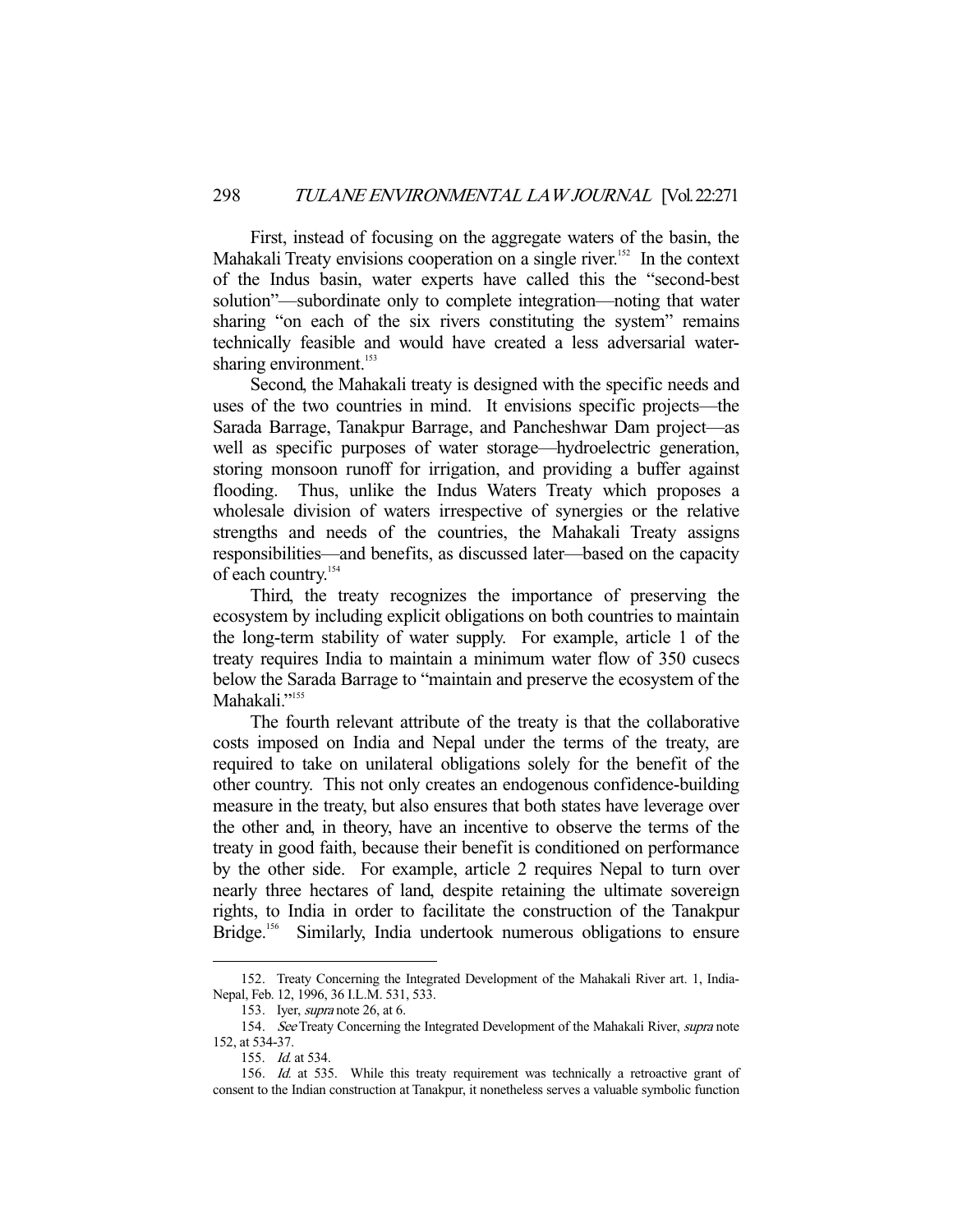Nepal is guaranteed its share of water: (1) India absorbed the cost of building a head regulator and waterways at the Tanakpur Barrage in order to ensure that Nepal is provided the water guaranteed by the treaty; $157$ (2) India agreed to construct "a 132-kilovolt transmission line from the Tankpur power station to the border" in order to secure Nepal's energy supply;<sup>158</sup> and (3) irrespective of the water flow, India agreed to guarantee Nepal a free-of-cost continuous energy supply of 70,000,000 kilowatthours in exchange for facilitating India's construction on the river.<sup>159</sup>

 Fifth, while the Indus Waters Treaty has been praised for its elaborate dispute resolution mechanism, the Mahakali Treaty seeks to head off disputes by requiring cooperation over issues of potential disagreement in the first instance.<sup>160</sup> Whereas the primary source of dissatisfaction with the Indus Waters Treaty, on both the Indian and Pakistani sides, has been the inevitable antagonism surrounding dam projects on the western rivers, the Mahakali Treaty offers a different model: requiring major dam projects, in particular the Pancheshwar Multipurpose Project, to be implemented in accordance with a jointly prepared report.161 Admittedly, this model does not resolve the substantive differences that undermine projects under the Indus Waters Treaty: the objections will only prevent the creation of a joint report instead of holding up construction after a plan has already been established.162 Still, the Mahakali model forces both sides to give good faith consideration to objections because a jointly approved plan is a prerequisite to development. Further, by requiring development to be a collaborative process, the treaty mitigates the danger of misinformation with regard to the intent of the country proposing the project.

 Sixth, article 5 of the Mahakali Treaty declares a presumption in favor of Nepal's water needs.<sup>163</sup> It provides that the "[w]ater requirements of Nepal shall be given prime consideration in the utilization of the waters of the Mahakali River."<sup>164</sup> This provision, presumably a

and still requires joint administration of the land tract. See Dipak Gyawali & Ajaya Dixit, The Manakali Impasse and Indo-Nepal Water Conflict, in PEACE PROCESSES AND PEACE ACCORDS 262 (Samir Kumar Das ed., 2005) (recounting the process of Indian construction and political sentiment in Nepal during the treaty negotiation process).

<sup>157.</sup> *Id.* at 534; Subedi, *supra* note 3, at 955.

 <sup>158.</sup> Subedi, supra note 3, at 955.

 <sup>159.</sup> Treaty Concerning the Integrated Development of the Mahakali River, supra note 155, at 535.

 <sup>160.</sup> Id. at 537.

 <sup>161.</sup> Id.

 <sup>162.</sup> See id.

<sup>163.</sup> *Id.* at 539.

<sup>164.</sup> *Id.* at 539.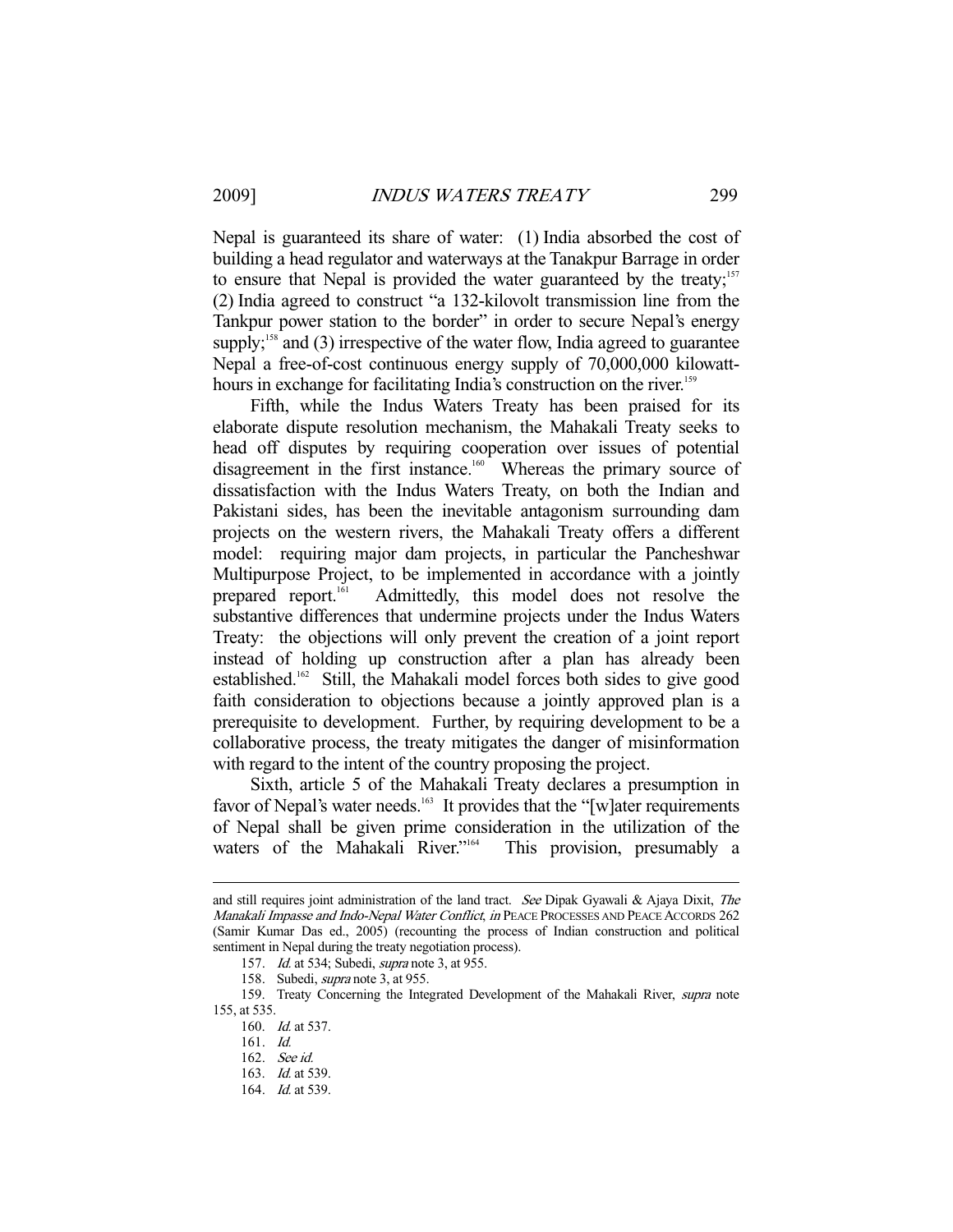concession to those within Nepal still suspicious of Indian motivations, is a generous recognition that "Nepal, one of the poorest countries in the world, with no other known significant natural resources, [could use] development of its water resources" as a means to better its economic condition.165 India has the flexibility of granting Nepal the presumptive use over water because India's geographic size provides it with multiple access points to fresh water supply, including rivers shared with Pakistan and Bangladesh.<sup>166</sup> Given India's access to the Kosi, Gandak, Mahakali, and Ganges rivers, perhaps granting Pakistan a similar presumption, in light of the essential nature of the Indus waters to the viability of Pakistani's agrarian economy, could reassure Pakistan of India's intentions in negotiating a new water-sharing agreement.

 While the Mahakali Treaty is interesting as a model, in practice it has not worked as envisioned. The joint approval requirement for projects on the river has delayed the implementation of the treaty. Critics of the treaty regime have called it "slow," "suspended," and "virtually defunct;"167 in other areas, however, the treaty has made considerable progress in administrating water sharing and facilitating cooperation. This Article does not offer a normative endorsement or defense of the Mahakali Treaty—the treaty has, in part, been a victim of a number of disputes unique to the Indo-Nepalese relationship. The foregoing discussion was intended to simply draw out the ways in which a watersharing agreement that emphasizes cooperation, mutual investment, and joint development can be envisioned and actualized into the form of a bilateral treaty—as well as highlight that the treaty's terms that are worthy of praise can be easily analogized and implemented in the context of the Indus basin.

## B. Joint and Integrated Development of the Indus Basin

 The infirmities of the Indus Waters Treaty can be mitigated, in part, by a water-sharing regime that emphasizes joint development and integrated basin management. Such a model would replace the current adversarial structure of the treaty with one that encourages cooperation between India and Pakistan. This Subpart seeks to address two attributes of a new water-sharing model for South Asia: first, the approach that the

 <sup>165.</sup> Subedi, supra note 3, at 957.

<sup>166.</sup> See Abu Raihan M. Khalid, The Interlinking of Rivers Project in India and International Water Law: An Overview, 3 CHINESE J. INT'L L. 553, 567 (2004) (listing India's agreements for freshwater access).

<sup>167.</sup> See, e.g., id. at 956.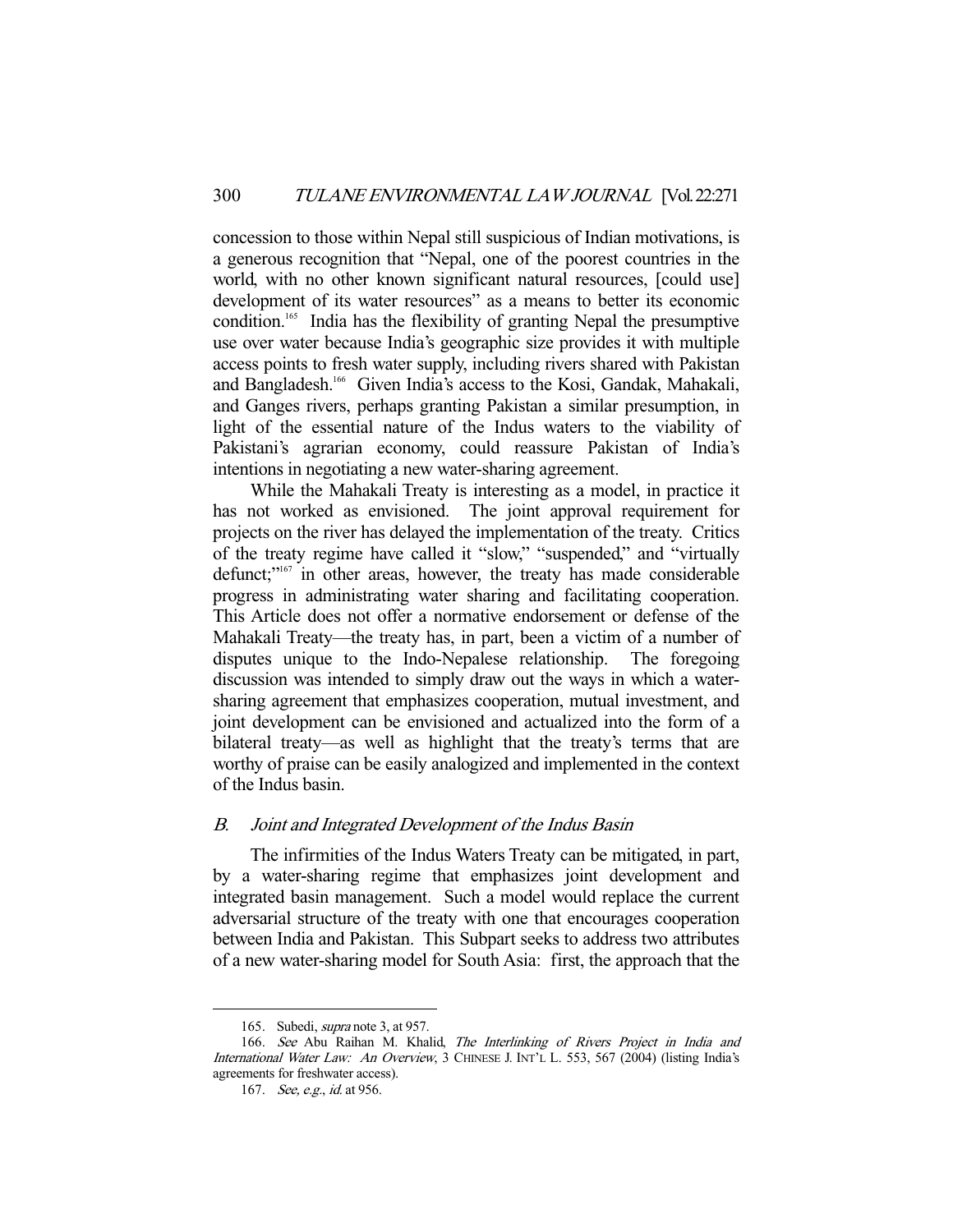new model should take; and second, the specific features and terms it should have.

# 1. A New Regime: In Theory

 This Subpart seeks to sketch the theoretical parameters of a new approach to water sharing in the Indus Basin. Any new water-sharing treaty should have two goals: first, to ensure that India and Pakistan jointly administer an integrated basin approach; and second, to serve as a confidence-building measure in encouraging cooperation and rapprochement between the two countries. The current regime does neither instead foreclosing the possibility of joint basin development through a literal partition of the basin waters and minimizing the opportunity for collaboration where it might otherwise be both desirable and necessary.

 Integrated and joint development, while difficult to design and implement, is conceptually simple. An integrated model requires the management of river water to be conducted "according to the natural geographical and hydrological unit, instead of according to the administrative or political boundaries," thus ensuring the Indus basin, and not the specific river allocation given to each country, will be the basic unit of development.<sup>168</sup> Joint development requires "shifting from a primary focus on the allocation of water, to a wider focus on sharing the benefits derived from the use of water."<sup>169</sup> This joint arrangement facilitates optimal utilization of the waters:

The comparative advantages of each of the riparian states, derived from differences in typography, climate, or other resource endowment, could be used effectively to generate synergies. For example, one riparian state may be better endowed to use the shared river for power generation, whereas another riparian state may have better soil, climate, and infrastructure for irrigation. This optimization of the use of the shared river results in wider benefits shared by all the riparian states. $170$ 

This type of benefit-sharing arrangement, seeking to maximize synergies between two countries, is not entirely novel: the Mahakali Treaty embodies the core precepts of the model, while US-Canadian cooperation over the Columbia River emulates the model in a context without antagonistic relations.<sup>171</sup> There is similar room within the Indus

 <sup>168.</sup> Blankenship, supra note 68, at 10.

 <sup>169.</sup> Salman M.A. Salman, Dams, International Rivers, and Riparian States: An Analysis of the Recommendations of the World Commission on Dams, 16 AM. U.INT'L L. REV. 1477, 1489 (2001) (emphasis added).

 <sup>170.</sup> Id.

 <sup>171.</sup> See id. at 1490.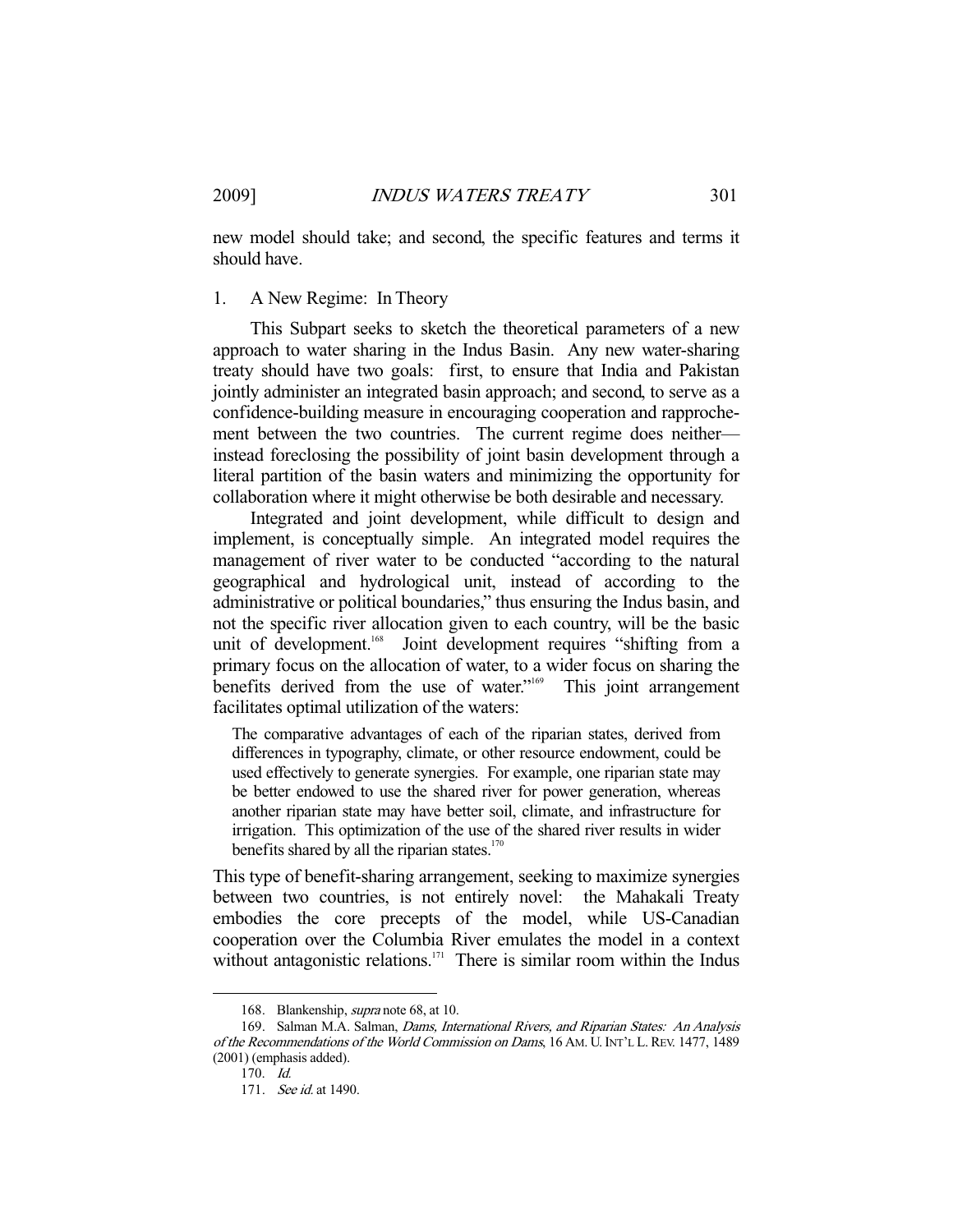basin to fully tap the potential of its waters; the growing academic consensus on the Indus Waters Treaty suggests that the assertion that "[t]he 1960 Treaty has served its purpose but leaves behind a possibly large untapped potential in the upper catchments of the three western rivers that are allocated to Pakistan but are under Indian control" is correct.<sup>172</sup>

 The second conceptual goal of a new water-sharing regime in South Asia should be to use water cooperation as a confidence building mechanism to alleviate tension and combat misinformation, while also actively strengthening bilateral relations. Converting management of the Indus basin into a more collaborative process has great potential, because "[t]he very process of reaching accommodation and developing bilateral resource and environmental mechanisms for cooperation creates a stabilizing and more transparent atmosphere. Negotiation widens political participation, builds political stability, and spreads confidence between the basin states."<sup>173</sup> The security benefits of water cooperation have long "gone unrecognized."<sup>174</sup> Water cooperation has been have long "gone unrecognized." $174$ considered the "domain of resource economists, water technicians and specialists, and environmental activists, lawyers, and scholars, rather than those with a focus on arms control, defense policy, and international security."<sup>175</sup> The centrality of water to the antagonism between India and Pakistan makes it a suitable context in which to bridge this gap. The question of how to implement the proposed changes to South Asian water sharing is politically complex. There are two broad schools of thought, each championed by one of the two most prolific water experts in India. B.G. Verghese, former Information Advisor to the Prime Minister of India, has advocated that a new understanding—"Indus-II" should be constructed on the foundation of the current Indus Waters Treaty by using article 12, which provides for modifications and future cooperation.176 His colleague, Iyer, argues that the fundamental model of the Indus Waters Treaty, to partition the basin, is not salvageable and that a new treaty is needed. $177$  Iyer argues there is no substantive difference between the two positions because article 12, upon which Verghese relies, merely provides that the treaty "may from time to time be modified by a duly ratified treaty concluded for that purpose between the

 <sup>172.</sup> Verghese, supra note 4.

 <sup>173.</sup> Kraska, supra note 54, at 467.

 <sup>174.</sup> Id.

 <sup>175.</sup> Id.

 <sup>176.</sup> Verghese, supra note 4.

 <sup>177.</sup> Iyer, supra note 26, at 15-16.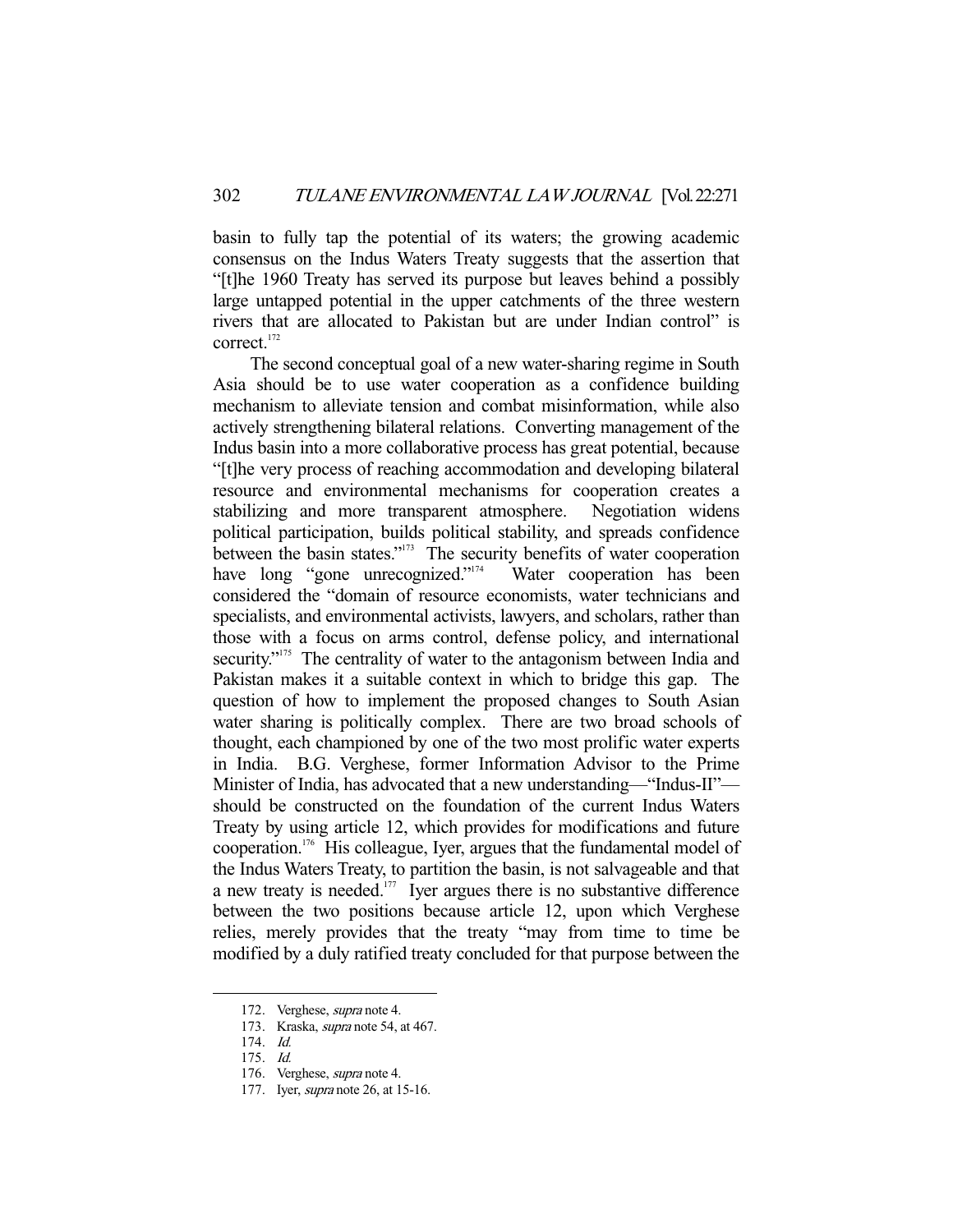two Governments,"<sup>178</sup> which is effectively the same thing as requiring an entirely new treaty.<sup>179</sup>

 The question of "how to get from here to there" is difficult to answer normatively because it turns on the prevailing political climate at the time that the change is being considered. The strength of the Indo-Pakistani relationship, public opinion, and the level of dissatisfaction with the treaty will all dictate whether a new treaty can be negotiated, and consequently, what form a revised agreement will take. A vital component of any renegotiation effort in the Indus basin is international oversight and mediation. At the very minimum, international involvement may provide the political cover needed for each country to engage in good-faith negotiations over the costs and burdens of a new regime. Further, neutral international involvement may, just like the original 1960 treaty, be needed to provide funding for specific undertakings and add credibility to the dispute resolution mechanism.

 The question of form, however, is secondary to the substance of the treaty, which must emphasize a joint and integrated basin approach to development. The Indus Waters Treaty is ridden with both conceptual and practical flaws that have been exposed by the changing water politics of South Asia. Part IV.B.2 concludes that this Article's proposed changes to the water-sharing regime between India and Pakistan are not only normatively desirable, but that the increasing water demand and dissatisfaction with the current treaty will render the changes politically necessary in the near future.

# 2. A New Regime: In Practice

 The infirmities of the Indus Waters Treaty discussed in Part III—an obsolete approach to water demand, significant political miscalculations, and opportunity costs with regard to development and the peace process—can be remedied under an updated and thoughtfully designed water-sharing regime. This Subpart, using both the negative attributes of the current regime and the positive attributes of the Mahakali regime as a departing point for its analysis, seeks to identify the core components that should form the basis of a prudent and practicable water-sharing regime in South Asia.

 First, there must be an explicit understanding—between the governments, or reflected in the treaty text—that in light of the exponentially growing population and demand for water, India and

 <sup>178.</sup> Indus Waters Treaty, supra note 1, art. XII.

 <sup>179.</sup> Iyer, supra note 26, at 15-16.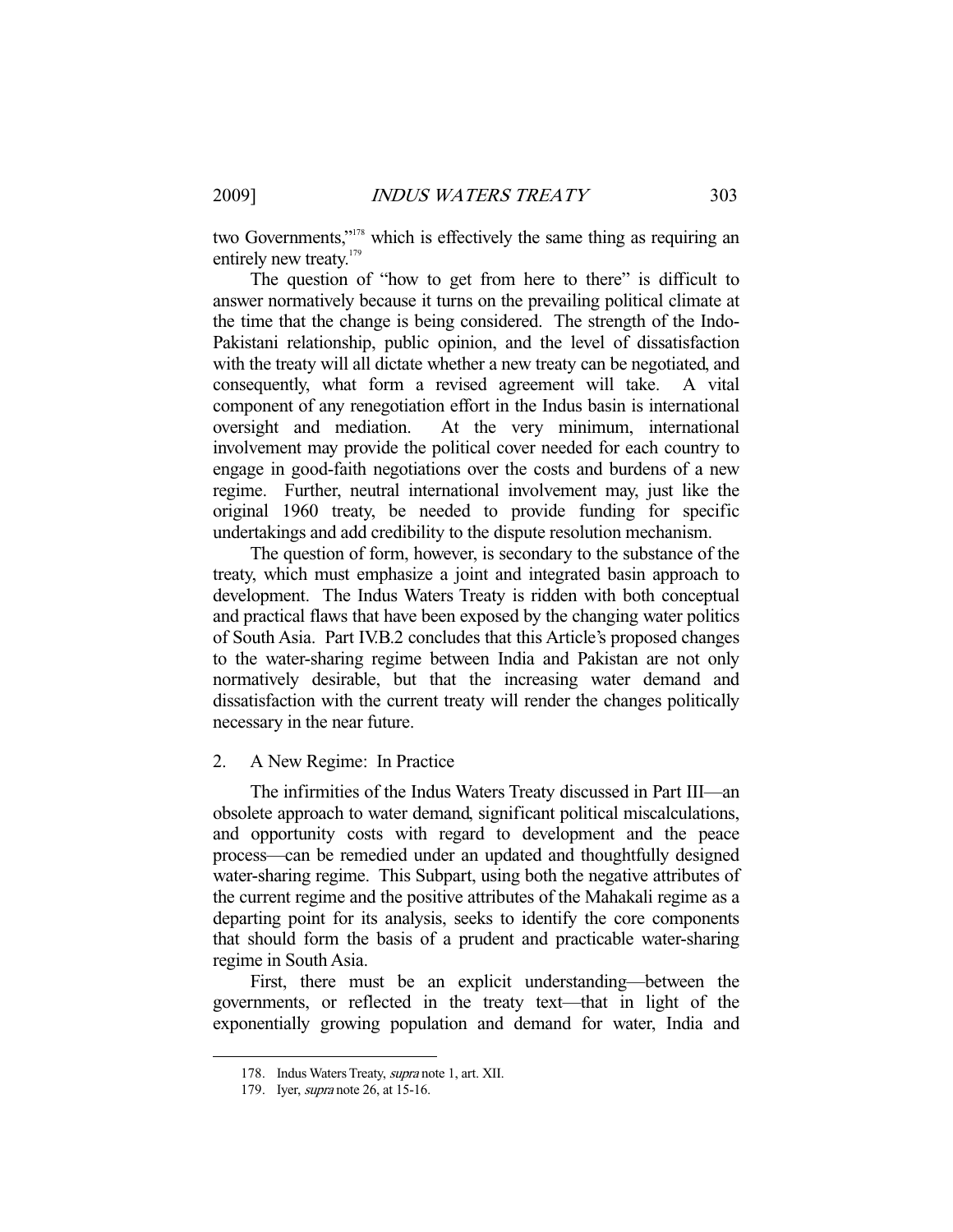Pakistan must look to other sources to meet their needs. For India, this may require looking to ensure that it has working agreements in place with Nepal and Bangladesh in order to fully tap the potential of its shared rivers with those countries, including the Ganges and the Mahakali. There is particular room to expand water cooperation between India and Bangladesh, which is governed only by the 1996 Ganges River Treaty.<sup>180</sup> The treaty was negotiated with a specific and limited purpose: to address the water demand from January through May, when run-off from the mountains and rainfall is low. The text of the agreement is narrowly drafted to address the seasonal variation in water supply, explicitly noting that it should not be read to "affect[] the rights and entitlements of either country," nor as "establishing any general principles of law or precedent."<sup>181</sup> The treaty, which has been called an "inadequate" The treaty, which has been called an "inadequate" agreement,<sup>182</sup> should be expanded to facilitate more comprehensive cooperation over the Ganges waters. For example, the current regime only governs for a few months of the year, lacks any provision for judicial settlement of disputes, and inefficiently makes no provision for the scenario that water supply falls short or exceeds the expected flow as calculated in charts annexed to the treaty.<sup>183</sup>

 Pakistan, whose water storage abilities on the Indus are drastically reduced by the basin's high-silt levels,<sup>184</sup> should consider investing more resources in silt-treatment and water-quality measures.<sup>185</sup> A strategy to enhance water quality is imperative for Pakistan, as experts predict that it may suffer a fifty percent loss in its water storage capacity by 2010 as a result of silt in the Indus waters. Given the subcontinent's tremendous salt water access and predictions of an acute water shortage in South Asia, both countries should take preemptive action by investing more resources into desalination technology and infrastructure. While expensive and inefficient, sustained research and development into broad-based desalination—perhaps with international funding under the

<sup>180.</sup> Treaty on Sharing of the Ganga/Ganges Waters at Farakka, *supra* note 141, at 523.

 <sup>181.</sup> Id.

<sup>182.</sup> See, e.g., UMESH PARAJULI ET AL., WATER AND SECURITY IN SOUTH ASIA PROJECT REPORTS, VOLUME 3: WATER SHARING CONFLICTS BETWEEN COUNTRIES AND APPROACHES TO RESOLVING THEM, at i, available at http://www.ippan.org.np/library/scandoc/MISC-003.pdf (last visited Mar. 12, 2009); M. Anwarul Haq, 30-Year Historic Water Treaty, DAILY STAR (Dhaka, Bangl.), Dec. 13, 1996, at 1.

<sup>183.</sup> Subedi, *supra* note 3, at 959-61.

<sup>184.</sup> Blankenship, supra note 68, at 4.

 <sup>185.</sup> For discussion of the need to emphasize water quality in joint basin development, see Meredith Giordano, Managing the Quality of International Rivers: Global Principles and Basin Practice, 43 NAT. RES. J. 111 (2003).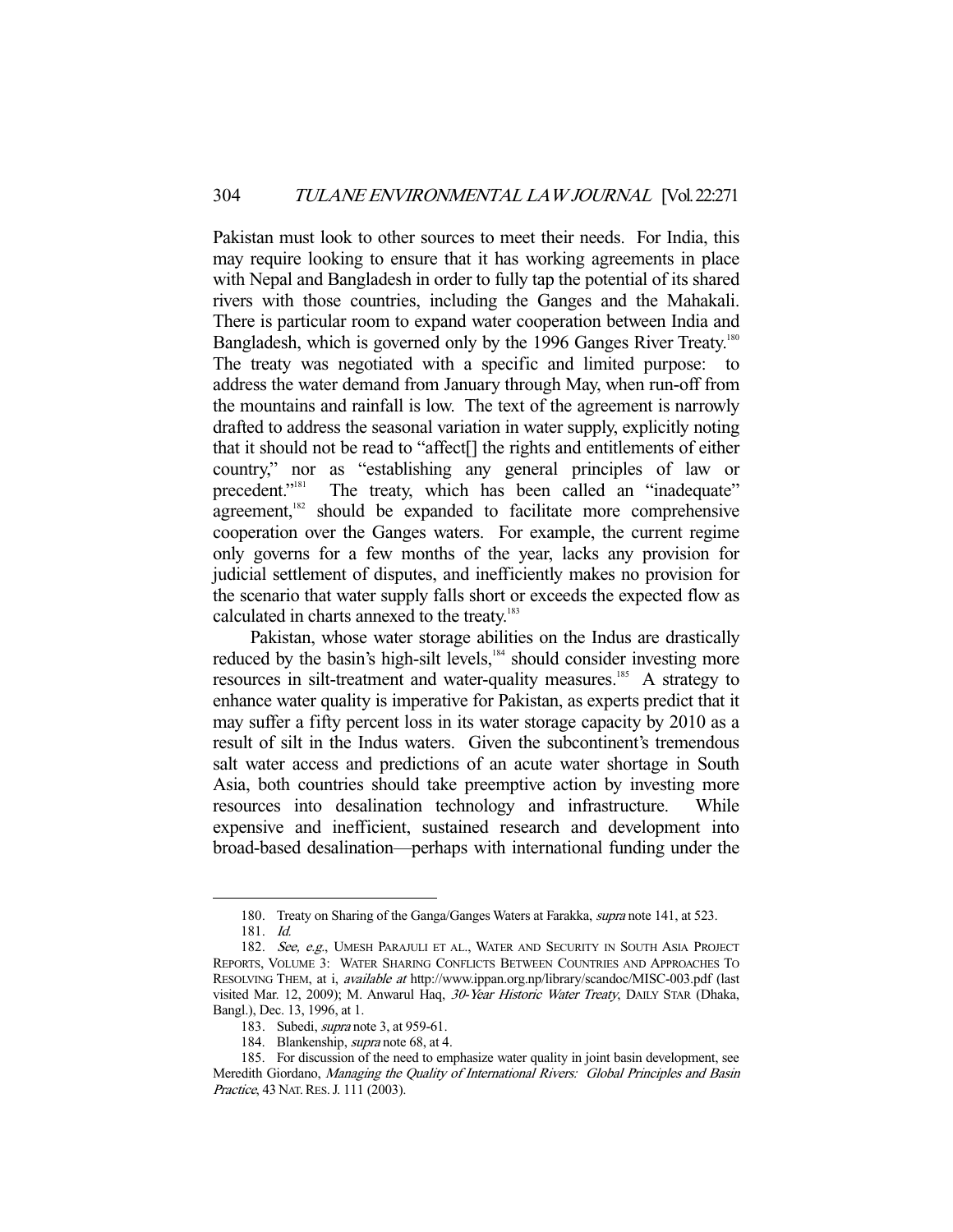terms of a new treaty—may be necessary to mitigate a water supply crunch resulting from high demand.

 Second, given the increasing proportion of Indus waters that are used for hydroelectric power generation, cooperation over the basin should be broadened to include energy cooperation. In order to sustain its current level of economic growth, recent studies suggest India must annually add approximately thirty gigawatts of electric capacity.186 That rate, which would triple India's existing capacity over the next decade, far exceeds India's current annual electricity growth rate which hovers around four gigawatts of fresh capacity.<sup>187</sup> Because finding alternate sources of energy could free up valuable water resources, both countries, particularly India, should work to ensure greater energy supply from other sources. As previously discussed, India has done so—pursuing nuclear energy cooperation with the United States and new natural gas and oil relationships in Southeast Asia, the Middle East, and Africa.<sup>188</sup>

 Pakistan has a role to play in facilitating Indian access to new energy sources—one of the major untapped sources of energy available to India is Iran's natural gas reserve. India and Pakistan have been in negotiations over an Iran-Pakistan-India natural gas pipeline which, despite U.S. objections, has been moving forward.<sup>189</sup> The pipeline would link Iran, and the second-largest proven reserve of natural gas in the world, with energy-starved India.<sup>190</sup> Despite a natural convergence of energy interests and healthy bilateral ties, transportation complications have limited Iranian energy to less than a tenth of India's energy imports.<sup>191</sup> While Pakistan has offered its cooperation to a natural gas pipeline in principle, negotiations over security for the pipeline in Pakistani territory and the amount of the transit fee have remained inconclusive.<sup>192</sup> Pakistani cooperation in facilitating the pipeline should be part of a broader energy agreement between the two countries and

<sup>186.</sup> Joe Leahy, India Warned on Power Capacity, FINANCIAL TIMES (London), June 4, 2008, at 12 (discussing McKinsey study).

 <sup>187.</sup> Id.

<sup>188.</sup> See supra notes 115-117 and accompanying text.

 <sup>189.</sup> For a discussion of the natural gas pipeline and Indo-Iranian cooperation, see C. Christine Fair, India and Iran: New Delhi's Balancing Act, WASH. Q., Summer 2007, at 145.

 <sup>190.</sup> Id. at 145.

 <sup>191.</sup> See Edgy India Mulls Iran Threats, EXPRESS INDIA (Mumbai), May 18, 2006, available at http://www.expressindia.com/fullstory.php?newsid=55491.

 <sup>192.</sup> See, e.g., Zafar Bhutta, Iran To Mediate To End IPI Gas Pipeline Transit Fee Deadlock, DAILY TIMES (Pak.), June 3, 2008, available at http://www.dailytimes.com.pk/default. asp?page=2008%5C06%5C04%5Cstory\_4-6-2008\_pg7\_1 (noting outstanding disagreements between India and Pakistan over structuring of the transit fee).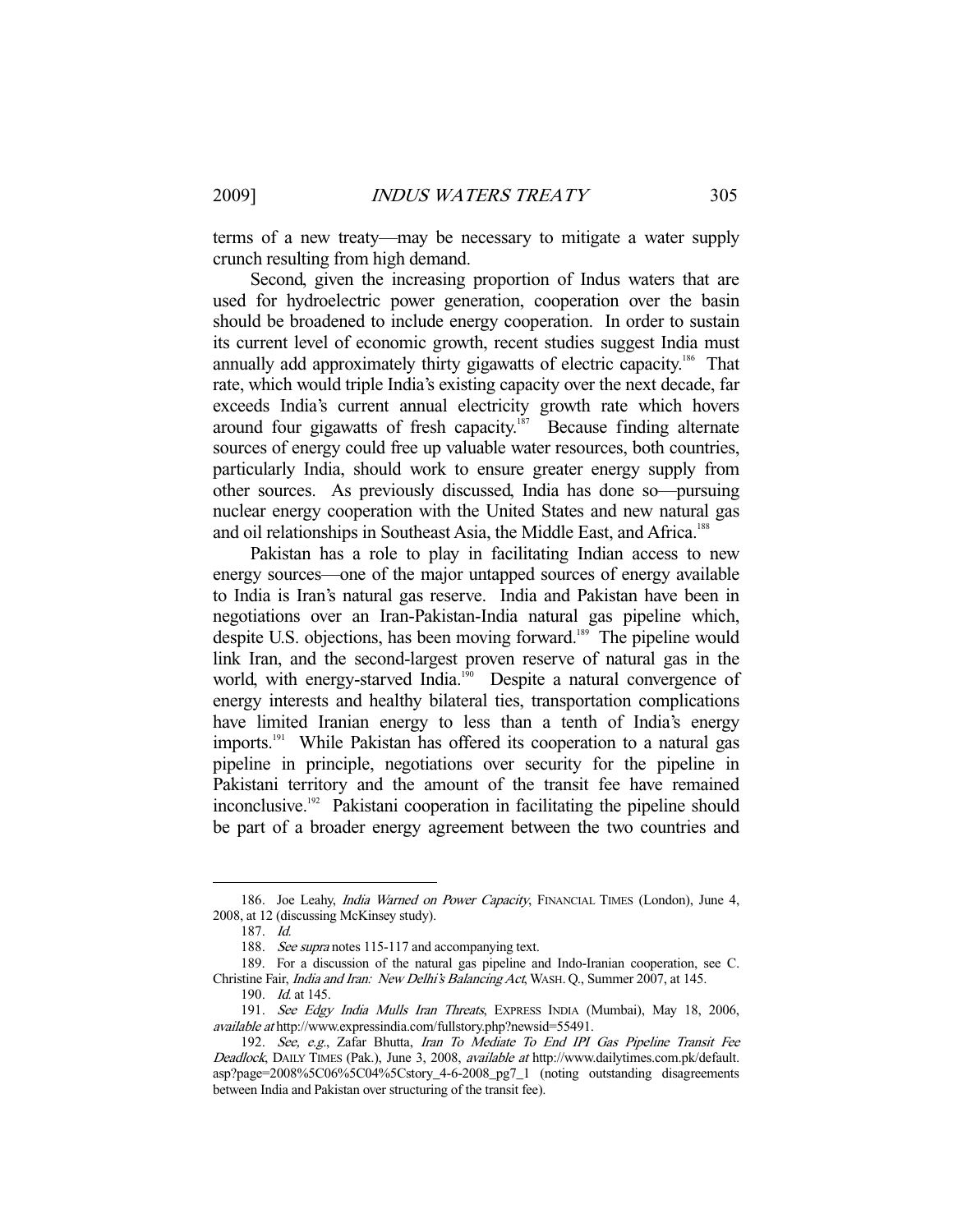could be a valuable negotiating chip for Pakistan in compelling Indian cooperation during renegotiation of the water-sharing agreement.

 Third, the new water-sharing agreement should pursue joint basin development in a manner that takes advantage of the synergies and comparative advantages of each country. In order to do so, as discussed supra, the basin must be developed as an integrated whole—with India and Pakistan, recognizing their mutual interest in the waters, each having a stake in all the rivers, not simply those that were allocated to them under the 1960 arrangement. The Mahakali Treaty provides an example of how synergy in a water-sharing agreement is realized: first, because of India's advantage and experience in barrage construction, Nepal willingly ceded its territory for Indian construction; second, India took on the burden of building key infrastructure, such as transmission lines and head regulators, because of its greater comparative competence and guaranteed Nepal an uninterrupted supply of the resulting energy.<sup>193</sup> Similarly, given India's advantage and experience in harnessing hydropower, Pakistani support and financial assistance for Indian hydropower projects, from which they would receive a share of energy or profit, could be a valuable synergy. In addition, geographic proximity suggests that Pakistani irrigation works are a better means to supply water to Rajasthan and elsewhere in the Indian plains, instead of the current Indian diversions from the eastern rivers.

 Fourth, a new water-sharing regime should be cognizant of the importance of developing Kashmir—both on the Indian and Pakistani sides of the Line of Control. Given the previously discussed political developments in Kashmir, which have made any change in its ultimate sovereignty unlikely, both countries have little to fear from expending their resources in the region $194$ —and much to gain if development can bring a greater measure of stability. Experts have argued that changing the water-sharing regime in South Asia

so that sustainable development is integrated throughout [Kashmir] would greatly improve the hydroelectricity sector's potential, improve irrigation facilities and regulations which would in turn boost agricultural growth, give rise to employment opportunities, help attract private investment, and in general pave the way for a healthy industrialization of the state. Agreement on a joint development strategy for the Indus Waters Basin that would implement sustainable projects would thus be a major contribution

<sup>193.</sup> Treaty Concerning the Integrated Development of the Mahakali River, *supra* note 155, at 536-37.

 <sup>194.</sup> See supra notes 95-98 and accompanying text.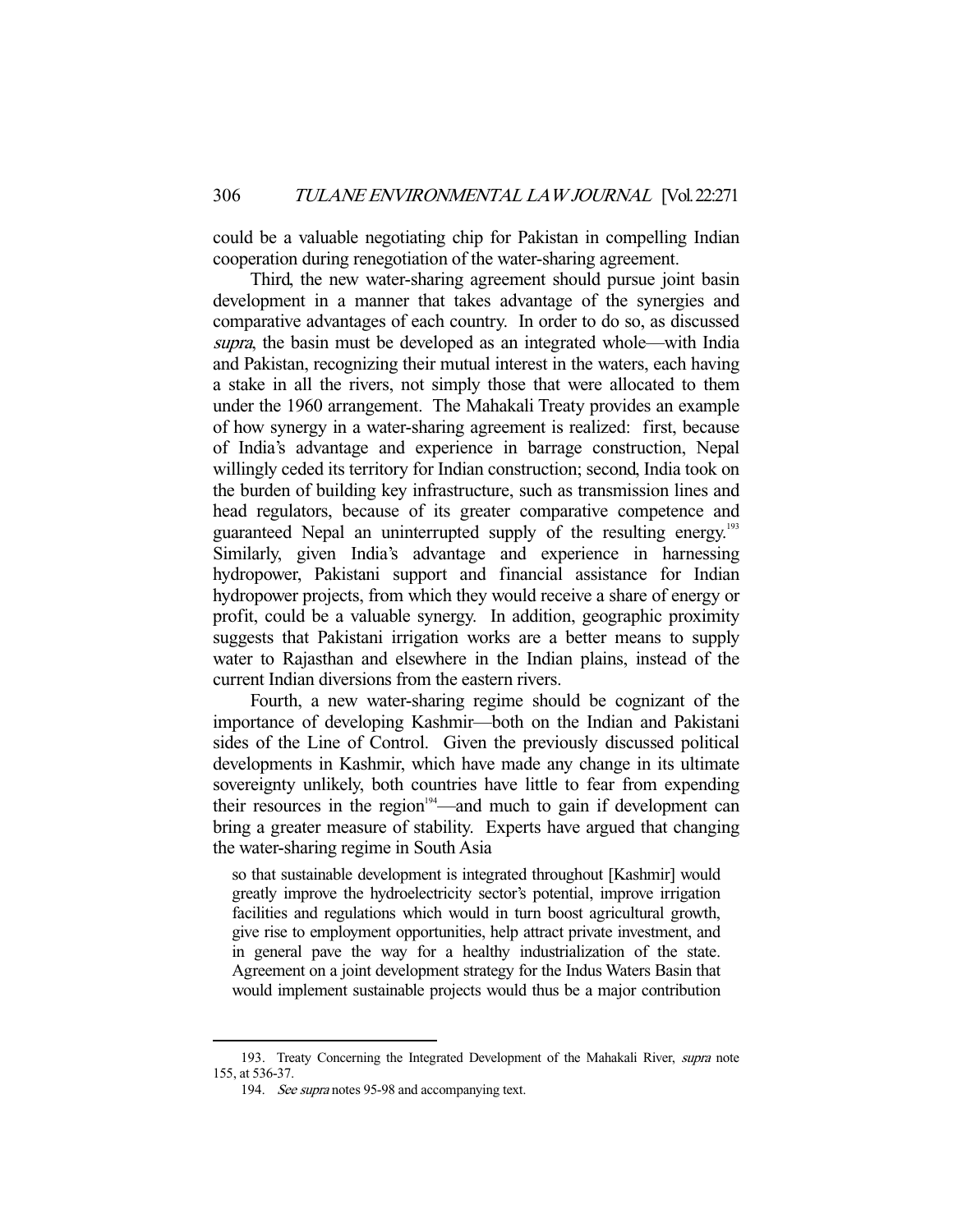to economic growth, which according to multiple sources is a top priority in securing peace for the region.<sup>195</sup>

The inability to counter growing discontent and political consciousness in the state with greater economic opportunity has often been cited as a major impetus of violence in Kashmir.<sup>196</sup> Encouraging industrial growth and attracting investment would directly address that failure. The Indus Waters Treaty has not only been a missed opportunity to facilitate a resolution in Kashmir, but has also exacerbated anti-Indian sentiment within the region by creating the perception that India is looting Kashmir's natural resources without reinvesting it into the development of the state.<sup>197</sup> While the treaty negotiators could not have predicted the trajectory of the Kashmir conflict in 1960, a new water-sharing regime should be designed to mitigate instability in Kashmir—both by encouraging cooperation between the two governments and addressing the economic grievances of Kashmiri citizens.

 Fifth, any new water-sharing regime should be tailored to the specific needs of India and Pakistan. The Mahakali Treaty recognized that India and Nepal's need for water extended beyond agricultural irrigation to hydropower generation and flood prevention, and accordingly included provisions designed to address those needs.<sup>198</sup> The Indus Waters Treaty, on the other hand, divides the Indus basin without regard to whether a more differentiated or nuanced division may better serve the interests of the two countries. There are three sets of interests in the distribution and use of the Indus waters: India's, Pakistan's, and the collective interest of the two countries in preserving their water resources. India's primary interest in the waters of the Indus basin is to ensure a consistent supply for irrigation and hydropower generation; this Article has already discussed how a new agreement can be tailored to meet India's energy concerns. Further, as the status quo power, India may be reluctant to negotiate its position of strength away; as previously discussed, international mediation may mitigate India's concerns by providing political cover, while substantive Pakistani cooperation through a deal on the Iranian natural gas pipeline or otherwise—could entice India to the negotiating table.

<sup>195.</sup> Blankenship, *supra* note 68, at 8.

<sup>196.</sup> Sumit Ganguly, Explaining the Kashmir Insurgency: Political Mobilization and Institutional Decay, 21 INT'L SECURITY, 76 (1996).

 <sup>197.</sup> Abdul Ruff, The Current Indian Policy in Kashmir (June 1, 2008), http://www.global politician.com/24819-india\_kashmir.

 <sup>198.</sup> Treaty Concerning the Integrated Development of the Mahakali River, supra note 155, at 538.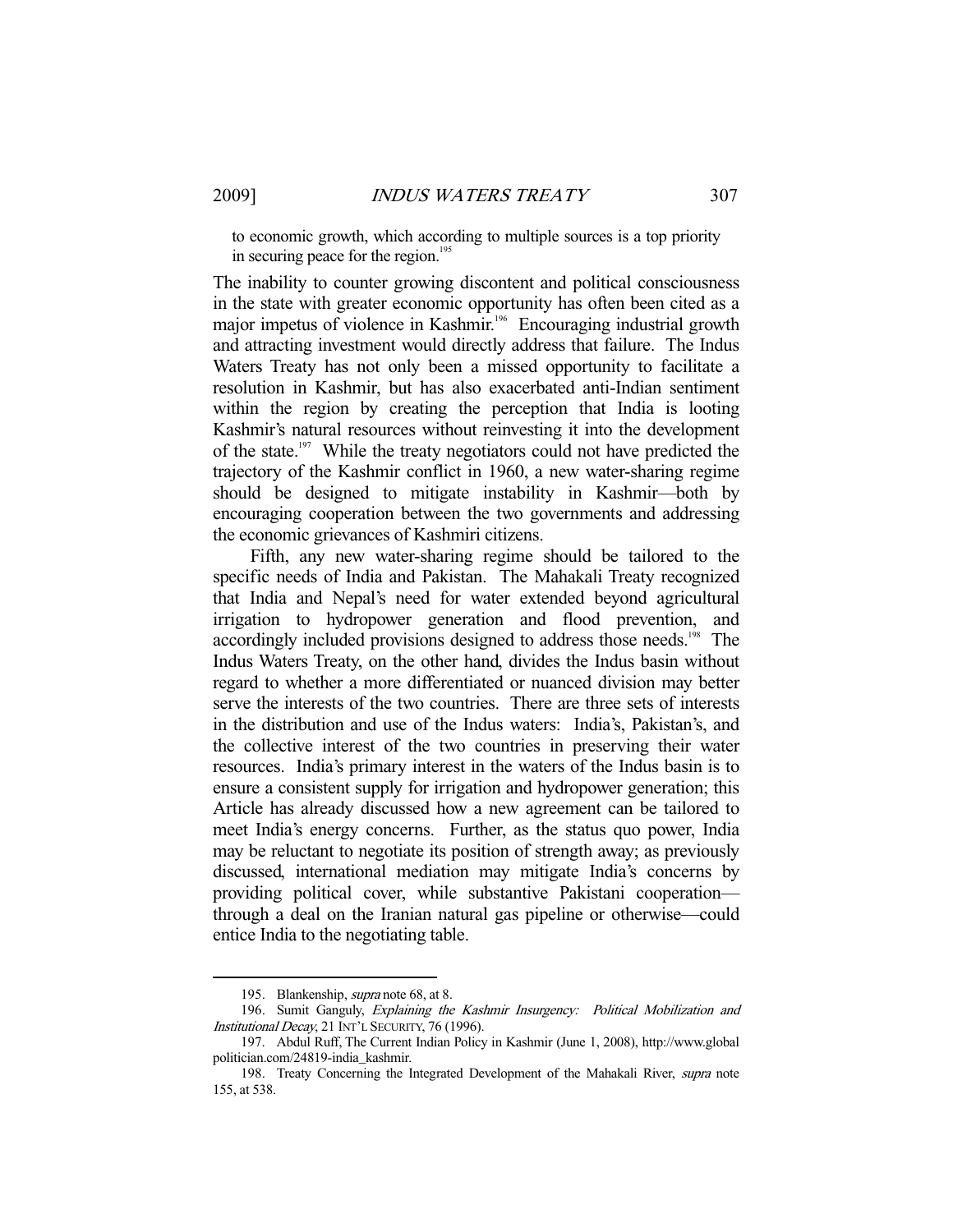Pakistan's primary interest in negotiating a new water-sharing agreement is transparent: to obtain stronger assurances of a minimum water flow to insulate its economy against the risk of runoff variability and the effect of Indian construction. As previously discussed, the primary source of Pakistan's dissatisfaction with the Indus Waters Treaty, and impetus for its perpetual objections to India construction projects, is the fear that India's nonconsumptive water use will threaten its flow in an emergency shortage.<sup>199</sup> Some form of guarantee—whether modeled after the Mahakali Treaty's minimum flow guarantee for Nepal or India's agreement to respect the presumption for Nepalese use of water<sup>200</sup> could assuage Pakistan's fears about a water-sharing arrangement with India. Another option in drafting the treaty is to extend the short-term emergency provisions of the Indus Waters Treaty in perpetuity. Article 10 imposed obligations on India and the World Bank to ensure water, materials, and equipment were provided to Pakistan during the transition decade after the signing of the agreement; $^{201}$  while these terms elapsed in 1970, a similar but extended provision could mitigate Pakistan's concerns over sufficient access to water by providing it with a safety net.

 In addition to the particular interests of India and Pakistan, any new water-sharing regime should, as does the Mahakali Treaty, recognize the joint need to preserve the ecosystem.<sup>202</sup> Both countries have an interest in sustaining the health of their most important natural resource. Fresh water access and supply has also become increasingly linked with other issues facing both countries, including the effects of climate change and the resolution of the conflict in Kashmir. Any renegotiation of the water relationship between the two countries should, to the extent that is politically feasible, be a broader omnibus package that addresses the linkages between energy, environment, and security issues.

 The Indus Waters Treaty also falls short of involving all the relevant parties in the Indus basin. China and Afghanistan, excluded from the treaty negotiations, are riparian states on the Indus rivers. Both the Indus and Sutlej Rivers originate in the Chinese-controlled Tibetan plateau, while the major tributaries of the Indus used for Pakistani irrigation originate in Afghanistan; experts estimate that nearly fifteen percent of the basin falls outside of Indian and Pakistan control.<sup>203</sup> The upstream

<sup>199.</sup> Sridhar, *supra* note 80.

<sup>200.</sup> Treaty Concerning the Integrated Development of the Mahakali River, supra note 155.

<sup>201.</sup> Indus Waters Treaty, *supra* note 1, art. X.

 <sup>202.</sup> See supra note 155 and accompanying text.

<sup>203.</sup> Salman, *supra* note 99, at 108.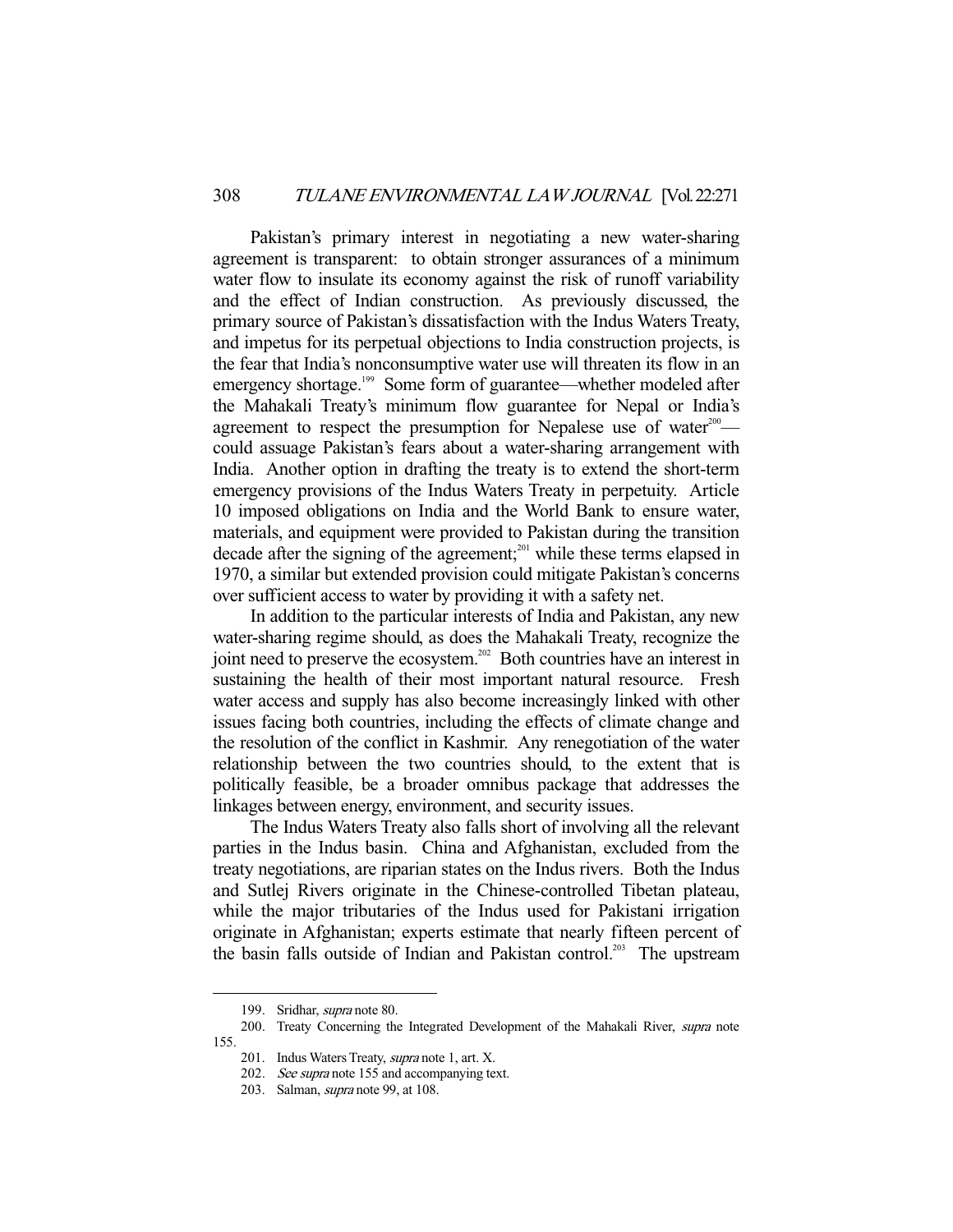access of China and Afghanistan to rivers that are vital to India's hydroelectric and Pakistan's irrigation needs makes dialogue between all four countries over water issues imperative. The answer to India's concern with adequate water run-off and Pakistan's concern with adequate flow may not solely lie in bilateral cooperation, but could require a regional approach.

 Sixth, a new water-sharing arrangement should have more robust mechanisms for facilitating cooperation. Unlike the current regime which can be characterized as "one-shot" cooperation<sup>204</sup>—where the countries come together to reach an agreement but implementation occurs without interaction—greater cooperation and more opportunities for interaction have the potential to build trust and facilitate a reduction in tensions by eliminating misinformation. While the current regime contemplates cooperation through the Permanent Indus Commission, these measures are designed to only facilitate cooperation when a dispute has already risen. As discussed below, an alternate approach would be to use water cooperation as a means of avoiding the cause of disagreements, such as misinformation, uncertainty of intent, and perceptions of hostility.

 Commander James Kraska has argued that confidence-building measures "are strongest when they are designed to advance both procedural and substantive compliance by parties to the agreement."<sup>205</sup> The Indus Waters Treaty grades out low on both metrics: while it has elements of both—data sharing (procedural) and stipulations on water use (substantive)—neither promotes significant interaction collaboration between the two countries because "once the Treaty was signed, there was nothing much thereafter to 'operate.'"<sup>206</sup> In this respect, an area in which to improve a new water-sharing regime is to enhance the verification mechanism. Experts have suggested that modeling watersharing treaties on arms control agreements may enhance their potential as confidence building mechanisms.<sup>207</sup> To this end, replacing the discretionary and ad hoc verification mechanism of the Indus Waters Treaty with a more institutionalized and permissive system—similar to the "legalized espionage" permitted by some arms control treaties—may

<sup>204.</sup> See Andrew T. Guzman, Saving Customary International Law, 27 MICH. J. INT'L L. 115, 133-34 (2005).

 <sup>205.</sup> Kraska, supra note 54, at 475.

 <sup>206.</sup> Iyer, supra note 26, at 5.

 <sup>207.</sup> Kraska, supra note 54, at 473.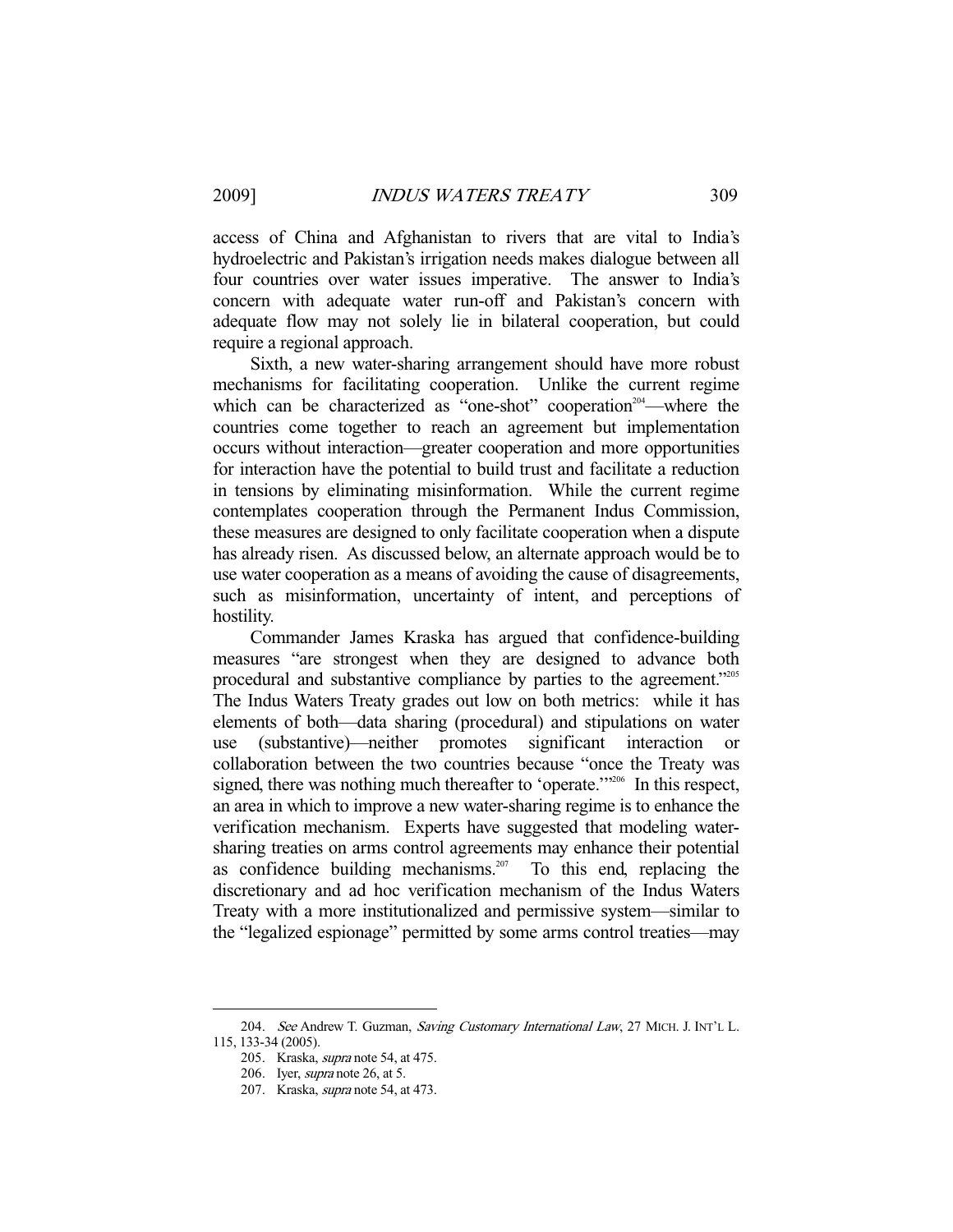help build trust through frequent corroboration, while also allaying fears about intentions through greater transparency.<sup>208</sup>

 Seventh, a new water-sharing regime must strike the proper balance between national autonomy and adequate safeguards. The Indus Waters Treaty permits, much to Pakistan's chagrin, the proverbial fox to guard the henhouse by allowing India, the upper riparian, to extract nonconsumptive use of the waters that flow through its territory. In the alternative, a joint and integrated model would partially allay Pakistan's concerns by giving them access to the entire basin, and not only the limited lifeline they currently have on the western rivers. Although greater safeguards and transparency would help alleviate Pakistani suspicions of Indian abuse of its upper riparian status, a new regime should not be overzealous in protecting the lower riparian to the extent that red tape can stall construction and development of the basin the way Pakistani objections have paralyzed Indian dam projects. The Mahakali Treaty provides an illuminating example of how too many safeguards within a jointly administered plan can undermine development: the joint project report requirement, under which prior consent from both states is needed before projects are initiated, has stalled construction to the point that observers have declared the construction provision of the treaty to be defunct.<sup>209</sup> The assurances proposed above—including a minimum guaranteed flow to Pakistan, a presumption in favor of Pakistan use, and strong verification mechanisms—can help mitigate Pakistani fears of Indian intent, and thus obviate the need for intrusive safeguards that may run the risk of stalling the development of projects on the Indus waters.

 Finally, any bilateral water-sharing agreement requires an effective dispute resolution mechanism. This is one of the few areas in which any major departure from the Indus Waters Treaty is unwarranted. The dispute resolution mechanism in the 1960 treaty—which provides for multilayered review process consisting of a permanent commission, appointed neutral experts, and a court of arbitration<sup>210</sup>—has effectively responded to disputes that have triggered the formal review process.<sup>211</sup> The multiple levels of recourse have proven adequate, as no dispute over the last half-century has reached to the stage where a court of arbitration was needed. Further, the international involvement, through the World

 <sup>208.</sup> For more detailed discussion of what such measures may look like, including aerial over-flights, on-site inspection, remote sensing, and broadcast of unencrypted images, see id.

<sup>209.</sup> See supra note 167 and accompanying text.

<sup>210.</sup> See supra note 38 and accompanying text.

 <sup>211.</sup> For detailed discussion of the resolution of the Baglihar Dam dispute by the Permanent Indus Commission and an appointed Neutral Expert, see Salman, supra note 99, at 107.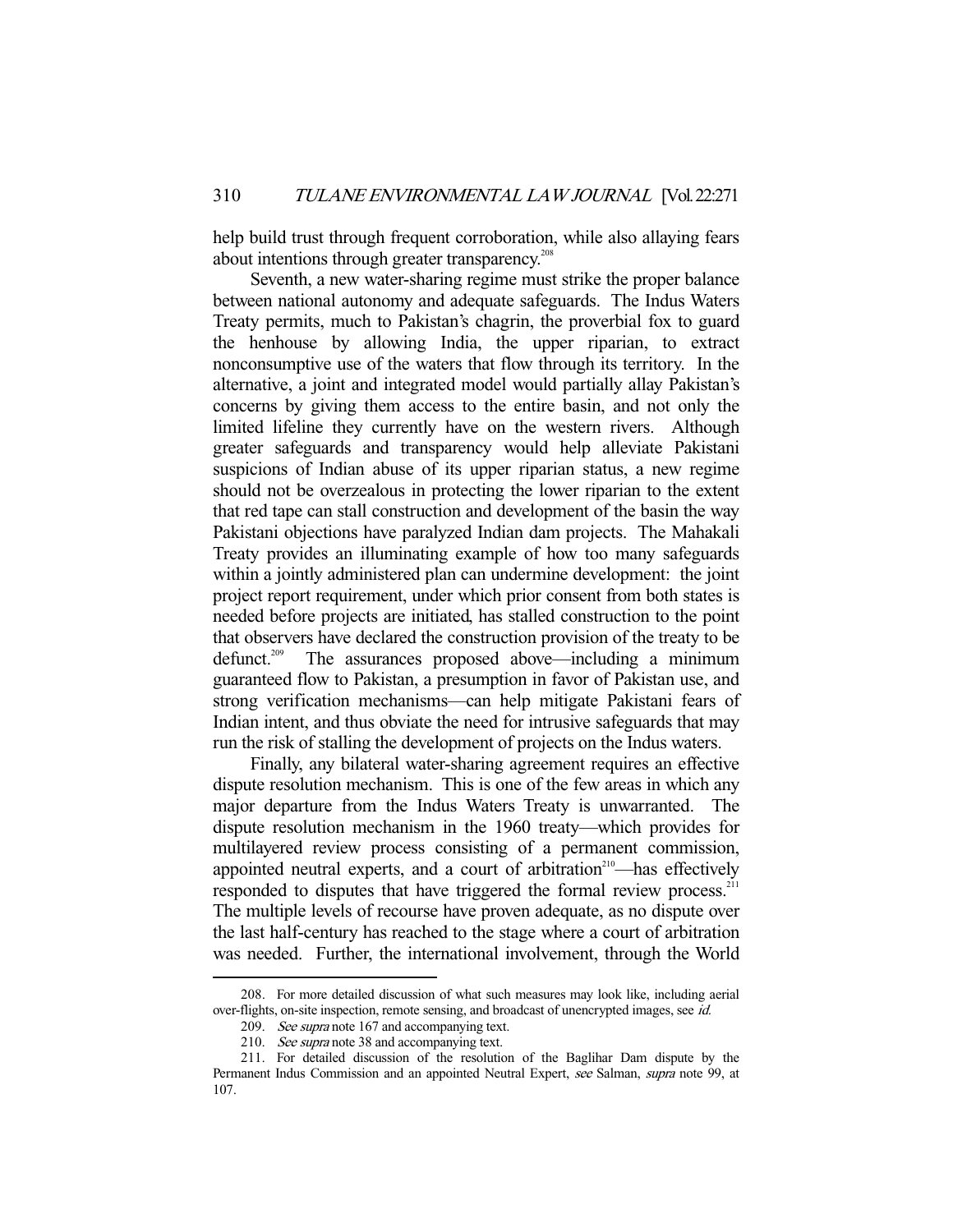Bank, in facilitating the resolution of conflicts and appointing adjudicators has lent credibility to the neutrality of the process.<sup>2</sup>

 Given the cost and time required to resolve disputes through any formal process—for example, the Baglihar resolution took over two years after the World Bank's involvement was requested $^{213}$ —it may be prudent to expand the Permanent Indus Commission to have an odd number of commissioners. While each country currently selects one commissioner to serve as a representative, adding a third neutral international commissioner, either from the World Bank or an outside expert, would allow to disputes to be resolved at the first level of review with a stamp of international neutrality. This would also mitigate any bargaining power disparities inherent to the bilateral relationship; India's leverage as the status quo power may influence Pakistan, but not a neutral international commissioner. The costs of adding an additional commissioner to the Permanent Indus Commission are minimal because it is only active when a dispute is brought before it. The cost and temporal advantages of enabling the first-level dispute resolution body to make a final determination are significant; each state would still retain the right to appeal the decision to another neutral expert and, subsequently, a court of arbitration. $214$ 

 The dispute resolution mechanism established by the Indus Waters Treaty has otherwise functioned effectively, weathering numerous disputes related to construction on the Indus rivers and compelling compliance with its decisions by both states.<sup>215</sup> Although the review process is intended to be an apolitical exercise of scientific and engineering expertise, the dispute resolution process, whether knowingly or not, has deftly navigated the political terrain of Indo-Pakistani politics. The ultimate decision in the Baglihar dispute, for example, effectively split the difference between each side and allowed both countries to save face; the World Bank representatives noted that "[t]he response from both India and Pakistan . . . was positive. Both countries claimed victory and highlighted the areas of the decision which they believed responded positively to their claims."216 The language of the final judgment in the

<sup>212.</sup> Nirupama Subramanian, Verdict Has To Be Within the Scope of Indus Treaty, HINDU (Chennai, India), Dec. 12, 2006, available at http://www.thehindu.com/2006/12/12/stories/200612 1202901300.htm.

<sup>213. 2007</sup> Saw India's Win over Pakistan on the Baglihar Dam Issues, ECON. TIMES, Dec. 27, 2007, available at http://www.economictimes.indiatimes.com/PoliticsNation/2007\_saw\_ Indias\_win\_over\_Pakistan\_on\_the\_Baglihar\_dam\_issue\_/articleshow/2654491.cms.

 <sup>214.</sup> Indus Waters Treaty, supra note 1, arts. VIII-IX.

 <sup>215.</sup> Iyer, supra note 26, at 3.

 <sup>216.</sup> Salman, supra note 99, at 115.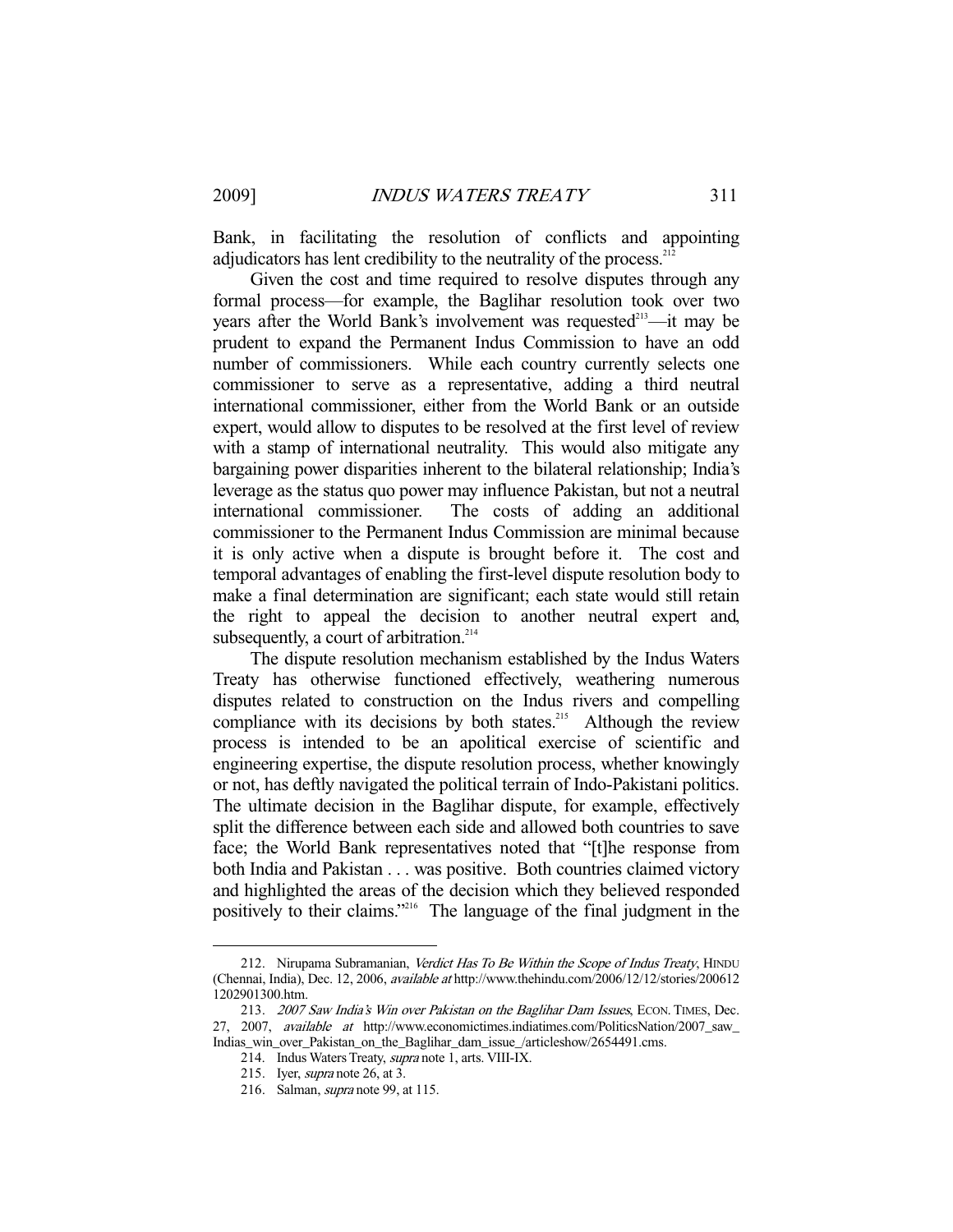Baglihar matter explicitly emphasized the political neutrality of the decision; the appointed expert stated that "[he] considers that his decision has not been rendered against one or the other Party. His opinion is that, in fact, specific Parties emerge successfully . . . the Authors of the Treaty. The Treaty is the successful document."<sup>217</sup> This prudent recognition of the politics of adjudicating disputes, while transparent, demonstrates the flexibility of the treaty regime in navigating the boundary between the scientific and political aspects of water cooperation.

 If the other recommendations for structuring a new water-sharing regime proposed by this Article are adopted, the dispute resolution mechanism, even if not specifically altered, will be affected. First, integrated development will decrease the number of disputes that arise from suspicion and fear of water projects being pursued by the other country. One of the important attributes of integrated development is the sharing of benefits and pursuit of synergy—this approach ensures that each country has a stake in the projects of the other.<sup>218</sup> For example, if Pakistan is guaranteed a minimum water flow, has a more robust information-sharing and verification regime at its disposal, is responsible for the cost-effective supply of water to India's agricultural needs in Rajasthan, or stands to gain a share of energy from any Indian hydroelectric project, Pakistan will certainly feel less apprehensive of India's upstream use of water on the western rivers. After all, Pakistan will have more complete information over Indian intentions, greater leverage over India through its control of the irrigation flow, and a stake in the success of the Indian project. Second, dialogue over disagreements will occur much earlier in the life of a project if the new regime requires joint approval of projects, or implements a more comprehensive verification regime. This lowers the stakes of any disagreement because the project can be modified far before it becomes a fait accompli.

 The dispute resolution mechanism in the original 1960 agreement is one of the few provisions that remains suitable for adoption into a revised water-sharing regime.<sup>219</sup> It has received considerable praise, both on account of its theoretical design and actual track record in resolving disagreement between India and Pakistan. It has proven capable of addressing the merits of complaints while remaining conscious of the delicate politics of Indo-Pakistani relations. The key to any mediation between two antagonistic states is the existence of a neutral mediator both in perception and substance. The World Bank and international

<sup>217.</sup> LAFITTE, *supra* note 62, at 20.

 <sup>218.</sup> KLARE, supra note 66, at 185.

 <sup>219.</sup> Indus Waters Treaty, supra note 1, art. IX.